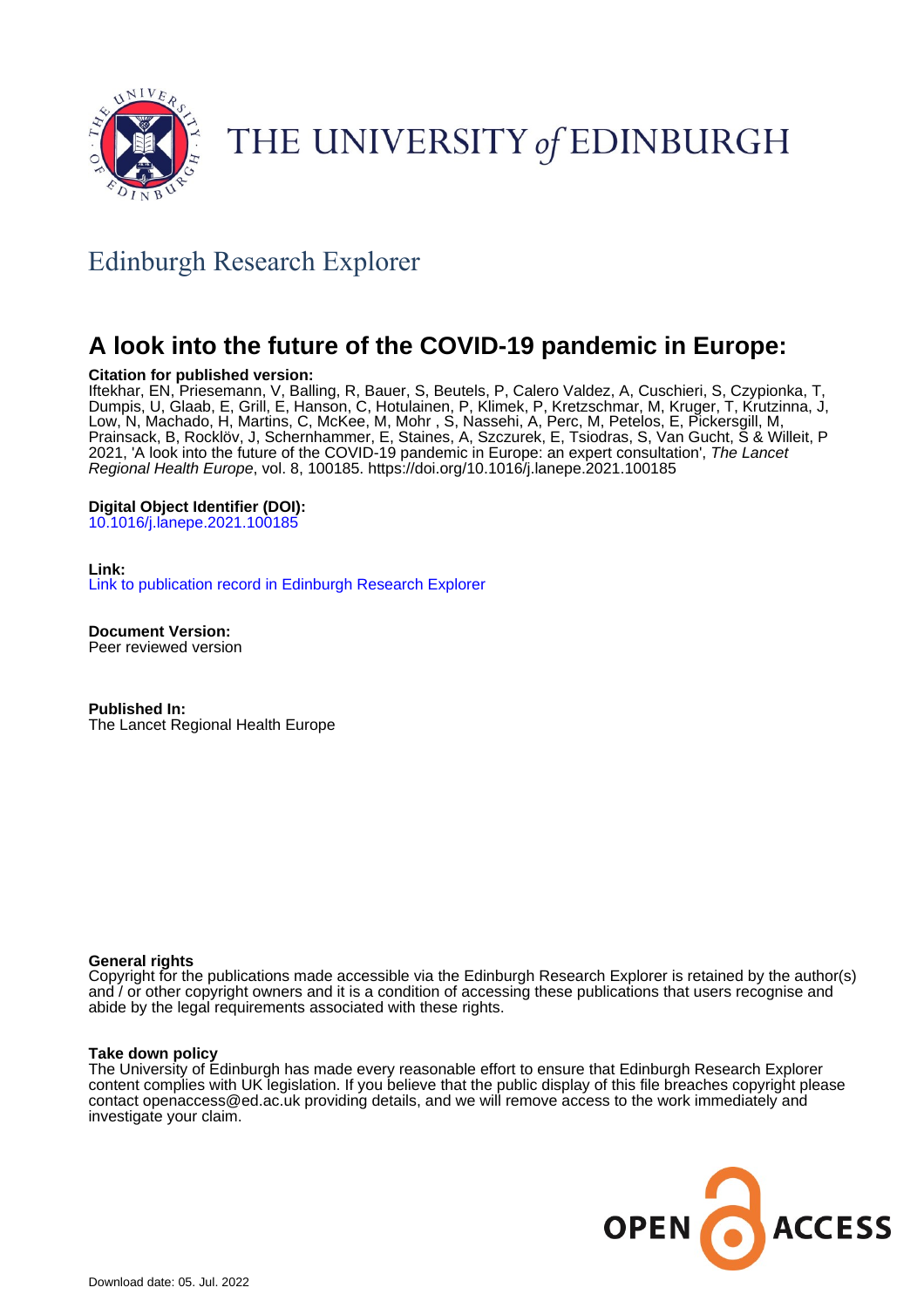# 1 A look into the future of the COVID-19 pandemic in Europe: an expert consultation

- Emil Nafis Iftekhar, Max Planck Institute for Dynamics and Self-Organization, Göttingen, Germany
- Viola Priesemann, Max Planck Institute for Dynamics and Self-Organization, Göttingen, Germany
- Rudi Balling, University of Luxembourg, Luxembourg, Luxembourg
- Simon Bauer, Max Planck Institute for Dynamics and Self-Organization, Göttingen, Germany
- Philippe Beutels, University of Antwerp, Antwerp, Belgium
- André Calero Valdez, RWTH Aachen University, Aachen, Germany
- Sarah Cuschieri, University of Malta, Msida, Malta
- Thomas Czypionka, Institute for Advanced Studies, Vienna, Austria, and London School of
- Economics, London, UK
- Uga Dumpis, Pauls Stradins Clinical University Hospital, University of Latvia, Riga, Latvia
- Enrico Glaab, University of Luxembourg, Luxembourg, Luxembourg
- Eva Grill, Ludwig-Maximilians-University München, München, Germany
- Claudia Hanson, Karolinska Institute, Stockholm, Sweden, and London School of Hygiene & Tropical
- Medicine, London, UK
- Pirta Hotulainen, Minerva Foundation Institute for Medical Research, Helsinki, Finland
- Peter Klimek, Medical University of Vienna, Vienna, Austria and Complexity Science Hub Vienna,
- Vienna, Austria
- Mirjam Kretzschmar, University Medical Center Utrecht, Utrecht, The Netherlands
- Tyll Krüger, Wroclaw University of Science and Technology, Wroclaw, Poland
- Jenny Krutzinna, University of Bergen, Bergen, Norway
- Nicola Low, University of Bern, Bern, Switzerland
- Helena Machado, Institute for Social Sciences, University of Minho, Braga, Portugal
- Carlos Martins, Department of Community Medicine, Health Information and Decision Sciences of the
- Faculty of Medicine, University of Porto, Porto, Portugal
- Martin McKee, London School of Hygiene & Tropical Medicine, London, UK
- Sebastian Bernd Mohr, Max Planck Institute for Dynamics and Self-Organization, Göttingen, Germany
- Armin Nassehi, Ludwig-Maximilians-University München, München, Germany
- Matjaž Perc, University of Maribor, Maribor, Slovenia, and Department of Medical Research, China
- Medical University Hospital, China Medical University, Taichung, Taiwan
- Elena Petelos, University of Crete, Crete, Greece, and Maastricht University, Maastricht, The
- Netherlands
- Martyn Pickersgill, University of Edinburgh, Edinburgh, UK
- Barbara Prainsack, Department of Political Science, University of Vienna, Vienna, Austria
- Joacim Rocklöv, Department of Public Health and Clinical Medicine, Section of Sustainable Health,
- Umeå University, Umeå, Sweden
- Eva Schernhammer, Medical University of Vienna, Vienna, Austria
- Anthony Staines, Dublin City University, Dublin, Ireland
- Ewa Szczurek, University of Warsaw, Warsaw, Poland
- Sotirios Tsiodras, National and Kapodistrian University of Athens, Athens, Greece
- Steven Van Gucht, Sciensano, Brussels, Belgium
- Peter Willeit, Medical University of Innsbruck, Innsbruck, Austria, and University of Cambridge,
- Cambridge, UK
-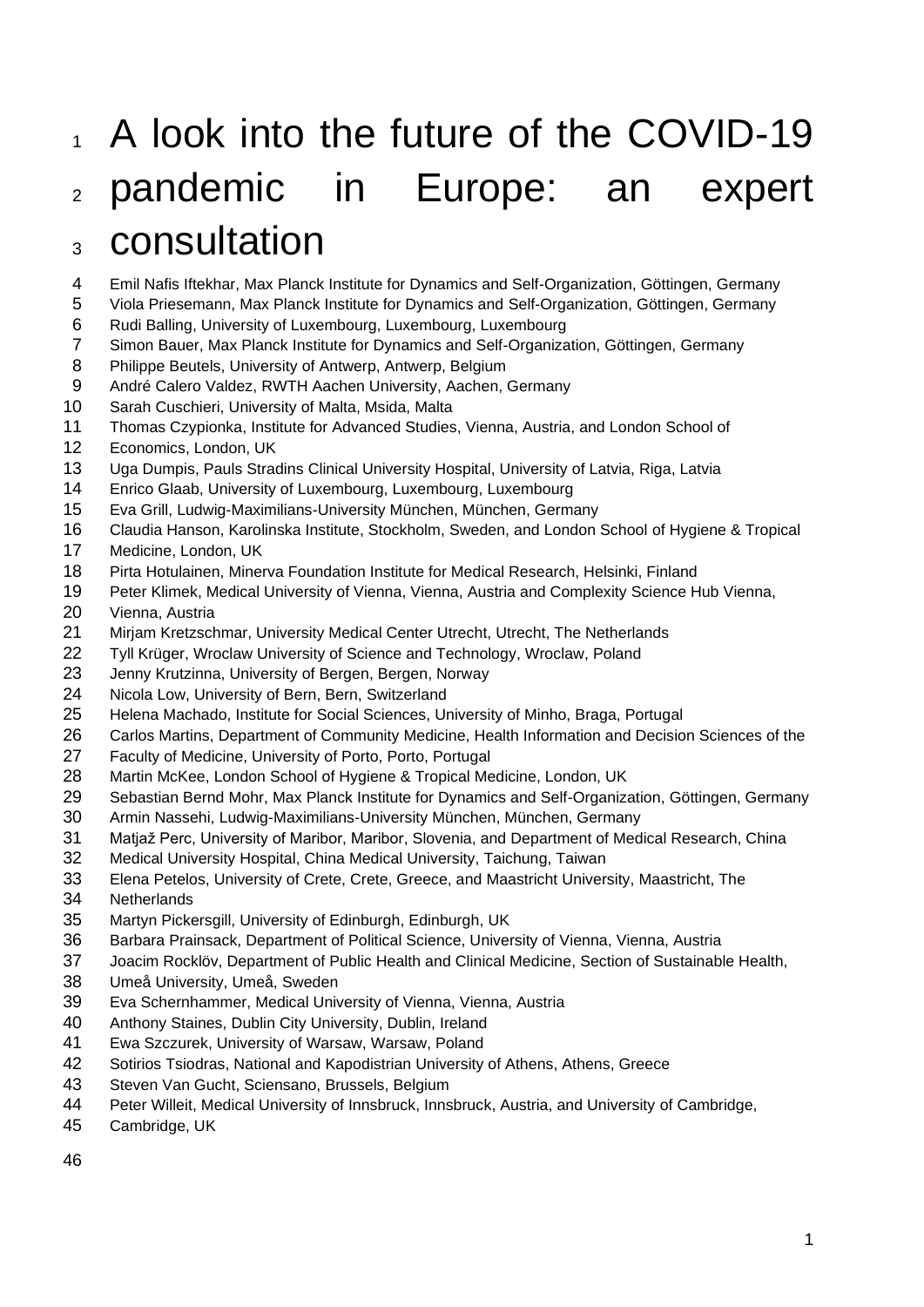# Abstract

 How will the coronavirus disease 2019 (COVID-19) pandemic develop in the coming months and years? Based on an expert survey, we examine key aspects that are likely to influence COVID-19 in Europe. The future challenges and developments will strongly depend on the progress of national and global vaccination programs, the emergence and spread of variants of concern, and public responses to nonpharmaceutical interventions (NPIs). In the short term, many people are still unvaccinated, VOCs continue to emerge and spread, and mobility and population mixing is expected to increase over the summer. Therefore, policies that lift restrictions too much and too early risk another damaging wave. This challenge remains despite the reduced opportunities for transmission due to vaccination progress and reduced indoor mixing in the summer. In autumn 2021, increased indoor activity might accelerate the spread again, but a necessary reintroduction of NPIs might be too slow. The incidence may strongly rise again, possibly filling intensive care units, if vaccination levels are not high enough. A moderate, adaptive level of NPIs will thus remain necessary. These epidemiological aspects are put into perspective with the economic, social, and health-related consequences and thereby provide a holistic perspective on the future of COVID-19.

# Main text

## Introduction

 More than a year after the World Health Organization declared the coronavirus disease 2019 (COVID-19) a Public Health Emergency of International Concern, Europe continues to struggle with it. Although future developments are highly uncertain, we aim to provide (a) a systematic assessment of the factors that will affect the course of the COVID-19 pandemic in Europe, and (b) a tentative forecast of how the pandemic may evolve prior to coming to an end in Europe. 70 We chose a method inspired by the Delphi method of forecasting<sup>1</sup> as the most suitable way to elicit expert opinions about key developments and themes regarding the COVID-19 pandemic. The facilitators developed questionnaires with open-ended questions and asked scientists from various European countries, disciplines, and research fields, to provide their input and predictions. As the guiding questionnaires were focussed on epidemiology, virology, public health, and social science, some other important perspectives, such as those of clinical medicine, economics, and the humanities, are not covered in great detail (see SI). Here we set out the results of the expert consultation - outlining salient commonalities and divergent responses. Of necessity, this paper represents a partial synthesis of the rich and diverse contributions, and not all authors necessarily agree in detail with every single statement.

 We first summarize insights on three critical factors that shape the development of the epidemic: population immunity and vaccination, variants of concern (VOCs), and public responses to pandemic policy. Second, we present scenarios based on the available knowledge as of April 2021 for three distinct time periods: for (a) summer 2021, (b) autumn and winter 2021, and (c) for a period of 3-5 years from spring 2021. For the latter period, we give a high-level overview of the consequences of the COVID-19 pandemic for health, society, and the economy. In the last section, we elaborate in more detail on central topics mentioned in the main text: long-term strategy, vaccination coverage, organization of mass vaccinations, waning immunity, evolution of the virus, improving adherence, airborne transmission, and One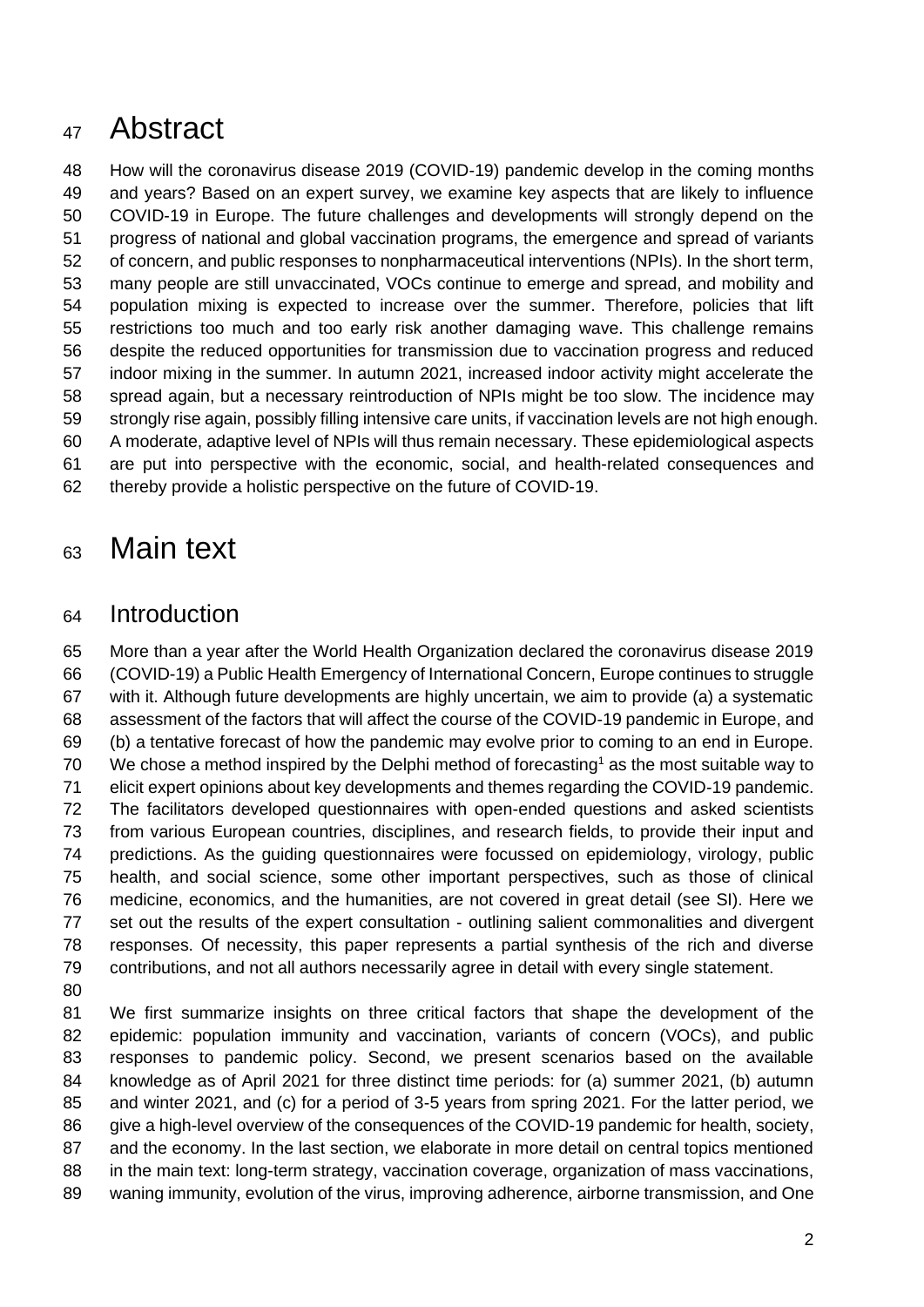Health. We hope that the insights of our synthesis will serve as a scientific basis for policy debates by generating a comprehensive overview of key considerations in moving beyond the

pandemic, while informing other foresight studies.

## Key factors determining the course of the pandemic

 Our starting point is the situation as of spring 2021. During the COVID-19 waves in winter 2020-2021, many European countries experienced high numbers of infections that, in some places, overwhelmed hospitals. This was partly due to insufficient ICU capacity in some 97 countries.<sup>2</sup> Delayed responses and lower effectiveness of non-pharmaceutical interventions 98 (NPIs) compared to the first wave also played a part.<sup>3</sup> Even countries that have had relatively few cases and a low death toll until then were hit severely in the winter. As of early 2021, Europe is experiencing another surge in cases, which appears to have peaked in April 2021. The emergence and severity of these waves has varied greatly across Europe (see Figure 1 and 2). The future development of the pandemic will also likely be heterogeneous. In the following sections we focus on three key factors that contribute to this heterogeneity.



 Figure 1: Comparison of the COVID-19 pandemic in all countries of the WHO European Region (except for Turkey and Turkmenistan as there was no appropriate data available in the data set). Countries are 108 ordered from top to bottom with a decreasing cumulative number of COVID-19 related deaths per million people. The y-axis scale of the ridgeline plots is the same for all countries for reported deaths and incidence, respectively. Even though reported numbers are associated with wide uncertainty, the differences between countries and waves are evident. Data source: [https://corona-api.com](https://corona-api.com/) (Accessed: June 28, 2021).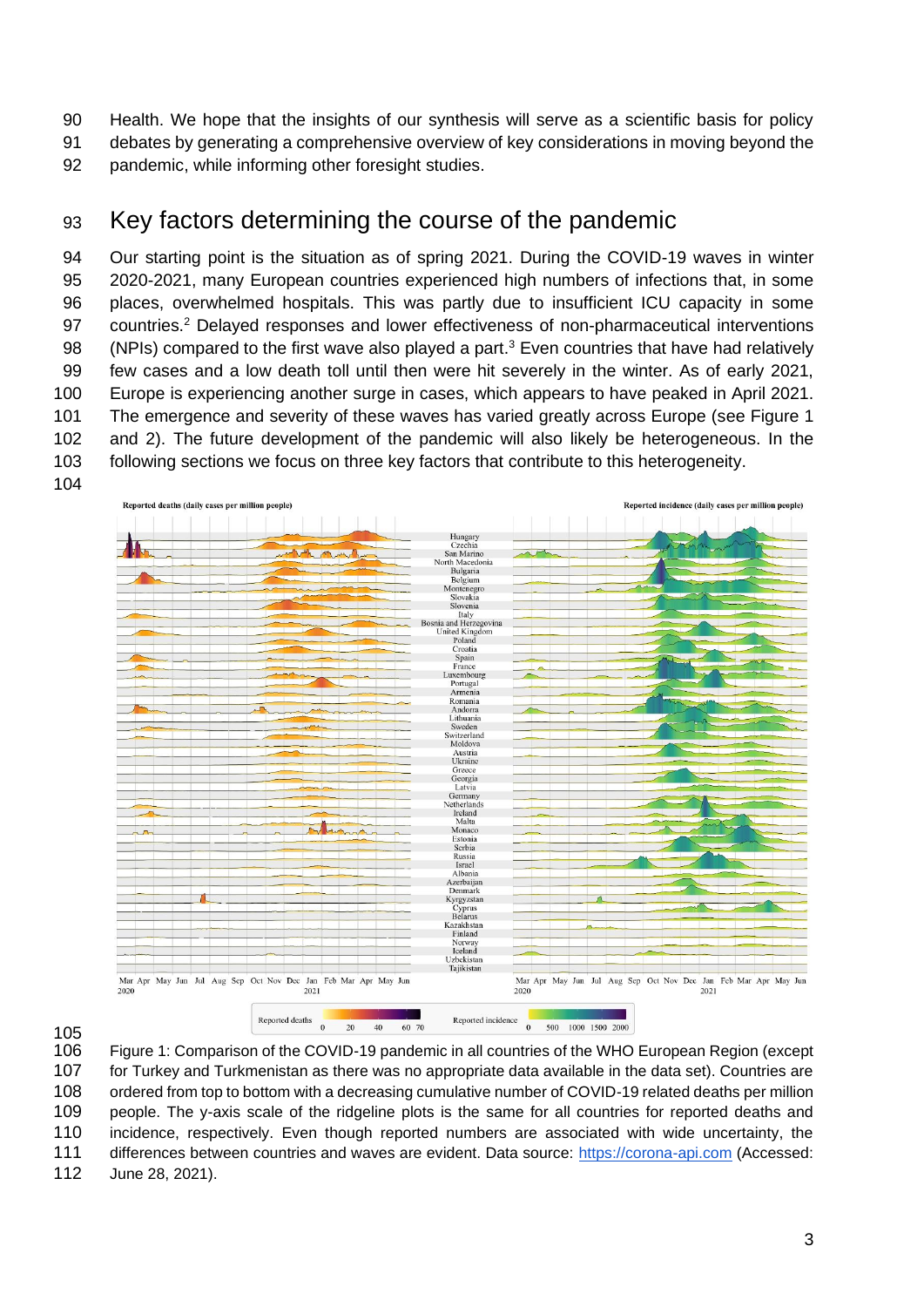## Population immunity and vaccination

 Population immunity (also referred to as herd immunity) describes a situation in which enough people in the population are immune to a pathogen, such that it is not able to spread widely (WHO, 2020a). The proportion of immune people in the population needed to reach population immunity in a given country is mainly driven by the infectivity of severe acute respiratory syndrome coronavirus 2 (SARS-CoV-2) and the ability of either past natural infection or 119 vaccines to reduce transmission.<sup>4</sup> Models that assume basic reproduction numbers of 2.5-3.5 have previously estimated that transmission-blocking immunity of 60-72% of the population is 121 required in the case of SARS-CoV-2. $5, 6$  This figure is higher for more transmissible variants. Therefore a *minimum* immunization level of 80% of the entire population is likely to be 123 required.<sup>7, 8</sup> This figure would be difficult to achieve with vaccination alone if vaccines are not fully protective against infection or prevent onward transmission. Furthermore, immunization needs to be homogeneous across all population groups, otherwise pockets of transmission can prevail. To achieve this goal, one might consider mandatory vaccinations - the effectiveness of which remains contested, as vaccination uptake depends on a complex 128 interplay of different factors.  $9, 10$  A 2016 systematic review found that mandatory childhood 129 vaccination policies were associated with improved uptake<sup>11</sup>, a finding supported by later 130 experience in Italy.<sup>12, 13</sup> However, there are many legal, ethical, cultural, and technical issues involved and it has been argued that it should only be considered when all other reasons for low uptake, such as accessibility, have been addressed and the decision 133 should take account of the particular context and the risk of unintended consequences.,  $14-17$  In any case, for the short term it is more important to distribute available vaccines to 135 locations where they are most needed.<sup>18</sup>



 Figure 2: Comparison of the COVID-19 pandemic in a selection of European countries grouped by geographical proximity. Many differences in reported incidence, reported deaths and excess mortality

can be observed. Even though reported numbers are associated with wide uncertainty, the differences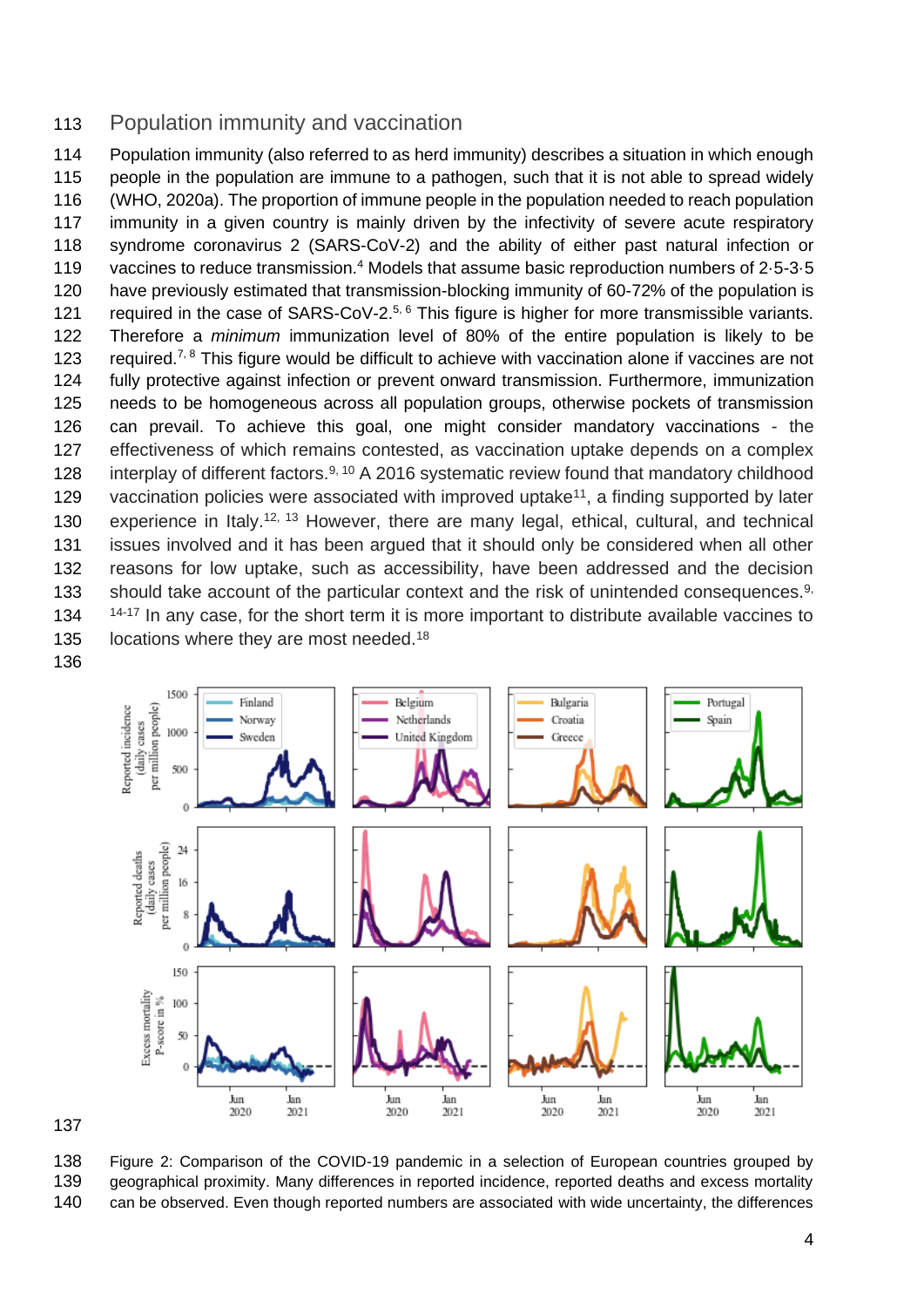- between countries and waves are evident. Data sources: <https://ourworldindata.org/covid-cases> and
- <https://ourworldindata.org/excess-mortality-covid> (Accessed: June 29, 2021).
- 

 One contribution to population immunity comes from so-called natural immunity, as a result of prior infection with SARS-CoV-2 and potentially by cross-immunity due to prior exposure to 146 other coronaviruses.<sup>19, 20</sup> The fraction of those who are naturally immune in the population varies widely between European countries. However, in all countries the majority of the 148 population remained susceptible to infection.<sup>21</sup>

 In individuals who have had a SARS-CoV-2 infection, antibodies have been shown to persist 151 for up to nine months after infection.<sup>22</sup> About 95% of people retain immune memory at six 152 months after infection.<sup>23-25</sup> This indicates that the likelihood of reinfection and severe disease 153 progression is low in this time frame, but reinfection is still possible.<sup>26-28</sup>

 The second, major, contributor to population immunity is vaccination. The first vaccines are, as of April 2021, licensed for use in adults and the vaccines appear to reduce infections by 157 varying amounts, typically in the 80-90% range for mRNA vaccines (after two doses)<sup>29-31</sup> and 158 potentially lower for others.  $32, 33$  Vaccines are, however, still likely to reduce transmissibility 159 even if breakthrough infection occurs.<sup>34</sup> Importantly, they seem especially likely to prevent 160 severe symptoms and hospitalization, reaching relative risk reductions of about 70-95%.<sup>30, 32,</sup>  $35-37$  The progress of vaccination programs is continuing in Europe (see Figure 3).  $38$ 





 Figure 3: Vaccination progress in Europe. **a.** Fraction of the population having received at least one dose of COVID-19 vaccines in Europe as of June 26, 2021. There are large differences in vaccination coverage. **b.** Reported incidence (lines) and reached vaccination milestones (triangles) since the start of vaccination programs. Data source:<https://ourworldindata.org/covid-vaccinations> (Accessed: June 29, 2021).

 The chances of achieving high vaccination coverage depend on a multitude of factors including political leadership, trust in public health and other public authorities, access to and eligibility for vaccines, and vaccine acceptance. The last is especially crucial. As of April 2021, acceptance is lower for the non-mRNA-vaccines with lower reported efficacies. Repeatedly changing policy recommendations and constant media coverage further unsettled people, especially after evidence of possible links to rare adverse, sometimes fatal, side-effects emerged mid-rollout for the AZD1222 (AstraZeneca) and Ad26.COV2.S (Johnson & Johnson) 177 vaccines.<sup>39, 40</sup> Among older people and the most vulnerable, who have been receiving the 178 vaccine in the initial phase, vaccine uptake has been generally high. $41, 42$  In younger age groups,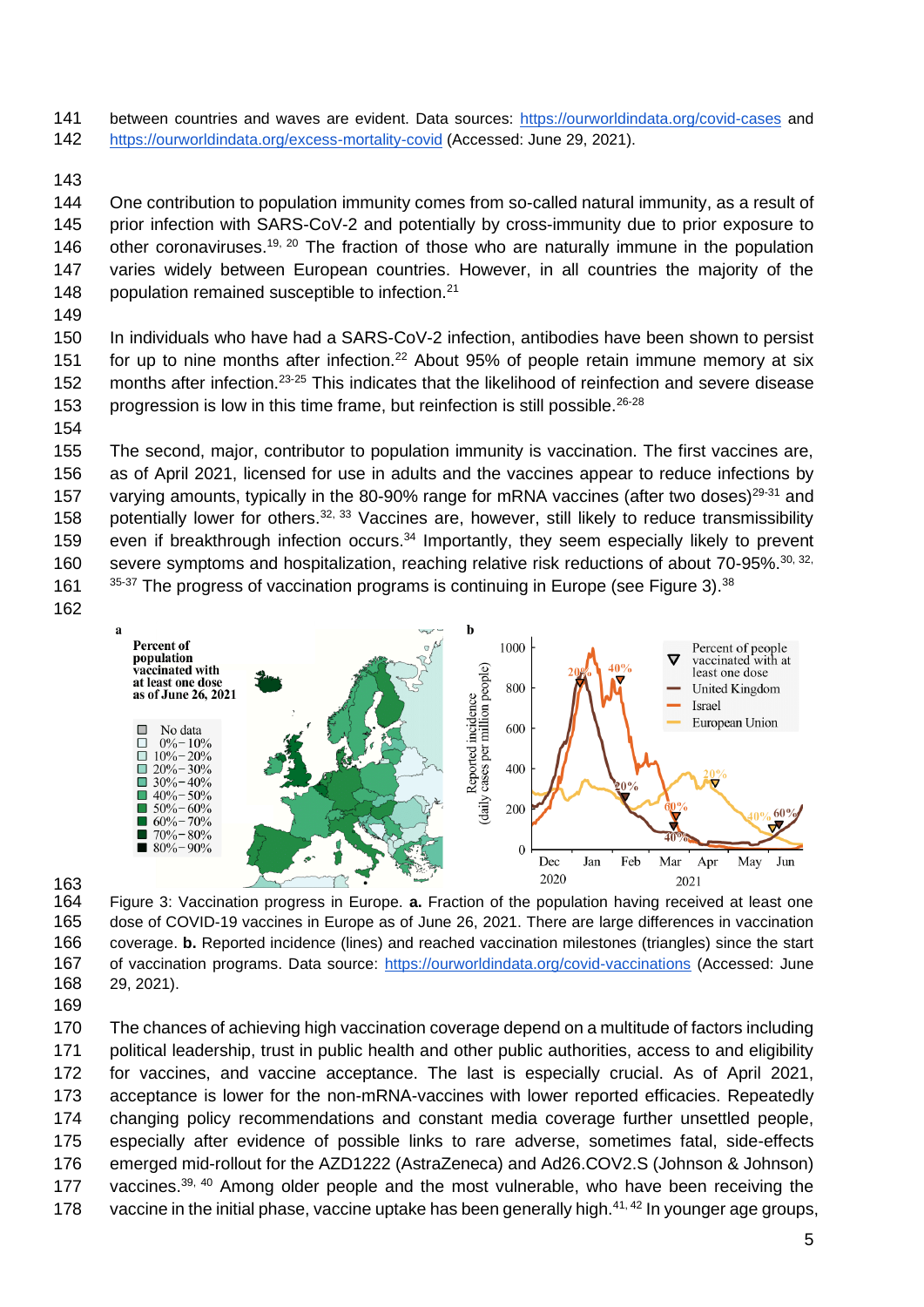- 179 willingness to get vaccinated appears lower<sup>43, 44</sup> in France, only about 40% of the working 180 age population currently plan to accept a vaccine.<sup>45</sup> Moreover, vaccine uptake in the groups of healthcare workers is rather disconcerting in some countries - e.g., Belgium and France - has 182 been low. <sup>46-48</sup> However, perception of increasing vaccine uptake might motivate those who are
- 183 hesitant.<sup>49</sup> To conclude, the issue of vaccine uptake presents an ever-changing situation.<sup>50</sup>

## Variants of concern

 VOCs are so called because they harbour certain mutations that have consequences for SARS-CoV-2 pathogenicity. Existing and newly emerging SARS-CoV-2 VOCs are challenging because, compared to the original variant, they may increase transmissibility or severity, prolong the duration of the infectious period, shorten the duration of post-infection immunity, or escape host immune responses to natural infection or to vaccines. They could also affect diagnostic testing accuracy, the spectrum of detectable symptoms, and therapeutic management. The frequency and the spectrum of variants of SARS-CoV-2 will depend on functional constraints and evolutionary pressure.

 The Alpha (B.1.1.7) variant, which was first detected in the United Kingdom, demonstrated 195 enhanced transmissibility<sup>51, 52</sup>, a longer duration of acute infection<sup>53</sup>, a higher hospitalization 196 rate<sup>54</sup>, and probably a higher infection fatality rate than previously circulating variants.<sup>51, 55-57</sup> The Beta (B.1.351) variant, which was first detected in South Africa, exhibits higher 198  $\pm$  transmissibility<sup>58</sup>, while the impact on disease severity of this variant remains uncertain as of 199 April 2021.<sup>59</sup> The Beta and Gamma (P.1) variants, the latter originated in Brazil, seem to 200 partially evade the immune response of previously infected individuals.<sup>26, 60</sup> In Europe, the Alpha variant became the dominant variant in December/January 2020 in, e.g., the UK, Ireland 202 and Portugal, and in February/March 2021 in, e.g., France and Germany.<sup>61</sup> In contrast, the Beta and Gamma variants have not become widely distributed in Europe so far. TheDelta 204 (B.1.617.2) variant appears to be more transmissible than previous strains.<sup>62</sup>

 There is uncertainty about the efficacy of available vaccines in relation to VOCs. Current 207 vaccines appear to be effective against Alpha. $^{29, 31}$  However, there is some evidence that the 208 efficacy of some vaccines might be reduced for Beta, Gamma, and Delta.  $32,62.64$  It remains unclear to which degree this is the case, and how much the protection against severe courses of disease might be affected.

 The more infections are present in the human population, the higher the rate of mutation. This can lead to selection for VOCs with transmission advantage or, in places with high rates of natural or vaccinal immunity, VOCs with escape mutations. In countries without well established genetic surveillance, this may permit uncontrolled spread. In this case, vaccines will need to be updated to protect against these new VOCs, with the consequent requirements to gain approval, be manufactured, and distributed anew. However, the more widespread infection is, the more mutations will occur that could end up with an evolutionary advantage. Consequently, the best safeguard is to reduce transmission. Only after sufficient global vaccination coverage will the mutation rate decrease due to lower viral spread in the post-220 pandemic phase. $8<sup>8</sup>$ 

## Public responses to pandemic policy

 As long as population immunity has not been reached, maintaining appropriate and widely 223 accepted levels of NPIs to mitigate the spread remains crucial.<sup>65, 66</sup> When there is a rise in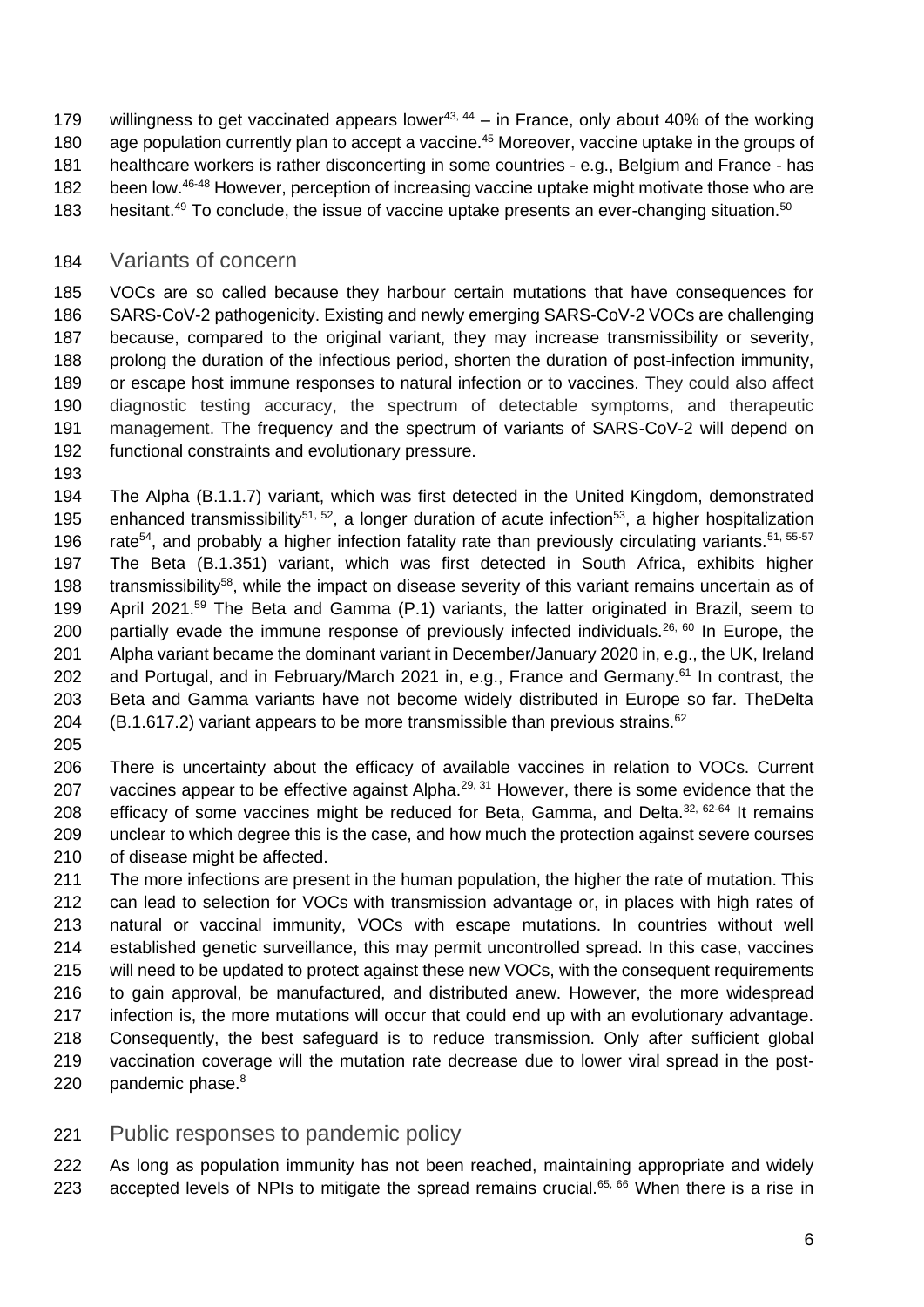- infections, NPIs must be reimplemented or strengthened; the earlier this is done, the more 225 effective it is. However, the resoluteness and timeliness with which NPIs are being 226 implemented and remain in place depends on leadership and public opinion.<sup>68</sup> Moreover, the 227 higher the efficacy of NPIs the more the public accept and support them.
- 

229 As of spring 2021, pandemic policies are not being received well in many parts of Europe.<sup>70</sup> A 230 range of factors likely contribute to this, including continued high economic<sup>71-73</sup> and 231 psychological burdens<sup>74-79</sup>, inadequate risk communication<sup>80-83</sup>, the lack of transparent long-232 term strategies from governments<sup>68</sup>, increasing vaccination coverage (see Figure 3) and a 233 general erosion of trust.<sup>84-88</sup> All this results in lower adherence to rules and recommendations 234 for mitigating the spread of SARS-CoV-2 compared to the first wave.<sup>70, 89</sup>

 The effectiveness of rules and recommendations depends on the ability and willingness of the 237 population to adhere to them. Adherence in the past year has varied from country to country. 238 In some countries, adherence was initially quite high in general.<sup>89-93</sup> In others, there have been 239 strong protests against measures, sometimes resulting in their relaxation.<sup>94-96</sup> In general, voluntary adherence will be more likely if the necessity for and strategy behind instituted measures is communicated clearly and systematically, and if interpersonal trust and public 242 trust in government is higher.<sup>70, 97-100</sup> However, if COVID-19-induced morbidity and mortality 243 reaches levels that societies deem intolerable, acceptance of NPIs rises again<sup>70</sup>

 Given these key factors underlying the future evolution of the pandemic, we can consider what 246 to expect in the future, beginning with the summer of 2021.

## The perspective for the summer of 2021

248 Summer 2021 is likely to bring some relief in Europe as people spend more time outside<sup>101</sup>. vaccination proceeds, and control strategies improve, e.g., via improved availability and variety 250 of testing technology.<sup>102</sup> The expected relief might be compromised if the combination of natural immunity and vaccination coverage is low and relaxation of NPIs is not managed carefully. Furthermore, increased international travel will increase the risk of importing any VOCs that emerge from outside of Europe, and the risk of circulating any VOCs that emerge from within the continent across European nations. If VOCs with an ability to evade immune responses emerge, NPIs may need to be reinstated or strengthened even in populations where relatively high levels of immunity have been achieved. A common European goal to keep infection levels low and to internationally coordinate close surveillance of incidence and viral genomes, especially of infected international travelers, would help to reduce the risk of 259 emergence of VOCs.<sup>103</sup>

 Once vaccination coverage is deemed sufficiently high by decision makers, countries might come under further pressure to ease measures again. With (most) risk groups vaccinated first, there will be a lower fraction of severe illnesses and deaths related to COVID-19 in the population. Consequently, a lower burden on healthcare systems is also expected. However, some individuals at risk might not (yet) have been vaccinated, protection by vaccination is not perfect and may wane over time, and unvaccinated and possibly some vaccinated people will continue to transmit. This makes it unlikely that restrictions can be lifted *completely* without risking another larger wave. Another wave would result in increased morbidity and mortality of 269 unvaccinated people, or in general those to whom the vaccines did not confer protection.<sup>104</sup> With vaccine strategies first targeting older people, a wave in summer would predominantly hit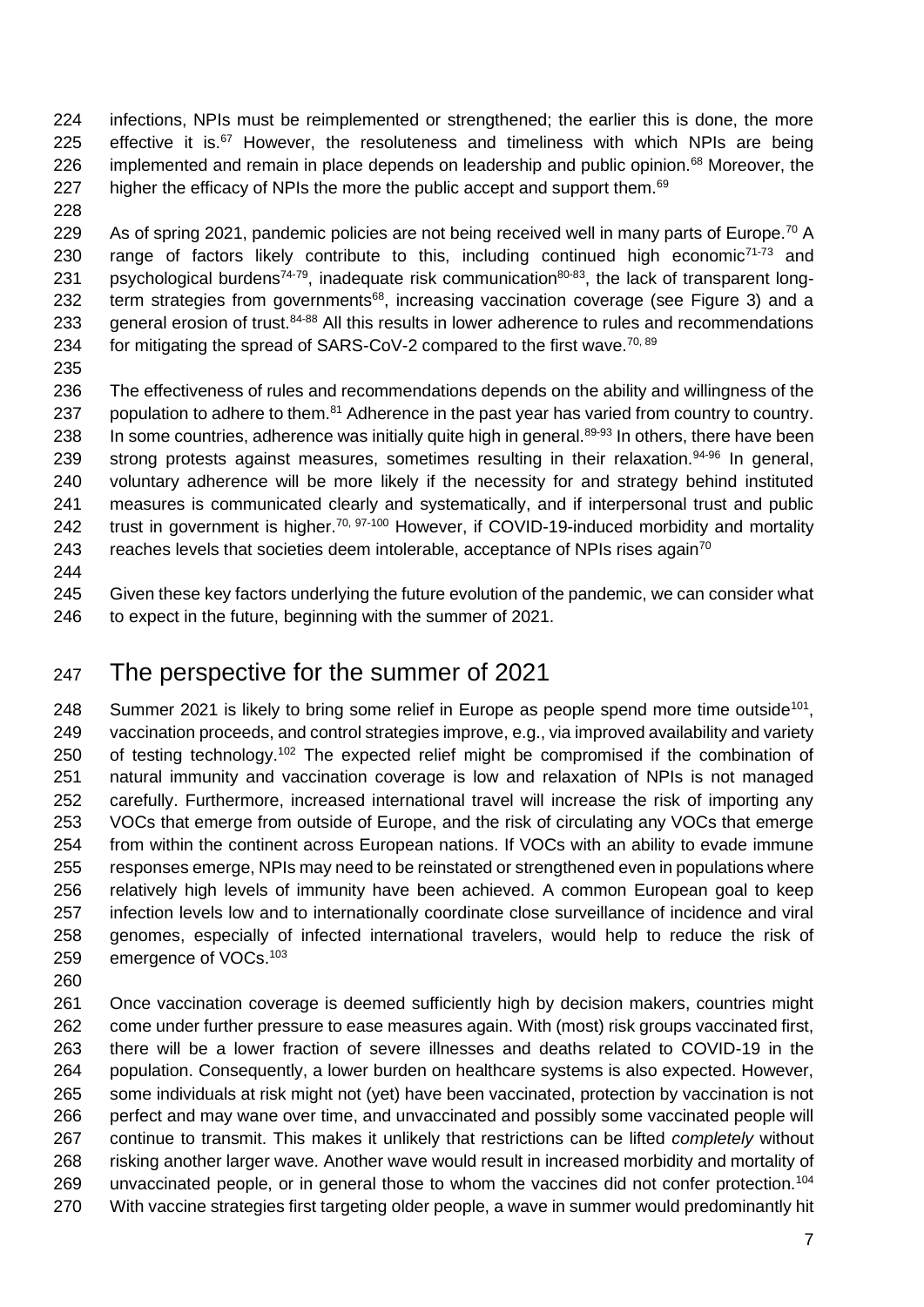relatively younger age groups. It would also further strain exhausted healthcare personnel and healthcare systems now functioning beyond capacity for protracted periods of time. Hence, 273 certain mitigation strategies will need to remain in place in an adaptive manner.<sup>105</sup> When considering retaining NPIs, countries might also take the opportunity to achieve low case numbers as, with increasing immunization, the containment of COVID-19 is facilitated. In a situation of low case numbers, an effective test-trace-and-isolate (TTI) system, supported by 277 digital contact tracing apps, further facilitates epidemic control.<sup>106</sup> In such a regime, only a few NPIs, such as wearing (FFP2) masks or basic hygiene measures, might have to stay in place. 

 To summarise, in the summer of 2021, countries could still be faced with overwhelmed intensive care units and ongoing strict imposition of NPIs. This is a consequence of the limits of the vaccines available, inadequate vaccination coverage, increased mobility across borders and regions, and the possibility of escape variants. However, if a country succeeds in maintaining low case numbers and slows down the influx and spread of any new VOC with sound epidemiological surveillance and reactive measures, then moderately strict NPIs similar to those in summer 2020, or potentially even fewer restrictions, may be possible. The exact extent of NPIs that are necessary to prevent an overburdening of health systems regionally depends on various factors, such as the characteristics of prevalent VOCs and vaccination coverage. A full lifting of all restrictions (e.g., for large indoor gatherings), however, is unlikely to be possible in summer 2021 without risking further outbreaks.

## The perspective for the autumn and winter of 2021

 What can be expected in the autumn and winter of 2021 depends substantially on what happens in the summer; specifically, the success of vaccination programs both in Europe and worldwide, and the emergence and spread of (new) VOCs. Compared to the summer, autumn and winter bring the additional complication of unfavorable seasonal effects.

 The seasonality of coronaviruses is expected to increase infections in the autumn and winter 298 months<sup>101, 107, 108</sup>, with increased indoor contacts.<sup>109</sup> Additionally, other seasonal viruses, such as influenza and respiratory syncytial virus, could cause more pressure on health services than in 2020. Since there might be fewer restrictions, and possibly lower-than-usual levels of population immunity because one season of transmission was "skipped", these other seasonal 302 viruses are likely to circulate in greater numbers than in 2020 .<sup>110, 111</sup> Overall, the transition to autumn and winter could be problematic because restrictions might have to be tightened again to prevent a rapid rise in case numbers. Based on experiences in several European states in autumn and winter 2020-2021, there is a risk that reintroduction of the necessary public health measures may come too late to succeed in preventing another wave in autumn. It will be the task of governments not to repeat these mistakes.

 In the *best-case* scenario, vaccination efforts will have been sufficient to drive down case and fatality numbers substantially, allowing for an almost complete lifting of restrictions. Although 311 vaccination of children aged 12 years and over might have started by this point<sup>112</sup>, other groups which have yet to be vaccinated might still suffer from relatively high incidence rates. As the oldest and most vulnerable population groups at highest risk of death from COVID-19 have been prioritised for vaccination, the overall fatality rate in the population and the health burden imposed by SARS-CoV-2 will decline. Hence, the perception of the remaining danger might be low: more than 10% of infected individuals are expected to suffer long-term sequelae of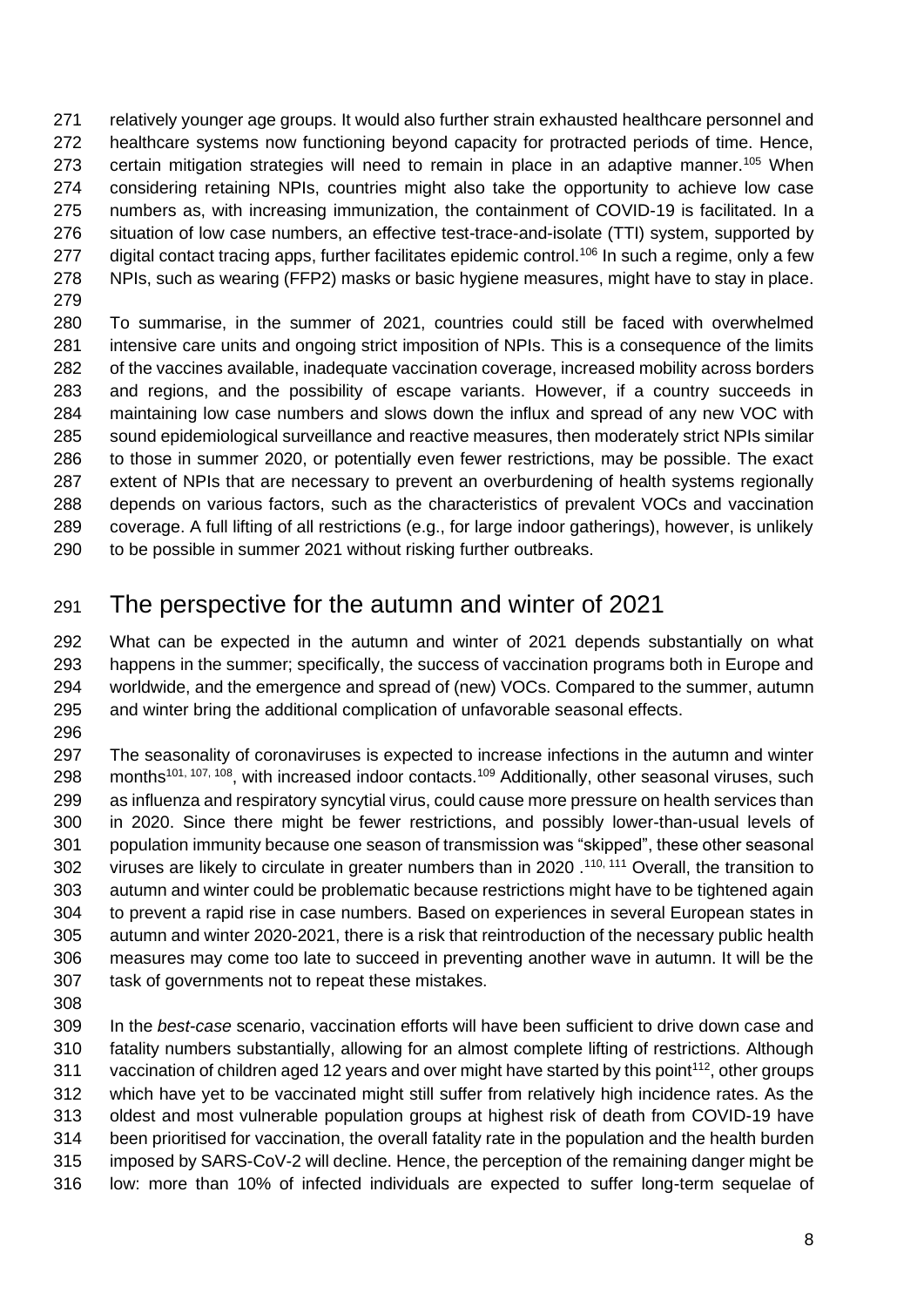COVID-19 ("long-COVID") - symptoms of which can include shortness of breath, fatigue, and 318 muscle weakness.<sup>113-117</sup>

 Assuming increased international mobility due to, in particular, high vaccination coverage, a potential outbreak of a new VOC in one country may spread quickly to others. Without rapid intervention, increased mobility may result in simultaneous outbreaks across countries and regions - potentially putting healthcare systems under high pressure. In light of this danger, a joint effort of all European countries to prevent the emergence and circulation of VOCs seems 325 crucial.<sup>118, 119</sup>

 In short, countries with good access to vaccines and high vaccine uptake can, at worst, expect only modest waves of COVID-19 over the winter when maintaining moderate NPIs (e.g. no large indoor gatherings, face masks, physical distancing, good ventilation, and hygiene). In contrast, countries that have a lower level of vaccination coverage will experience more severe waves unless appropriate NPIs are implemented. Any new VOCs might challenge a successful mitigation or containment strategy, and in case of increased mobility, they are likely to spread quickly.

## The perspective for the coming 3-5 years

 For the coming three to five years, the central questions are: Will we leave the pandemic behind? And if we do – when and how? To what degree will COVID-19 continue to play a role? Regarding the direct health impact of COVID-19, it is possible that it could become a disease 338 that a child will encounter at a young age<sup>120</sup>, acquiring a mild infection similar to contracting other coronaviruses. The time scale for this shift is uncertain. Early childhood exposure and recovery may help the immune system to protect the individual, should they encounter the virus again later in life, and should prevent them from experiencing severe symptoms. On the other hand, SARS-CoV-2 (and more so new VOCs) is more infectious and lethal than the known endemic human coronaviruses, and there is the continued risk of long-COVID. 344 Similarities to Chikungunya suggest that the latter may become a great burden.<sup>121</sup> However, relief might come from new and improved post-exposure therapeutic options, such as antiviral medication and monoclonal antibodies.<sup>122</sup> Hence, there is mixed evidence whether SARS-CoV-2 will remain a serious threat to health in the long-term.

 It is unclear whether eradication of SARS-CoV-2, i.e., a global reduction to zero incidence of 350 infection<sup>123</sup>, can be achieved. Global mass vaccination programs might only provide imperfect immunity to some individuals and will usually not reach certain subpopulations, leaving pockets of susceptibility. Transmissions within these subpopulations, the high proportion of asymptomatic COVID-19 infections, and waning of post-infection and vaccine-induced immunity could maintain the circulation of the virus in the global population. Even if eliminated 355 in humans, the multitude of documented non-human hosts<sup>124-127</sup> suggest the virus could remain circulating with ongoing risks of infection of and potential further spread between susceptible human hosts. Furthermore, the virus could mutate within human or non-human hosts to escape immune response, potentially requiring repeated booster vaccinations. In any case, eradicating SARS-CoV-2 would require global political commitment and unified and uniform public assent that eradication is the overarching target. With the smallpox virus, the only virus able to infect humans to have been eradicated, a targeted and globally concerted approach over decades 362 was necessary<sup>128, 129</sup>, with a particular focus also on reaching deprived populations.<sup>130</sup>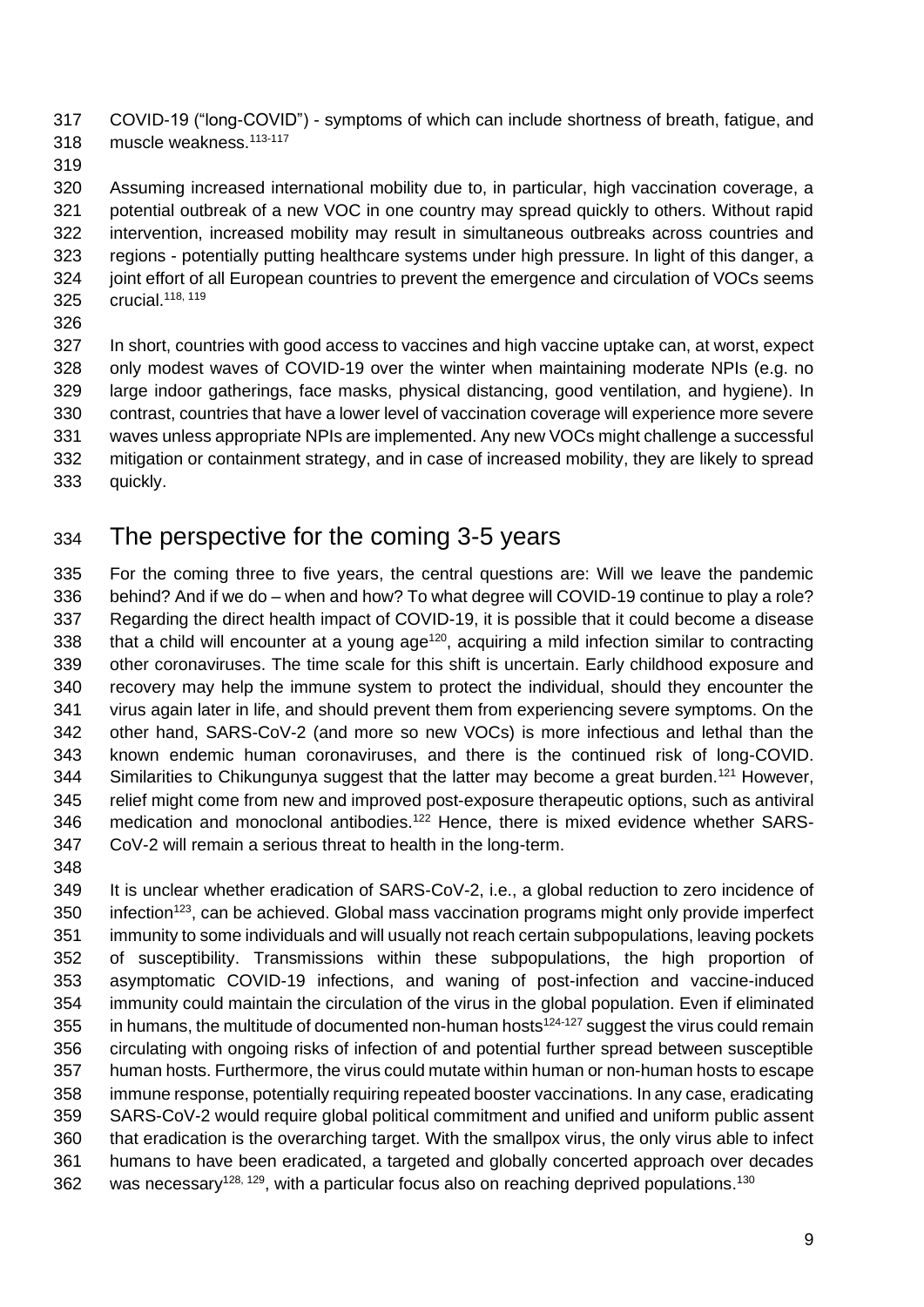Elimination, meaning here a temporary reduction to zero incidence of infection in one region or country through deliberate and continued measures, has been achieved in a small number of countries; e.g., Australia, China, New Zealand, Singapore, and Vietnam. With widespread vaccination, others may try to follow as elimination strategies can offer advantages over 367 mitigation or suppression strategies with continued virus circulation.<sup>131</sup> Assuming that children will also be vaccinated, some of these countries might achieve high enough vaccine uptake to sustainably prevent local transmission. In other countries where immunity in the population is insufficient or too heterogeneous for elimination, SARS-CoV-2 is expected to remain prevalent 371 at a comparatively low level, with recurring local and seasonal outbreaks.<sup>120, 130</sup> In the absence of eradication, epidemiological surveillance (and TTI) will need to remain in place and be 373 further improved.<sup>53</sup> The level of immunity in the population will prevent widespread morbidity 374 and mortality, but a significant danger might remain for unvaccinated vulnerable people.<sup>4</sup> A key societal question will be which level of such risk is deemed acceptable when balancing other societal goals.

 Finally, Europe faces numerous indirect long-term impacts of the pandemic. Without intending to present a complete list, the consequences include:

 **Health:** During the past year there has been a direct impact on healthcare services in regular 380 care, particularly for patients with chronic conditions.<sup>133-135</sup> This includes reduced access to 381 primary care<sup>136</sup>, cancellation of elective medical and surgical procedures<sup>137</sup>, and disruptions to 382 screening programs.<sup>138, 139</sup> Potential suboptimal healthcare provision for non-communicable diseases might cause a progression of chronic diseases and complications of acute diseases. At-risk populations not sufficiently covered by screening programs might now develop serious disease within a 3- to 5-year period. Hence, further health- and economic burdens (increased sick days, decreased workforce, lost productivity, and increased healthcare costs) might be experienced by some countries due to the rise in the prevalence of non-communicable 388 diseases.<sup>140</sup> With potentially increasing investment into pandemic preparedness, there is a risk of cuts in other public health sectors, aggravating the effects on prevention and chronic disease control. Additionally, the enormous consequences for mental health during this pandemic, 391 especially in young people<sup>75, 79</sup>, healthcare workers<sup>141</sup>, and individuals already suffering from 392 social disadvantage and discrimination<sup>142-145</sup>, will have a protracted effect. Whilst the 393 consequences do not appear to extend to higher suicide rates<sup> $146$ </sup>, there is the need to redirect services and ensure sound mental health and social care support to the population.

 **Economy:** Although many facets of the economy in some wealthy countries may soon 396 recover, others will struggle to overcome the economic crisis. The tourism industry has suffered gravely, endangering livelihoods and economies in countries that depend on it; and 398 driving a widening divide between Northern and Southern Europe.<sup>147</sup> The cultural sector has 399 also been hit economically by the pandemic.<sup>148-151</sup> Public debt has been growing, and this poses a risk to financial stability - especially in countries more strongly hit by the pandemic. Increasing digitalization, and remote and flexible work plans, will potentially change 402 employment.<sup>152</sup> Meanwhile, the legislative and regulatory frameworks for these new forms of work, along with supporting mechanisms (e.g., for sound occupational health), are lagging behind.

405 **Society:** Inequalities have been exacerbated because of this pandemic.<sup>144, 153, 154</sup> This extends 406 well beyond health inequalities<sup>155</sup> to gender<sup>156, 157</sup> and educational<sup>158</sup> inequalities. Many children have missed out on extended periods of face-to-face education, as well as general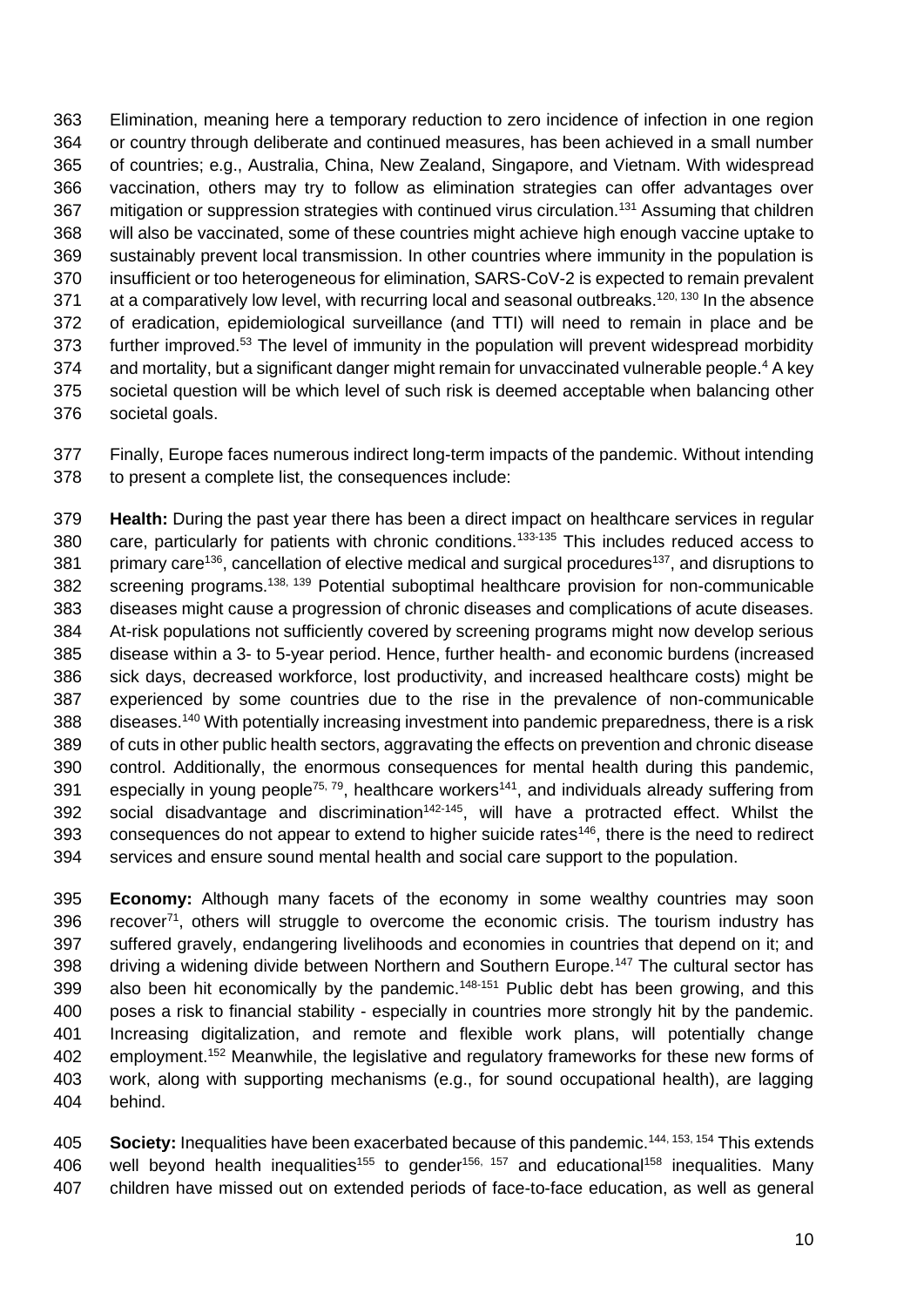social interaction. At the same time, there has been further erosion of trust between citizens 409 and states through a widening of the socioeconomic gap.<sup>145, 159-161</sup> These two factors present a threat to social cohesion and might cause social unrest in the years to come. Furthermore, the narrative of "outside threats" and "secure borders" in discussions about the virus might contribute to the intensification of pre-existing nationalistic and sometimes overtly xenophobic, 413 social and political discourses.<sup>162</sup> The weakened cultural sector might further be challenged by long-lasting gathering restrictions, eliminating many platforms where communities could approach and engage with these issues. Moreover, a lot of progress on the Sustainable 416 Development Goals, in particular on poverty reduction, will be reversed.<sup>163</sup>

 Even if the rate of new infections eventually significantly decreases, the health-related, economic and social damages of the pandemic will be felt for a long time.

## The way forward

 We can conclude that COVID-19 will continue to pose many challenges over the coming years. The economic, cultural, and health consequences of the pandemic are already immense and societies may need a long time to recover. The increasing availability of vaccines will bring significant relief over the next months, but if not accompanied with comprehensive strategies and public support they alone will not protect from further damaging outbreaks in the coming years. Limited uptake of vaccines and declining public adherence to NPIs impede the way out 426 of the pandemic and in the worst case new VOCs can render current vaccines less effective.

 The eradication, i.e. the complete global elimination, of SARS-CoV-2 seems unlikely. However, even if eradication cannot be achieved, strategies that aim to locally eliminate SARS-CoV-2 might be effective in some settings. If achieved, local elimination offers clear advantages over mitigation or suppression with continued virus circulation, at least until sufficient protection against severe symptoms is granted in the population. A successful strategy for elimination or suppression of SARS-CoV-2 would require a political commitment, unified and uniform public assent that elimination or the goal of low case numbers is the overarching target. To achieve said target, a clear, evidence-informed, and context-relevant strategy, as well as concerted efforts and actioning are crucial. Countries committing to that strategy would need to have (a) rapid vaccination programs across age groups, (b) sufficient NPIs that may only be lifted if the susceptible population at risk is small, (c) close communication between policymakers and a wide range of experts to weigh the societal costs and benefits of measures against each other, (d) mitigation of virus influx from regions with higher incidence, and (e) sufficient public health infrastructure. This infrastructure entails basic public health resources, well-trained personnel of sufficient number, well-functioning TTI systems, widespread sequencing of the virus variants, and well-established molecular surveillance mechanisms. International coordination and cooperation on all these points and on continued development of new drugs and vaccines (also for potential new VOCs) is essential.

 In line with the Sustainable Development Goals, healthy lives should be a global common good and initiatives like COVID-19 Vaccines Global Access (COVAX) should receive more support. Support of low- and middle-income countries by high-income countries is not only crucial to 448 mitigate VOCs, but is mandated by the principle of solidarity.<sup>103, 164, 165</sup> In the long-term, a global One Health approach to pandemic preparedness and control is crucial - respecting the 450 interdependence of humans, animals, and the environment.<sup>166</sup>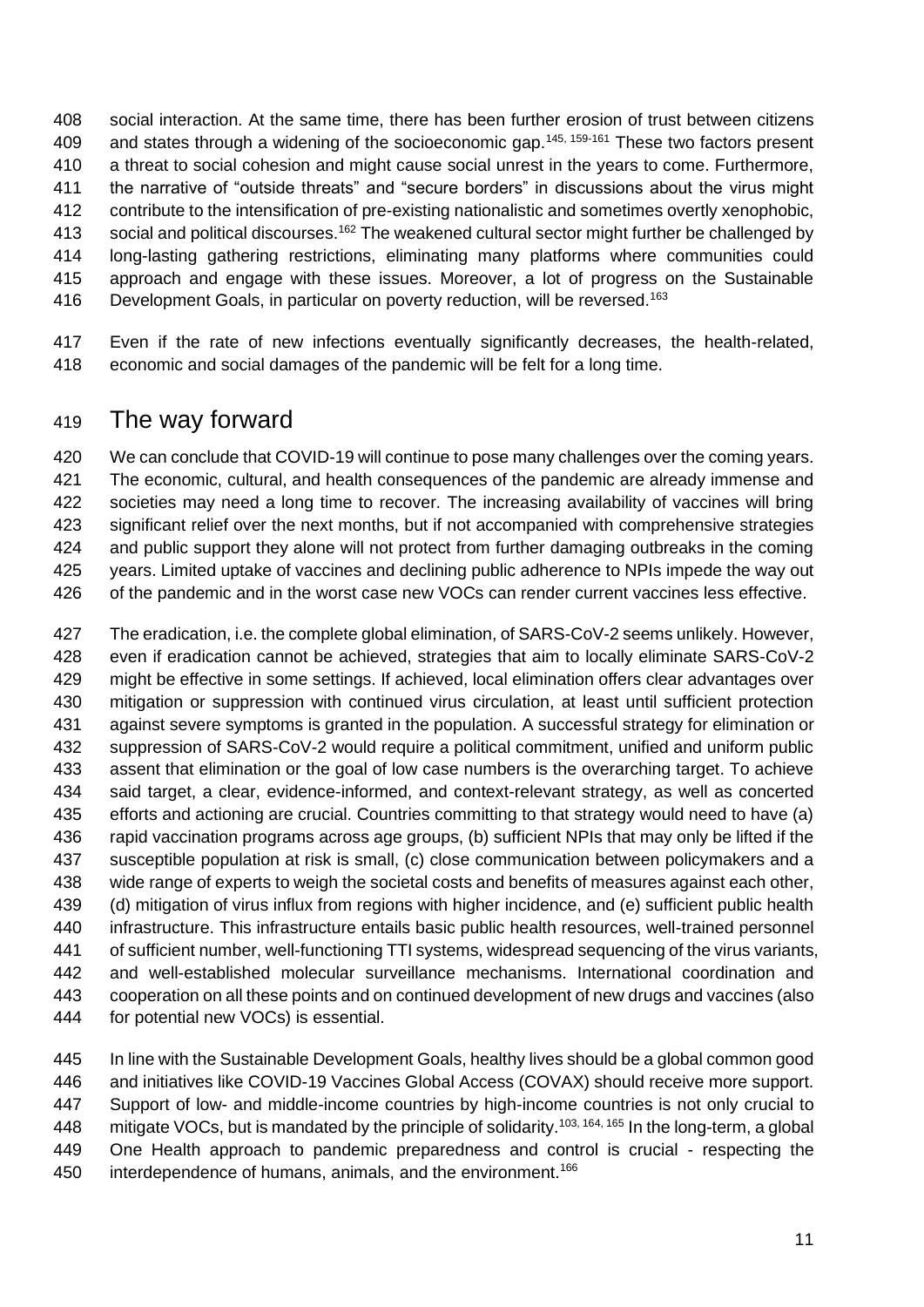## Discussion of parameters, strategies and their context

 The following presents more detailed elaborations of some of the aspects discussed in the main text and a summary of important additional topics. For a more comprehensive narrative in each of these sections there is, inevitably, some overlap with previous text.

### Long-term strategy

 To minimize the damage caused by the COVID-19 pandemic, a long-term strategy set on a common, global and overarching goal is required. By communicating a common goal that societies are working towards and by clearly formulating the reasoning behind the implementation of measures, they will be perceived as less arbitrary.<sup>77</sup> Such a strategy must 460 be comprehensible and based on scientific evidence not only from epidemiology, but from a wide range of disciplines. Communication between politicians and experts for transparent, evidence-informed policymaking and comprehensive systematically updated context-relevant risk communication strategies is crucial. However, to be comprehensible a strategy also needs consistent concepts that are perceived as both understandable and fair. Hence, and vitally, any strategy needs to be underpinned by considerations of justice and (global) inequalities. The more comprehensible and fairer such models of pandemic management are, the more 467 people will be willing to support more extensive interventions in their everyday life.<sup>83</sup> This also includes showing that not all population groups are affected by the pandemic in the same way. 

 Specifics of the strategy will necessarily vary locally and also change over time in the face of more data about (a) the virus, particularly current and newly-emerging VOCs, (b) the development of vaccines and treatments, and (c) the harms accrued to individuals, communities, and societies through restrictions. Any strategy needs to balance the damage of 474 being harmed by the virus against the damage by the measures to contain it. This will shift in 475 response to the vaccination progress. Thus, it would be problematic if governments became 476 fixed upon a specific strategy and remained committed to it regardless of new evidence and circumstances.

479 Any strategy should not simply be developed by politicians and imposed on the public: such impactful strategies should, as far as possible, be based on societal consensus, although recognising that some politicians may base their views purely on ideological premises. Moreover, measures are much more likely to be successful if they are developed through a process of co-production with those who must implement them and who are most affected.<sup>167</sup>

Vaccination coverage

#### **When will sufficient vaccination coverage be reached?**

487 Vaccination programs are progressing in Europe (see Figure 3).<sup>38</sup> The chances of achieving high vaccination coverage depend on political leadership, access to vaccines and concerns 489 and anxieties in relation to vaccination.<sup>168</sup> The latter especially differs from country to 490 country.<sup>169</sup> At present, with mostly the eldest and most vulnerable receiving the vaccine, 491 vaccine uptake has been generally high. $41, 42$  In the younger groups, willingness to be 492 vaccinated is lower<sup>43, 44</sup>, limiting the final average uptake. In some countries, only about  $40\%$ 493 of the adult population currently plan to accept the offer of vaccination.<sup>45</sup> Moreover, it is concerning that, in some countries, there is significant vaccine hesitancy among healthcare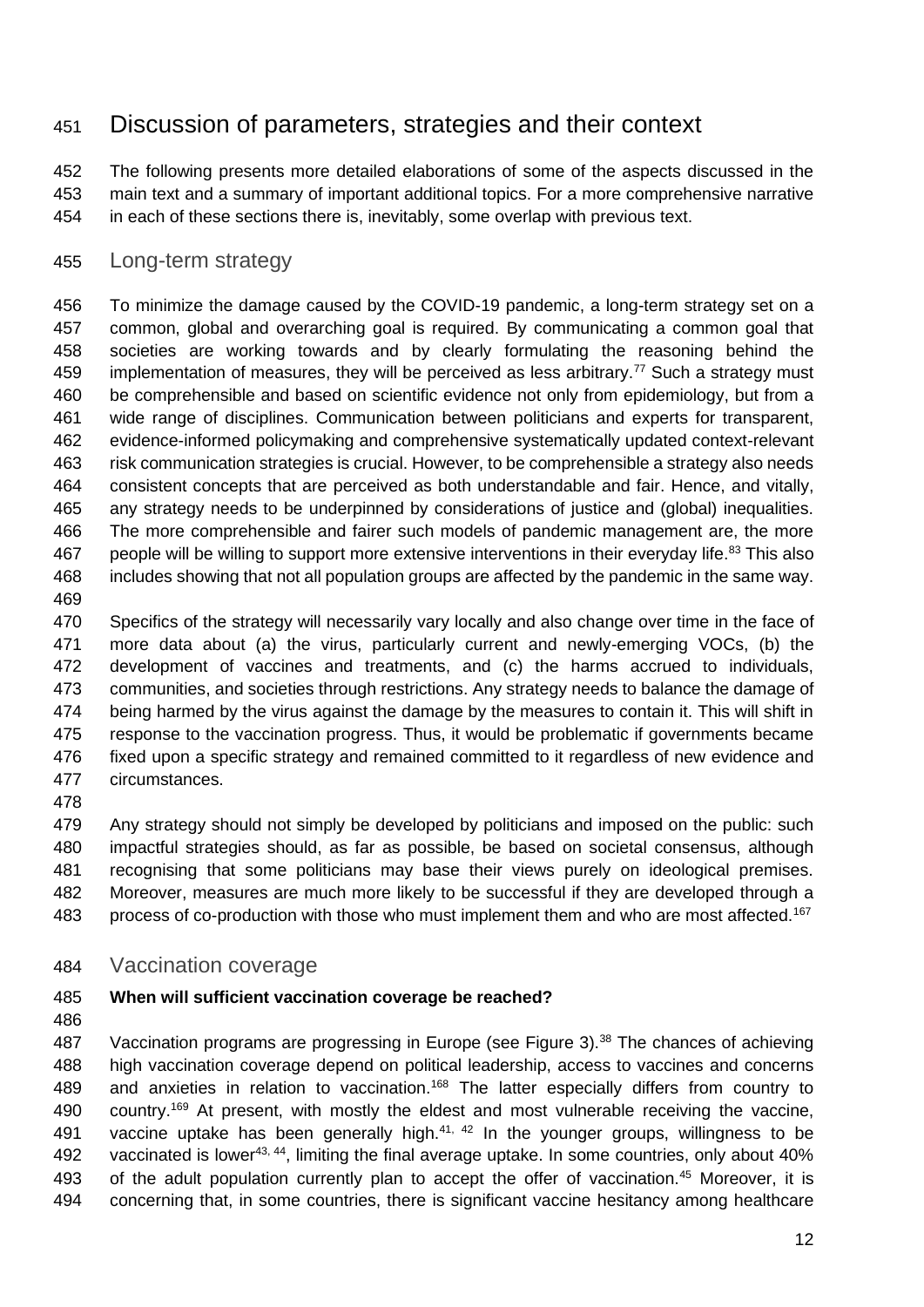495 workers.<sup>46, 47</sup> However, perception of increasing vaccine uptake might motivate those who are 496 hesitant.<sup>49</sup>

498 If the aim is to reach population immunity, children will have to be vaccinated as well, because the required level of immunization for population immunity likely cannot be reached otherwise. If not immunized, infections in children might become central for an annual autumn or winter epidemic. High incidence in children also poses the risk that the virus may spread to vulnerable individuals in the general population with waning immunity. Children are likely to become 503 eligible for vaccination in 2021.<sup>112</sup> However, parental perspectives on and ethical 504 considerations around childhood vaccination may pose significant challenges.<sup>170</sup> 

- As of April 2021, vaccination programs in many countries have slowed down. Repeatedly changing policy recommendations and constant media coverage seem to have unsettled many people, after evidence of rare adverse, sometimes fatal, side-effects emerged mid-rollout for 509 the AZD1222 (AstraZeneca) and Ad26.COV2.S (Johnson & Johnson) vaccines.<sup>39, 40</sup> Likely because of this, some people rather prefer to wait for a vaccine of their choice. At a later stage, increasing vaccination coverage and successful control of the pandemic may decrease the willingness to get vaccinated at all because the perceived risk of unwanted severe side-effects 513 of vaccination might exceed the risk of contracting the disease.<sup>171</sup> This can be seen with other potentially-lethal infectious diseases. Once those who can and want to be vaccinated have been done, significant efforts may be required to encourage further people to become vaccinated. This would ideally be achieved through a coherent risk-communication strategy to effectively address the 'infodemic' and limit and address the circulation of inaccurate or misleading information about vaccines.
- 

 Despite these challenges, it is to be expected that most high-income countries will finish their first round of vaccination this year, whereas sufficient vaccination coverage in many low- and 522 middle-income countries will take considerably longer. Widespread vaccine nationalism<sup>172</sup>, 523 underfunding<sup>173</sup> and patent laws<sup>172</sup> make the COVAX initiative function sub-optimally. With the current vaccines and manufacturing capacities, sufficient coverage for achieving population immunity in the poorest countries is not expected to happen before 2023. Thus, the production and global distribution of the vaccines must be increased massively and rapidly. Potential escape variants, arising from poorly controlled viral spread in countries without adequate vaccine access, or waning immunity might necessitate repeated vaccinations, further slowing down the process of global vaccination.

## **Measures during vaccination rollout**

 *Without careful containment and test-trace-isolate measures*, the population remains vulnerable to COVID-19 during the rollout of vaccination programmes. A lack of appropriate caution in the relaxation of restrictions will lead to high morbidity, with risk of long-COVID, and mortality. High incidence also favors the emergence of new variants, which can threaten the success of the vaccinations. However, there is an increasing pressure to ease measures as a larger fraction of the population has been vaccinated. As can be observed in the example of 539 Chile, this can have grave consequences.<sup>174</sup> All public health policy responses to these demands should thus be well considered.

 Immunity certificates or passports to enable the return to normal life for vaccinated, tested, or 542 recovered people have been considered or introduced in some regions.<sup>175, 176</sup> These have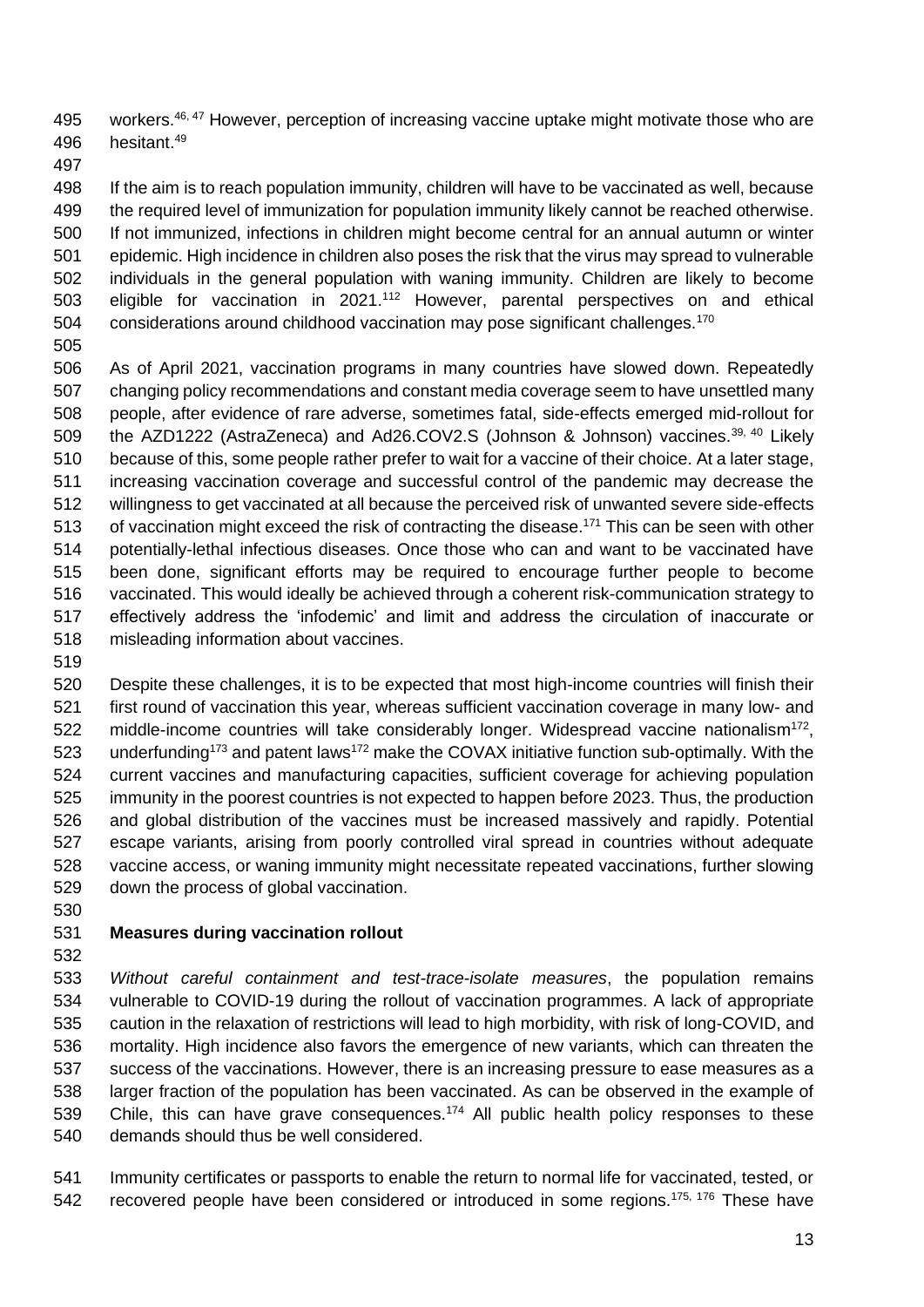significant ethical and social issues associated with them. The rules for any use of such immunity certificates (or similar) will have to be openly and thoroughly discussed regarding their immunological and ethical consequences, specifically in the light of escape variants and 546 restricted availability of vaccinations.<sup>177</sup> The distinction between vaccinated and not (yet) being vaccinated could become another engine of inequality.

 Furthermore, there is a need to reconsider the core metric for measuring the state of the epidemic: namely, incidence. Incidence denotes the number of positively-tested COVID-19 cases during a certain time interval normalized to the population. Many discussions or rules for implementing or lifting NPIs are guided by incidence thresholds. However, if more and more people become vaccinated, the infections will concentrate only in those groups of the population that are still susceptible, i.e., younger people. In this case, a low incidence would still mean a large number of cases in younger age groups.

 For example, an incidence of 50 per million people per day could initially mean that 0·005% of under 30-year-olds were infected each day. If we then assume that a third of the population were under 30 years of age and the rest of the population was completely immunized, the same incidence would mean that 0·015%, thus three times more, of under 30-year-olds were infected each day. This incidence in the total population would then correspond to a three-fold higher incidence in those under 30 years old.

 Keeping incidence thresholds for tightening and loosening measures as they are now will therefore put younger people more at risk, further burdening a group that has been severely 563 affected by the pandemic, psychologically<sup>75, 79, 178</sup>, economically<sup>178</sup>, and educationally.<sup>178, 179</sup> On 564 the other hand, younger people tend to be less risk-averse<sup>180</sup> and may be willing to take the risk in exchange for more individual freedom. Moreover, with increased vaccination among the elderly, the same incidence means a lower burden on hospitals and lower deaths. This means that current incidence thresholds would at a later stage correspond to lower risks to healthcare systems than they do now. A last aspect to consider on the matter of incidence is that the total incidence remains a rough measure of how well contact tracing can work, even after vaccination. As the feasibility of contact tracing should be a main factor for deciding incidence 571 thresholds<sup>106</sup>, this would be an argument against changing the thresholds. Nevertheless, this issue will need to be openly discussed with involvement of all stakeholders.

 Digital health systems and operations research to organize mass vaccinations

 The delivery of vaccines and medical accessories involves complex supply chains, and the fragility of mRNA vaccines, which require a very good low-temperature cold chain, and may 577 have to be stored at -20 $^{\circ}$  to -80 $^{\circ}$  Celsius, further complicates planning and logistics.<sup>181</sup> Countries with successful early vaccination programs during the COVID-19 pandemic, such as Israel and the United Kingdom, have benefited from an early start of mass vaccination and a steady vaccine supply:

 Israel stands out for its national digital health network and electronic medical record system, which covers all citizens and can be accessed by all health management organizations (HMOs) in the country. The HMOs are independent and compete for members with a mix of public and private health care services, but a tight regulation and hierarchical structure in combination with the interconnected digital network allows the HMOs to implement a national health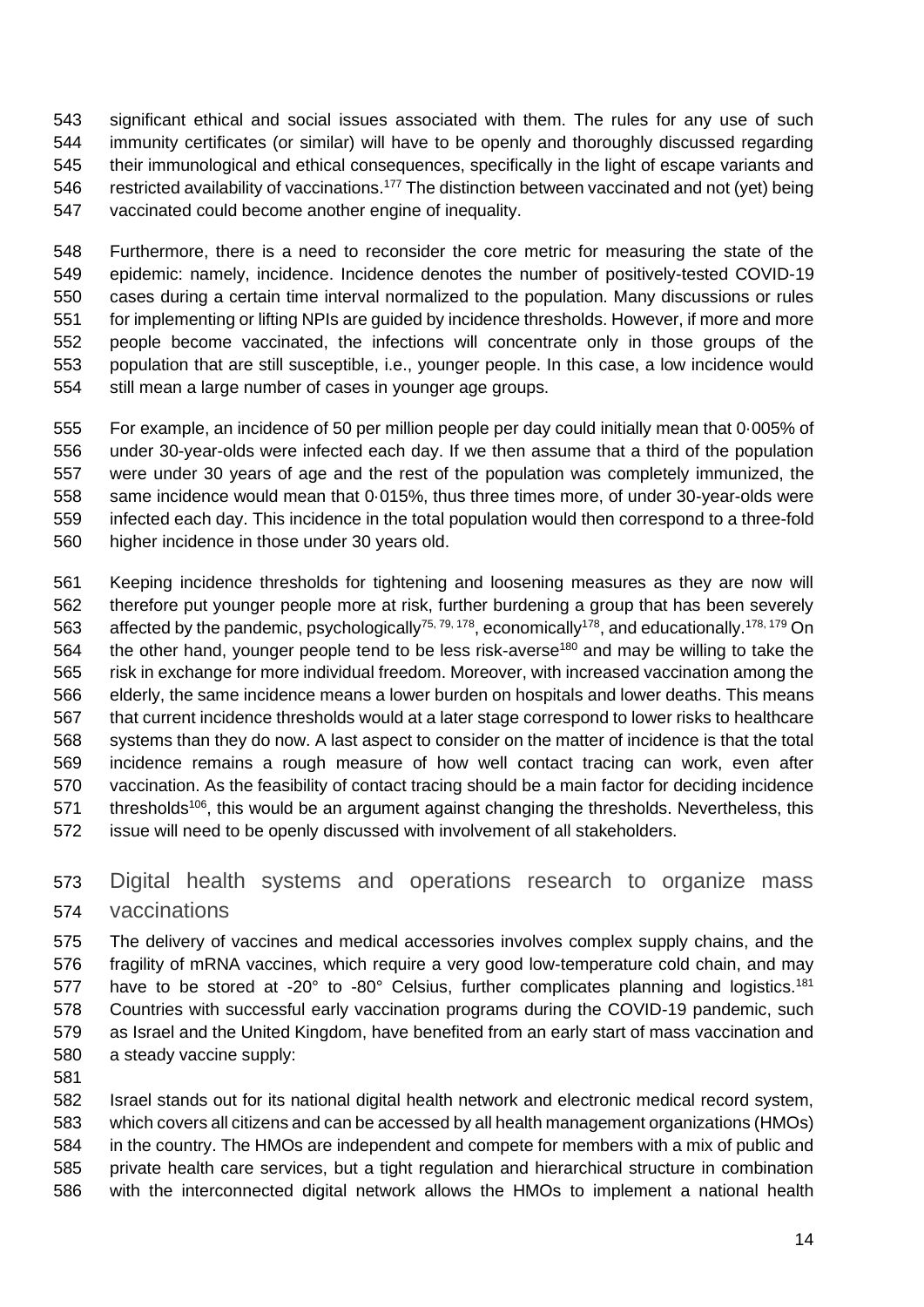operation efficiently. Furthermore, organizational and logistic frameworks to facilitate the cooperation between government, hospitals and emergency care providers are well- established, and operations and health policy research, as well as digital health concepts are 590 used to improve healthcare procedures.<sup>181, 182</sup> A detailed review of these and other factors which contributed to Israel's successful vaccination program has been provided by Rose and 592 colleagues.<sup>142</sup>

 Digital health systems also played a key role in the British vaccination program. As part of the prior operations research planning, optimal locations of vaccination centers were computationally estimated in a manner that ensured that every citizen could reach the nearest 597 center within 10 miles from home.<sup>184</sup> For the supply chain management, a data analytics company was contracted to create a comprehensive supply database for vaccines, 599 accessories and equipment.<sup>185</sup> The system also integrates information on trained staff for the vaccinations, non-identifiable patient data, and required materials in order to help prevent delays. Additionally, it provides up-to-date progress reports on vaccinations to the NHS to facilitate close monitoring. Further elements of the vaccination program that may have contributed to the early success in the UK have been discussed more comprehensively in a 604 recent article by Baraniuk.<sup>186</sup>

 Overall, many of the tools and strategies used in Israel and the UK in the areas of digital health management and analytics, as well as operations research, are transferable to other countries. Their deployment could help to increase the efficiency of vaccine delivery in settings with interdependent supply constraints.

## Engineering controls to reduce airborne transmission

 There is unequivocal evidence that airborne spread is the dominant route of spread for SARS- CoV-2. Studies on human behaviors, practices and interactions in choir meetings, slaughterhouses, gyms and care homes have presented evidence consistent with airborne 614 spread of SARS-CoV-2.<sup>187</sup> Long-range transmission between people in adjacent rooms but 615 never in each other's presence has been documented in quarantine hotels.<sup>188</sup> Healthy building controls, such as better ventilation and enhanced filtration, are a fundamental - but often overlooked - part of risk reduction strategies that could have benefits beyond the current 618 pandemic.<sup>189</sup>

 Steps should be taken to ensure good ventilation in populated buildings to mitigate aerosol transmission. Priority should be given to spaces where ventilation is absent or inadequate, where there are several people in close proximity or for extended periods of time and those where infectious persons are more likely to be present. Optimizing natural ventilation by opening windows, increased air exchange in small rooms with low ceiling heights, scaling up the ventilation in high-occupant-density situations or in locations where masks are not worn all of the time are suggested.<sup>109</sup> Improving on this can become a global challenge since significant additional resources, not directly linked to healthcare budgets, will be needed. In addition, there has been limited guidance on specific ventilation and filtration targets. Notwithstanding, improved air quality in confined spaces may not only help to prevent infectious diseases well, but also to improve well-being and performance, e.g. learning in school children.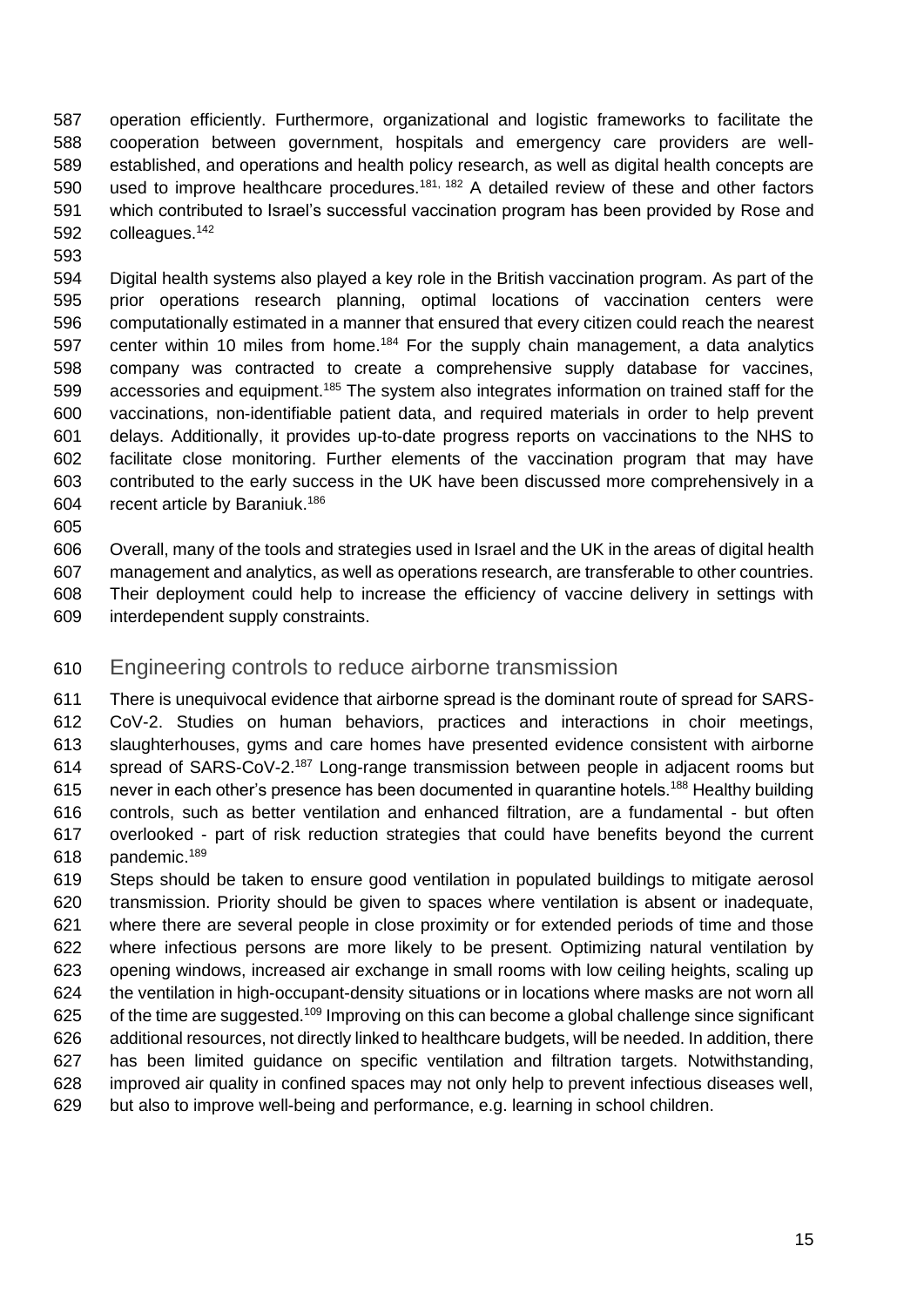## Waning immunity

 The duration of post-infection and vaccine-induced immunity to COVID-19 might show pronounced individual heterogeneity with some people not forming efficient immunity at all and others developing an immune response that might protect from reinfection for decades. 634 Antibodies against SARS-CoV-2 have been shown at nine months post-infection.<sup>22</sup> About 95% of subjects retain immune memory at six months after infection (Dan et al., 2021; Wajnberg et 636 al., 2020; Lumley, Wei, et al., 2021).<sup>23-25</sup> However, reinfections have also been observed.<sup>26-28</sup> 637 In some individuals reinfections are possible even just a few months apart.<sup>190</sup> Mechanisms for that as well as the expected average frequency of reinfection are not well known. In the case of SARS-CoV-1, humoral immunity was described to last for up to two to three years whereas 640 antigen-specific T-cells were detected up to 17 years after infection.<sup>191</sup> It is important to keep in mind that circulating antibody levels are not necessarily predictive of T-cell memory or the level of protection. To conclude, waning immunity is a realistic risk and may necessitate booster shots in the years to come.

 When they occur, reinfections are likely to be less severe because leftover baseline immunity may shorten the course of infection and dampen inflammatory responses. Antibody disease 647 enhancement, analogous to what has been observed in Dengue fever<sup>192</sup>, could in principle occur. However, no evidence so far exists that a reinfection will lead to more severe symptoms.

## Evolution of SARS-CoV-2

 A key unknown in relation to the future of the pandemic is the ability of the virus to evolve in ways that increase its transmissibility, its disease severity, or its potential to escape from vaccine induced immunity. It was thought that the SARS-CoV-2 virus would evolve more slowly than other RNA viruses as it contains a proofreading mechanism. However, there has been a clear step change in emergence of constellations of mutations over time, termed "variants of concern". These often include specific mutations, for example, D614G, in the spike protein 656 which enhanced binding to the ACE2 receptors on human cells.<sup>193</sup> This mutation is present in the currently important VOCs, including Alpha, Beta, Gamma and Delta. Another mutation, N501Y, involving a substitution of asparagine for tyrosine as the amino acid at position 501, allows the spike protein to bind more tightly to the ACE2 receptor, thereby further increasing 660 the transmissibility of disease.<sup>194</sup> This mutation is also present in the VOCs Alpha, Beta and Gamma. A third mutation, E484K, reduces the ability of antibodies generated following 662 vaccination or previous infection to bind to the spike protein.<sup>58, 195</sup> This mutation is present in Beta, Gamma and other variants under investigation.

 The rollout of vaccination will inevitably change the environment within which the virus is circulating, creating an evolutionary pressure for further mutations against which existing vaccines may be less effective. However, many mutations do not increase the fitness of the virus and may even weaken it, for example by reducing the ability of the spike protein to bind to the receptor. Thus, much will depend on whether there is one or a small number of genotypes of the virus that are optimally configured for transmission. Research showing convergence of evolution of the spike protein in different SARS-CoV-2 lineages supports this 671 possibility.<sup>196</sup>

 This question has been addressed in an analysis of three variants of concern that have 673 emerged in the pandemic, Alpha, Beta, and Gamma.<sup>197</sup> Martin and colleagues note that the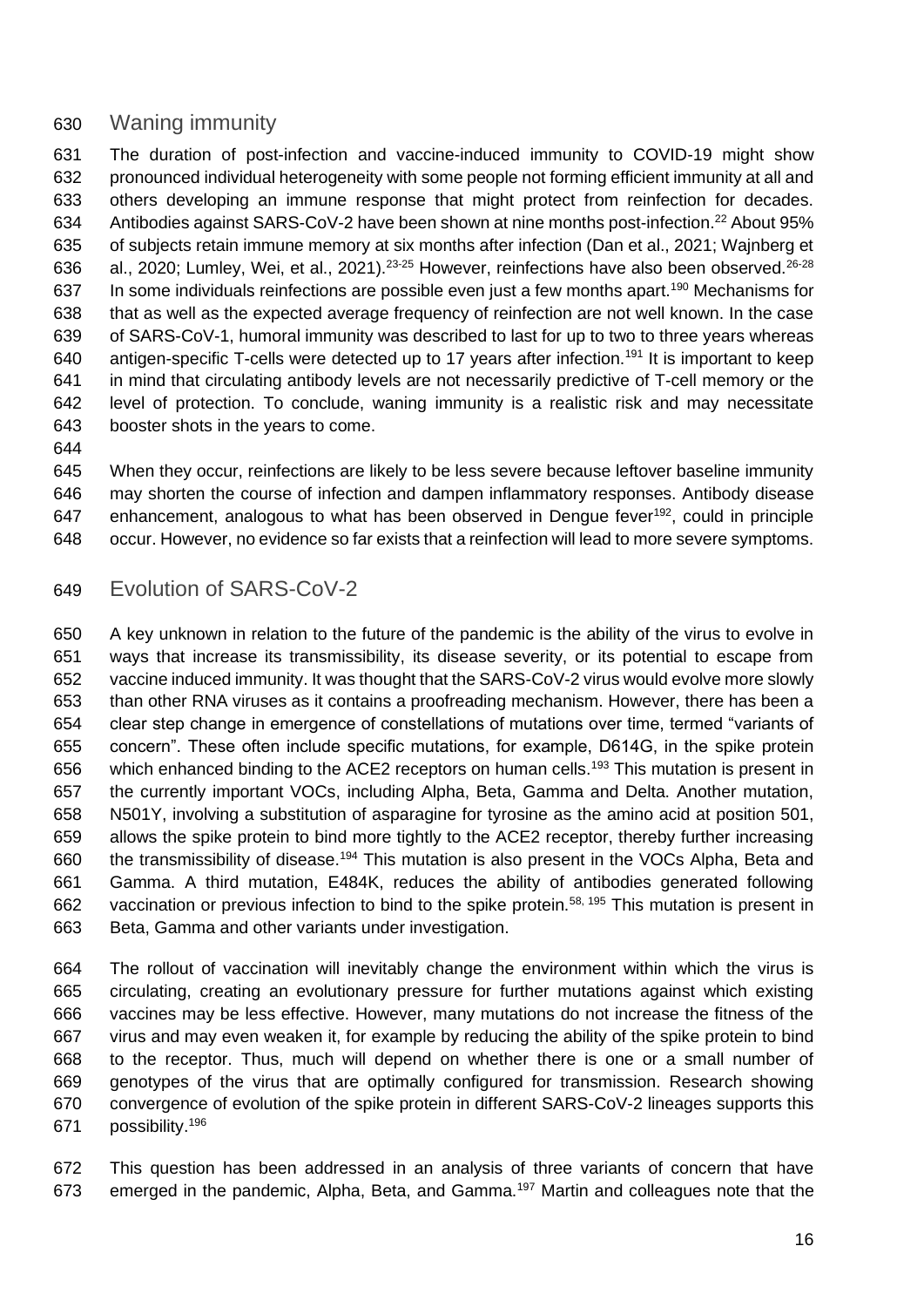same mutations have arisen independently in geographically dispersed populations, suggesting that, at least in some ways, the evolution of the virus may be converging on an 676 optimally fit genotype.<sup>197</sup> However, they note that changes in the environment in which the viruses are being transmitted may create new opportunities. Variants bearing the N501Y mutation only began to emerge in the autumn of 2020. Having reviewed the evolution of the virus so far and of coronaviruses in other hosts, Martin and colleagues suggest that the most likely scenario is that the virus will evolve in ways that converge on one or more related "supervariants" with increased transmissibility and potential for vaccine evasion and they list a 682 set of codons that such variants might be expected to possess.<sup>197</sup> However, it is not possible to exclude the situation in which other evolutionary pressures arise, particularly given the very short time during which this virus has been circulating in humans, and based on experience with other viruses.

How to improve adherence to rules and recommendations

### **Clearer communication**

688 As the assumed effectiveness of measures is a key predictor of their protective effects<sup>84</sup>, it will 689 remain critically important to improve scientific communication about them.<sup>77</sup> This is crucial because specific policies, such as the goal of very low incidence, require the understanding of complex underlying systems. Politicians and scientists must speak clearly and truthfully to the public, neither underplaying nor overplaying the risks associated with the pandemic or the effectiveness of interventions. Scientists with a public profile must be extremely mindful of demarcating personal opinion and interpretation from widely accepted scientific fact. Failure to do so risks undermining the very public health measures and campaigns (e.g. vaccination) that scientists are propagating.

 The media also has a role to play. It is apparent that coverage has regularly been influenced by the ideological stance of the media outlet. In the United States, for example, conservative media outlets have been highly critical of those warning about the risks of COVID-19, such as Anthony Fauci, and have promoted conspiracy theories. Studies at an individual and area level have demonstrated associations between use of conservative media outlets, such as Fox News, and belief in conspiracy theories, reduced mask wearing, and lower reductions in mobility. Another study, using survey data from the United States and United Kingdom, found that intention to be vaccinated was associated with use of broadcast and print media (as well as support for Hilary Clinton in 2016 or the Labour Party in the United Kingdom) but not with social media, except in one study that asked about reliance on it for information, which found 707 an association with reduced intention.<sup>198</sup>

#### **Empowering measures**

 Adherence to public health measures can only be achieved if people have the capacity to do so.<sup>199</sup> This insight is supported by the fact that especially low adherence has been observed 711 for people in precarious working conditions.  $200, 201$  We thus need to focus on making measures socially acceptable, and focus on mental health and ways to prevent, or at least relieve, social, economic, and psychological burdens associated with the pandemic. Helping people to cope with the situation and strengthening society will ultimately benefit adherence and ensure the 715 effectiveness of measures.<sup>202</sup> Therefore, governments need to provide more support of multiple kinds (economic aid, more mental healthcare, social help etc.). It is of critical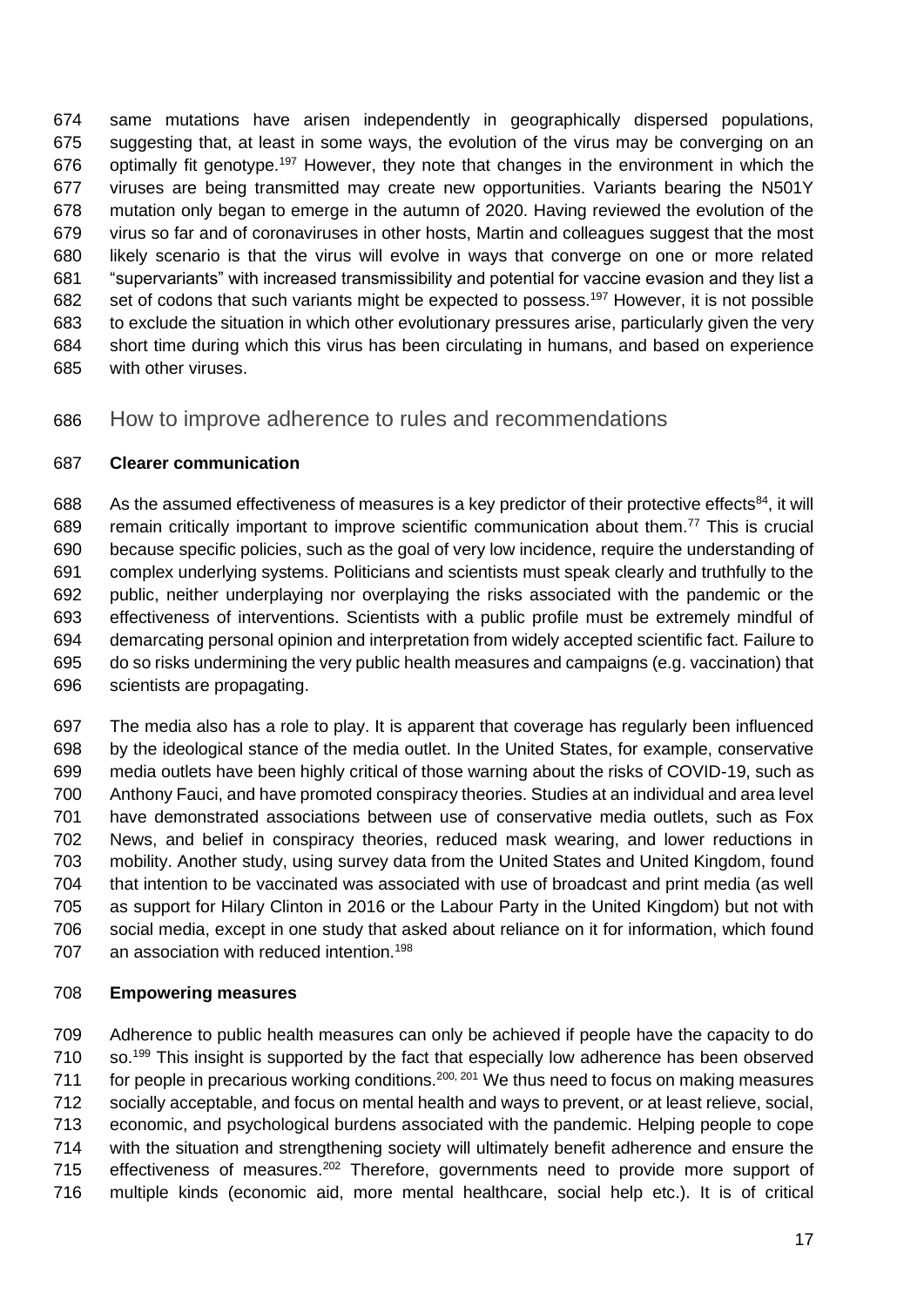importance to support people from lower socio-economic backgrounds. Where possible, stress in parents and thereby in children should be reduced. This is especially since children have 719 been hit particularly hard from a mental health perspective.<sup>75, 79</sup> It is also vital to make help accessible to those unfamiliar with the local language, those unable to apply for help (for instance, due to digital exclusion), and those unaware of support offers. Support must be directed at those residing in a country, not merely official citizens of it, to prevent the aggravation of existing inequalities.

### **Physical, not social, distancing**

 It should be stressed that restricting the virus does not necessarily mean restricting social interactions per se. Politicians and scientific advisors should pursue policies that actively animate community at a time of loneliness, depression, and anxiety; but in ways that remain in agreement with the important mission of driving down cases and fatalities of COVID-19. For instance, investment in urban public health is very important, from green spaces to small and safe community gatherings. For the latter, people should be encouraged to meet outside in 731 small groups to have social interactions in a physically distanced way.<sup>203</sup>

One Health

 A One Health approach to disease control considers the interdependence of humans, animals 734 and the environment with interdisciplinary thinking and measures.<sup>204, 205</sup> Such a holistic multi- and transdisciplinary approach is required because it is insufficient to only consider a human health perspective in our interconnected world. Animal reservoirs most likely play an important role in SARS-CoV-2 and other viral infections. This is certainly the case with respect to the 738 origin of viral human pathogens, e.g. in bats, pigs or chicks.<sup>206</sup> One particularly relevant animal in this regard might be the bat as a source animal from which viruses can emerge that are 740 resistant to high temperatures or fever in humans.<sup>207</sup> As SARS-CoV-2 is now a mainly human- to-human transmitted virus, it is not entirely clear how much other animals, such as household animals or farmed animals, play an important role. Several animals that have been in contact with infected humans have been tested positive for SARS-CoV-2; minks, dogs, domestic cats, 744 lions and tigers.<sup>124, 125, 127</sup> We should monitor the appearance of SARS-CoV-2 in these and other species closely.

747 Due to animal reservoirs and because COVID-19 is most likely a zoonosis<sup>208</sup>, human intrusion into the habitat of animals needs to be considered in the context of pandemics. Overexploitation and habitat destruction significantly increases the risk of newly emerging and 750 rapidly spreading vectors and diseases.<sup>209</sup> Environmental factors that are relevant in this context include light pollution and deforestation, mainly driven by expansion of land for 752 agriculture.<sup>210</sup> From a One Health perspective, it seems essential to reduce global land use for agriculture.

 The connections between animal, human, and environmental health are complex and require systems thinking. More focus on this interconnectivity should be placed in education, to foster awareness of the importance of human actions on such large scales. As we move further into 758 climate change, a range of serious health issues will become more common. $211-214}$  A One Health framework as part of a planetary and global health perspective to study and manage 760 these will be helpful.<sup>166, 215</sup>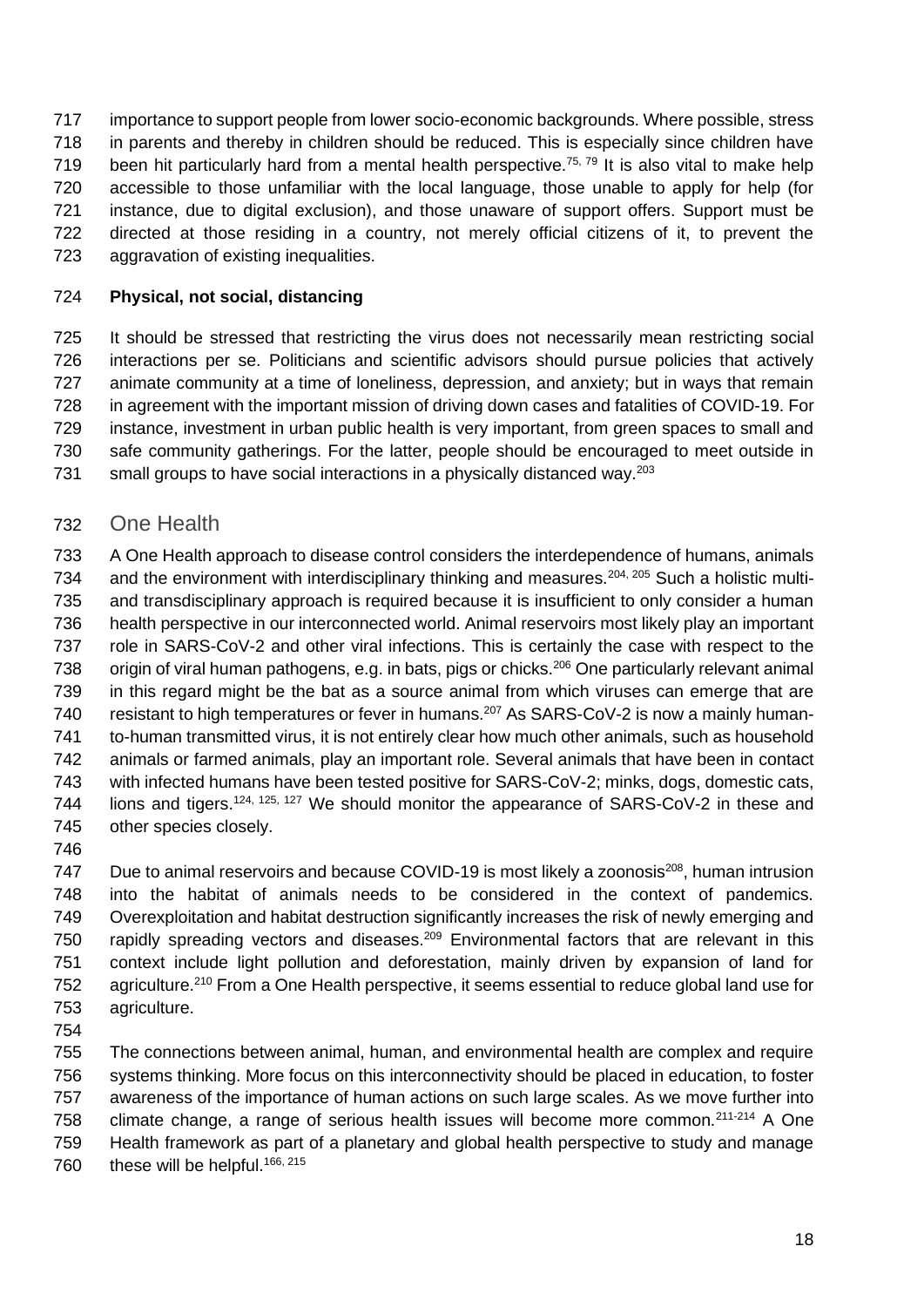# Contributors

 ENI, VP, SB, SBM were involved in conceptualisation, methodology, project administration, and writing. PK, MEK, CM, BP, ES were involved in conceptualisation. RB, PB, ACV, SC, TC, UD, EGl, EGr, CH, PH, PK, MEK, TK, JK, NL, HM, CM, MM, AN, MPe, EP, MPi, JR, ESc, AS, ESz, ST, SVG, PW were involved in providing content and writing - review & editing.

# Declaration of interests

 PB was supported by the Epipose project from the European Union's SC1-PHE- CORONAVIRUS-2020 programme (grant agreement number 101003688), and consulting fees were paid to his institution by Pfizer and Pfizer Belgium. ACV was supported by the Ministry of Culture and Science of the German State of North Rhine-Westphalia and the German Federal Ministry of Education and Research. TC was supported by the European Union's Horizon 2020 research and innovation programme project PERISCOPE (grant agreement number 101016233). EGl was supported by the Luxembourg National Research Fund. EGr received fees from the German Board of Pharmacists for educational events on COVID-19 and is the president of the German Society for Epidemiology. MK was supported by ZonMw grants number 10430022010001 and number 91216062, and the European Union's Horizon 2020 research and innovation programme project CORESMA (grant agreement number 101003480). NL was supported by European Union's Horizon 2020 research and innovation programme project EpiPose (grant agreement number 101003688), and the Swiss National Science Foundation (project number 176233). MM is a member of UK Independent SAGE. MPi was supported by the UK Economic and Social Research Council (ESRC) [ES/S013873/1; ES/T014164/1], the UK Medical Research Council (MRC) [MR/S035818/1], and Wellcome Trust [209519/Z/17/Z; 106612/Z/14/Z]. BP is a member of the Austrian National Bioethics Commission, and the European Group on Ethics in Science and New Technologies, advising the Austrian Government and the EU Commission respectively. Other research projects in the lab of ESz are partly funded by Merck Healthcare KGaA. All other authors have no competing interests to declare.

# Acknowledgements

 First and foremost, the facilitators would like to thank all the consulted experts and collaborators for their great contributions.

 ENI, VP, SB, SBM were supported by the Max Planck Society. RB was supported by the University of Luxembourg. PB has received funding from the Epipose project of the European Union's SC1- PHE-CORONAVIRUS-2020 programme, project number 101003688. ACV has received funding from the Digital Society research program funded by the Ministry of Culture and Science of the German State of North Rhine-Westphalia. SC was supported by the University of Malta. TC has received funding from the European Union's Horizon 2020 research and innovation programme under grant agreement No 101016233 (PERISCOPE). UD was supported by the National Research Programme project VPP-COVID-2020/1-0008. EGl acknowledges funding support from the Luxembourg National Research Fund as part of the COVID-19 Fast-Track research project CovScreen (COVID-19/2020-1/14715687). MEK was supported by grants from The Netherlands Organisation for Health Research and Development (ZonMw), grant number 10430022010001, and grant number 91216062, and by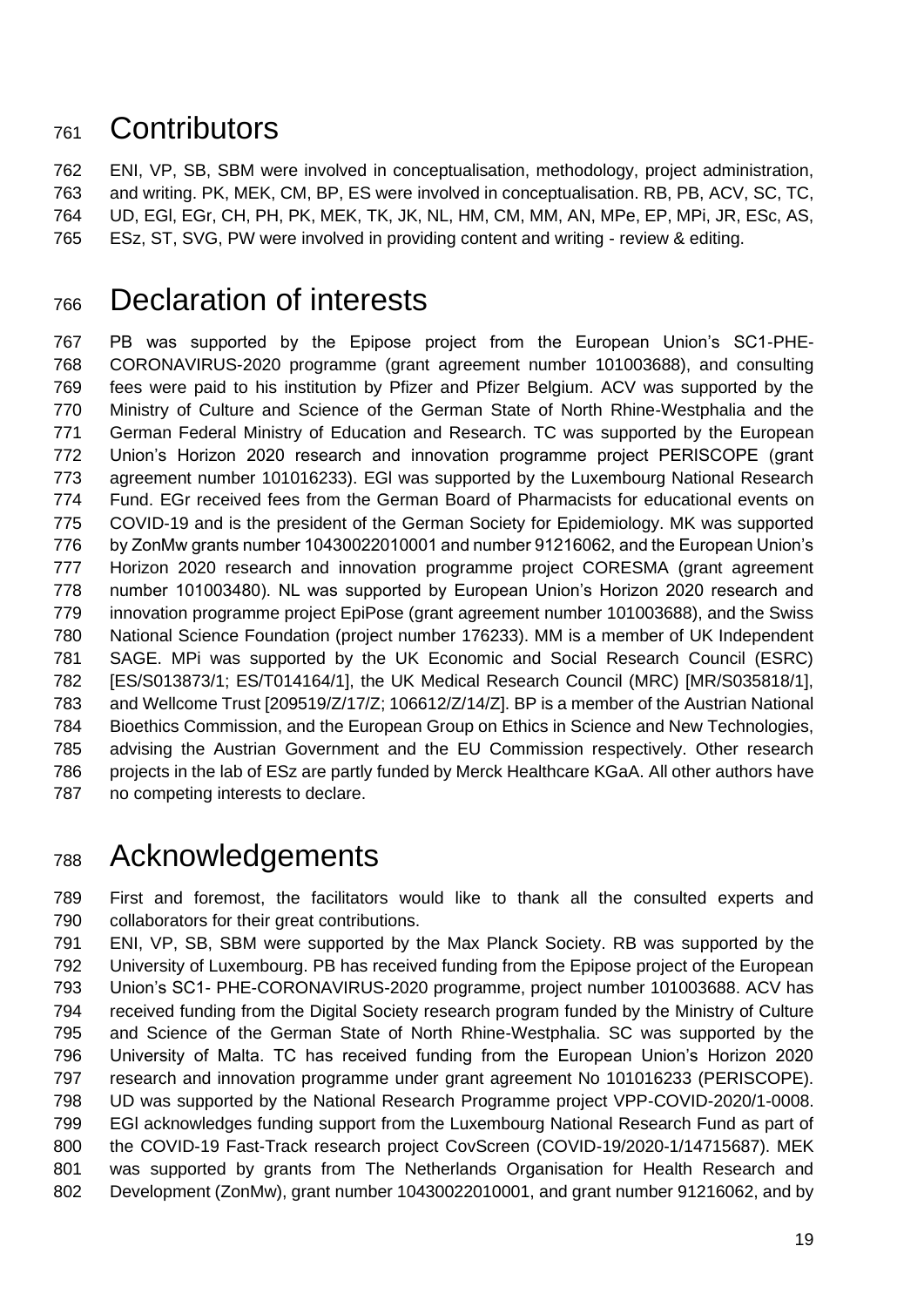the H2020 project 101003480 (CORESMA). TK was supported by the Wroclaw University of Science and Technology. JK has received funding from the European Research Council (ERC) under the European Union's Horizon 2020 research and innovation programme (grant agreement no. 724460). NL has received funding from the European Union Horizon 2020 research and innovation programme, project EpiPose (grant agreement number 101003688), and the Swiss National Science Foundation (project number 176233). HM was supported by the University of Minho. MPe was supported by the Slovenian Research Agency (Grant Nos. P1-0403 and J1-2457). MPi is currently supported by the UK Economic and Social Research Council (ESRC) [ES/S013873/1; ES/T014164/1], UK Medical Research Council (MRC) [MR/S035818/1], and Wellcome Trust [209519/Z/17/Z; 106612/Z/14/Z]. ESz acknowledges funding by the Polish National Science Centre OPUS grant no 2019/33/B/NZ2/00956 and SONATA-BIS grant no 2020/38/E/NZ2/00305. The remaining authors have no funding source to declare.

# 816 Data availability

Not applicable.

# 818 References

819 1. Linstone HA, Turoff M. The delphi method. Reading, MA: Addison-Wesley; 1975. 2. Bauer J, Brüggmann D, Klingelhöfer D, Maier W, Schwettmann L, Weiss DJ, et al. Access to intensive care in 14 European countries: a spatial analysis of intensive care need and capacity in the light of COVID-19. Intensive Care Med. 2020;46(11):2026-34. 3. Sharma M, Mindermann S, Rogers-Smith C, Leech G, Snodin B, Ahuja J, et al. Understanding the effectiveness of government interventions in Europe's second wave of COVID-19. medRxiv. 2021:2021.03.25.21254330. 4. Veldhoen M, Simas JP. Endemic SARS-CoV-2 will maintain post-pandemic immunity. Nat Rev Immunol. 2021;21(3):131-2. 5. Anderson RM, Vegvari C, Truscott J, Collyer BS. Challenges in creating herd immunity to SARS-CoV-2 infection by mass vaccination. Lancet. 2020;396(10263):1614-6. 6. Ab Hogan P, Winskill OJ, Watson O, Walker P, Whittaker C, Baguelin M, et al. Report 33: Modelling the allocation and impact of a COVID-19 vaccine.: Imperial College London; 2020 2020 September 25. Available from: https://doi.org/10.25561/82822. 7. Spellberg B, Nielsen TB, Casadevall A. Antibodies, Immunity, and COVID-19. JAMA Intern Med. 2021;181(4):460-2. 8. Fontanet A, Autran B, Lina B, Kieny MP, Karim SSA, Sridhar D. SARS-CoV-2 variants and ending the COVID-19 pandemic. Lancet. 2021;397(10278):952-4. 9. Siciliani L, Wild C, McKee M, Kringos D, Barry MM, Barros PP, et al. Strengthening vaccination programmes and health systems in the European Union: A framework for action. Health Policy. 2020;124(5):511-8. 10. Paul KT, Loer K. Contemporary vaccination policy in the European Union: tensions and dilemmas. J Public Health Policy. 2019;40(2):166-79. 11. Lee C, Robinson JL. Systematic review of the effect of immunization mandates on uptake of routine childhood immunizations. J Infect. 2016;72(6):659-66. 12. D'Ancona F, D'Amario C, Maraglino F, Rezza G, Ricciardi W, Iannazzo S. 845 Introduction of new and reinforcement of existing compulsory vaccinations in Italy: first evaluation of the impact on vaccination coverage in 2017. Euro Surveill. 2018;23(22). 847 13. MacDonald NE, Harmon S, Dube E, Steenbeek A, Crowcroft N, Opel DJ, et al. Mandatory infant & childhood immunization: Rationales, issues and knowledge gaps. Vaccine. 2018;36(39):5811-8.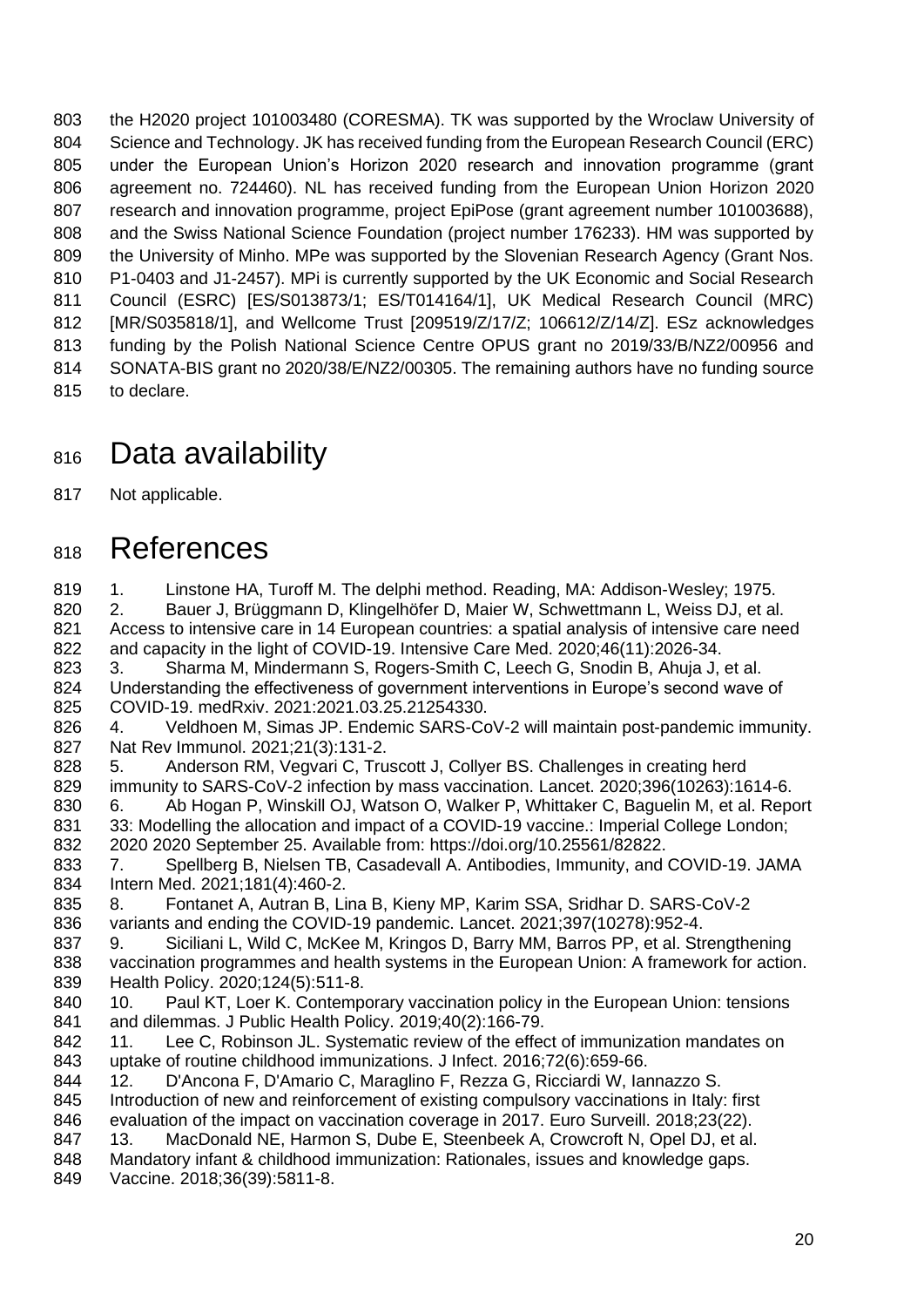14. Mckee M, Siziliani L, Wild C, Kringos D, Barry M, Barros P, et al. Vaccination programmes and health systems in the European Union. Report of the Expert Panel on effective ways of investing in Health. European Journal of Public Health. 2019;29(Supplement\_4):ckz185. 373. 15. Luyten J, Vandevelde A, Van Damme P, Beutels P. Vaccination policy and ethical challenges posed by herd immunity, suboptimal uptake and subgroup targeting. Public Health Ethics. 2011;4(3):280-91. 857 16. Luyten J, Dorgali V, Hens N, Beutels P. Public preferences over efficiency, equity and autonomy in vaccination policy: An empirical study. Social Science & Medicine. 2013;77:84- 9. 17. Giubilini A, Douglas T, Savulescu J. The moral obligation to be vaccinated: utilitarianism, contractualism, and collective easy rescue. Medicine, Health Care and Philosophy. 2018;21(4):547-60. 18. The Lancet Infectious Diseases. Should we vaccinate children against SARS-CoV- 2? : Elsevier; 2021. 865 19. Kashir J, AlKattan K, Yaqinuddin A. COVID-19: cross-immunity of viral epitopes may<br>866 influence severity of infection and immune response. Signal Transduct Target Ther. influence severity of infection and immune response. Signal Transduct Target Ther. 2021;6(1):102. 20. Yaqinuddin A. Cross-immunity between respiratory coronaviruses may limit COVID- 19 fatalities. Med Hypotheses. 2020;144:110049. 21. Rostami A, Sepidarkish M, Leeflang MMG, Riahi SM, Nourollahpour Shiadeh M, Esfandyari S, et al. SARS-CoV-2 seroprevalence worldwide: a systematic review and meta- analysis. Clin Microbiol Infect. 2021;27(3):331-40. 873 22. Rockstroh A, Wolf J, Fertey J, Kalbitz S, Schroth S, Lübbert C, et al. Correlation of humoral immune responses to different SARS-CoV-2 antigens with virus neutralizing antibodies and symptomatic severity in a German COVID-19 cohort. Emerg Microbes Infect. 2021;10(1):774-81. 23. Dan JM, Mateus J, Kato Y, Hastie KM, Yu ED, Faliti CE, et al. Immunological memory to SARS-CoV-2 assessed for up to 8 months after infection. Science. 2021;371(6529). 24. Wajnberg A, Amanat F, Firpo A, Altman DR, Bailey MJ, Mansour M, et al. Robust neutralizing antibodies to SARS-CoV-2 infection persist for months. Science. 2020;370(6521):1227-30. 25. Lumley SF, O'Donnell D, Stoesser NE, Matthews PC, Howarth A, Hatch SB, et al. 883 Antibody Status and Incidence of SARS-CoV-2 Infection in Health Care Workers. N Engl J Med. 2021;384(6):533-40. 26. European Centre for Disease Prevention and Control. Reinfection with SARS-CoV-2: implementation of a surveillance case definition within the EU/EEA. 8 April 2021. Stockholm: ECDC; 2021 2021 April 8. 27. Lumley SF, Wei J, O'Donnell D, Stoesser NE, Matthews PC, Howarth A, et al. The duration, dynamics and determinants of SARS-CoV-2 antibody responses in individual healthcare workers. Clin Infect Dis. 2021. 28. Pilz S, Chakeri A, Ioannidis JP, Richter L, Theiler-Schwetz V, Trummer C, et al. SARS-CoV-2 re-infection risk in Austria. Eur J Clin Invest. 2021;51(4):e13520. 29. Hall VJ, Foulkes S, Saei A, Andrews N, Oguti B, Charlett A, et al. Effectiveness of BNT162b2 mRNA vaccine against infection and COVID-19 vaccine coverage in healthcare workers in England, multicentre prospective cohort study (the SIREN Study). SSRN. 2021. 30. Pawlowski C, Lenehan P, Puranik A, Agarwal V, Venkatakrishnan AJ, Niesen MJM, et al. FDA-authorized COVID-19 vaccines are effective per real-world evidence synthesized across a multi-state health system. medRxiv. 2021:2021.02.15.21251623. 31. Thompson MG, Burgess JL, Naleway AL, Tyner HL, Yoon SK, Meece J, et al. Interim Estimates of Vaccine Effectiveness of BNT162b2 and mRNA-1273 COVID-19 Vaccines in Preventing SARS-CoV-2 Infection Among Health Care Personnel, First Responders, and Other Essential and Frontline Workers - Eight U.S. Locations, December 2020-March 2021. MMWR Morb Mortal Wkly Rep. 2021;70(13):495-500. 32. Voysey M, Clemens SAC, Madhi SA, Weckx LY, Folegatti PM, Aley PK, et al. Safety 905 and efficacy of the ChAdOx1 nCoV-19 vaccine (AZD1222) against SARS-CoV-2: an interim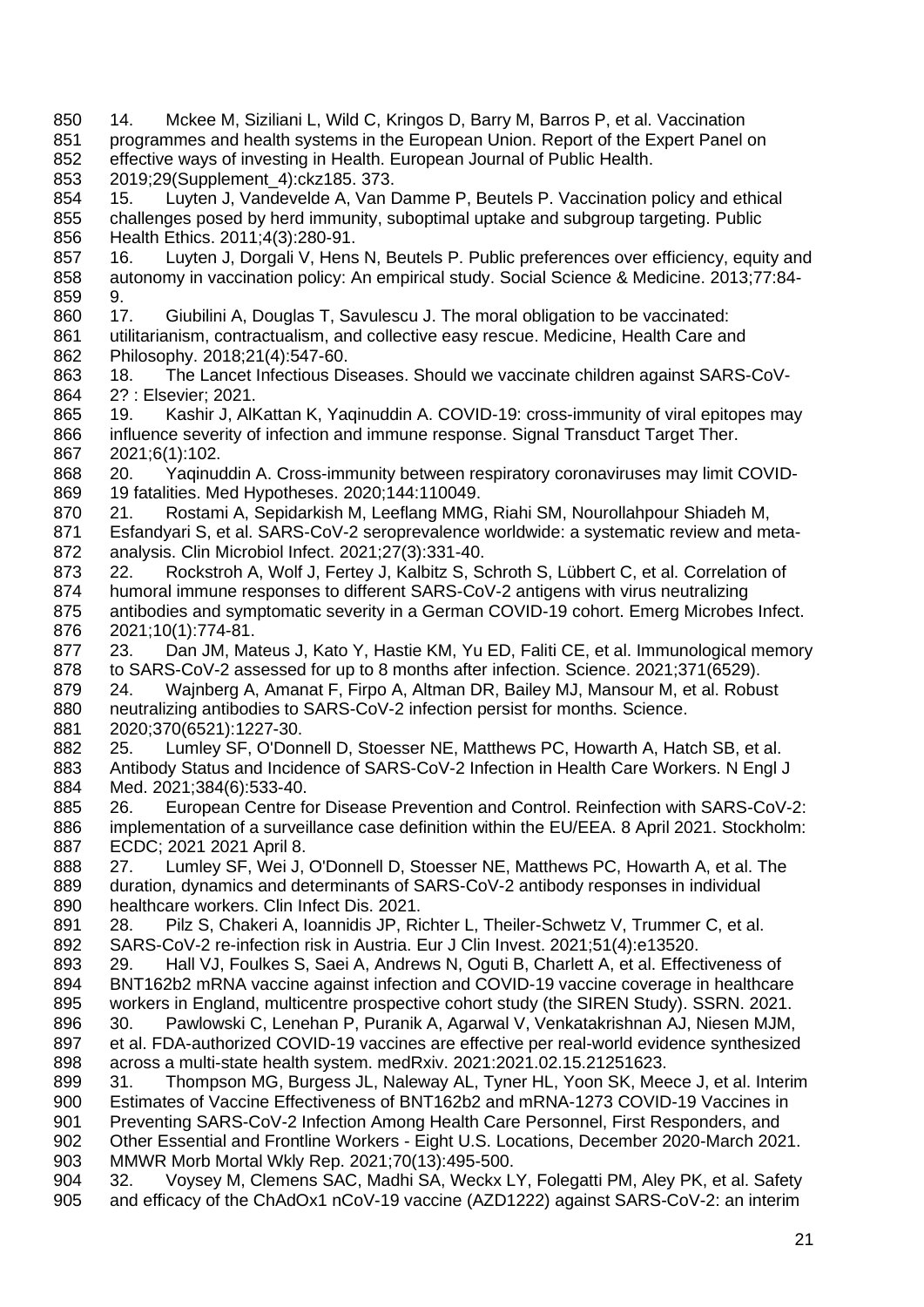analysis of four randomised controlled trials in Brazil, South Africa, and the UK. Lancet. 2021;397(10269):99-111. 33. Pritchard E, Matthews PC, Stoesser N, Eyre DW, Gethings O, Vihta K-D, et al. Impact of vaccination on SARS-CoV-2 cases in the community: a population-based study using the UK's COVID-19 Infection Survey. medRxiv. 2021:2021.04.22.21255913. 34. Harris RJ, Hall JA, Zaidi A, Andrews NJ, Dunbar JK, Dabrera G. Impact of vaccination on household transmission of SARS-COV-2 in England. Public Health England; 2021. 35. Polack FP, Thomas SJ, Kitchin N, Absalon J, Gurtman A, Lockhart S, et al. Safety and Efficacy of the BNT162b2 mRNA Covid-19 Vaccine. N Engl J Med. 2020;383(27):2603- 15. 36. Baden LR, El Sahly HM, Essink B, Kotloff K, Frey S, Novak R, et al. Efficacy and Safety of the mRNA-1273 SARS-CoV-2 Vaccine. N Engl J Med. 2021;384(5):403-16. 37. Dagan N, Barda N, Kepten E, Miron O, Perchik S, Katz MA, et al. BNT162b2 mRNA Covid-19 Vaccine in a Nationwide Mass Vaccination Setting. N Engl J Med. 2021;384(15):1412-23. 921 38. Harris C. COVID-19 vaccine rollout: Which country in Europe is leading the race? :<br>922 Euronews: 2021 [updated 2021 March 17: accessed 2021 June 12: cited. Available from: Euronews: 2021 [updated 2021 March 17; accessed 2021 June 12; cited. Available from: https://www.euronews.com/2021/03/17/covid-19-vaccinations-in-europe-which-countries-are- leading-the-way. 39. European Medicines Agency. AstraZeneca's COVID-19 vaccine: EMA finds possible link to very rare cases of unusual blood clots with low blood platelets: EMA; 2021 [updated 2021 April 7; accessed 2021 June 12]. Available from: https://www.ema.europa.eu/en/news/astrazenecas-covid-19-vaccine-ema-finds-possible-link-929 very-rare-cases-unusual-blood-clots-low-blood.<br>930 40. European Medicines Agency. COVID-19 40. European Medicines Agency. COVID-19 Vaccine Janssen: EMA finds possible link to very rare cases of unusual blood clots with low blood platelets: EMA; 2021 [updated 2021 April 20; accessed 2021 June 12]. Available from: https://www.ema.europa.eu/en/news/covid-19-vaccine-janssen-ema-finds-possible-link-very- rare-cases-unusual-blood-clots-low-blood. 41. European Centre for Disease Prevention and Control. Covid-19 Vaccine Tracker, European Centre for Disease Prevention and Control. Stockholm: European Centre for Disease Prevention and Control; 2021 [accessed 2021 June 12]. Available from: https://qap.ecdc.europa.eu/public/extensions/COVID-19/vaccine-tracker.html#target-group- tab. 42. Office for National Statistics. Coronavirus and vaccination rates in people aged 70 years and over by sociodemographic characteristic, England: 8 December 2020 to 11 March 2021. Statistical bulletin, March 29, 2021 2021. Available from: https://www.ons.gov.uk/peoplepopulationandcommunity/healthandsocialcare/healthinequaliti es/bulletins/coronavirusandvaccinationratesinpeopleaged70yearsandoverbysociodemographi ccharacteristicengland/8december2020to11march2021. 43. Kelly BJ, Southwell BG, McCormack LA, Bann CM, MacDonald PDM, Frasier AM, et al. Predictors of willingness to get a COVID-19 vaccine in the U.S. BMC Infect Dis. 2021;21(1):338. 44. Robertson E, Reeve KS, Niedzwiedz CL, Moore J, Blake M, Green M, et al. Predictors of COVID-19 vaccine hesitancy in the UK Household Longitudinal Study. medRxiv. 2021:2020.12.27.20248899. 45. Schwarzinger M, Watson V, Arwidson P, Alla F, Luchini S. COVID-19 vaccine hesitancy in a representative working-age population in France: a survey experiment based on vaccine characteristics. Lancet Public Health. 2021;6(4):e210-e21. 46. Gagneux-Brunon A, Detoc M, Bruel S, Tardy B, Rozaire O, Frappe P, et al. Intention to get vaccinations against COVID-19 in French healthcare workers during the first pandemic wave: a cross-sectional survey. J Hosp Infect. 2021;108:168-73. 47. Verger P, Scronias D, Dauby N, Adedzi KA, Gobert C, Bergeat M, et al. Attitudes of healthcare workers towards COVID-19 vaccination: a survey in France and French-speaking parts of Belgium and Canada, 2020. Euro Surveill. 2021;26(3).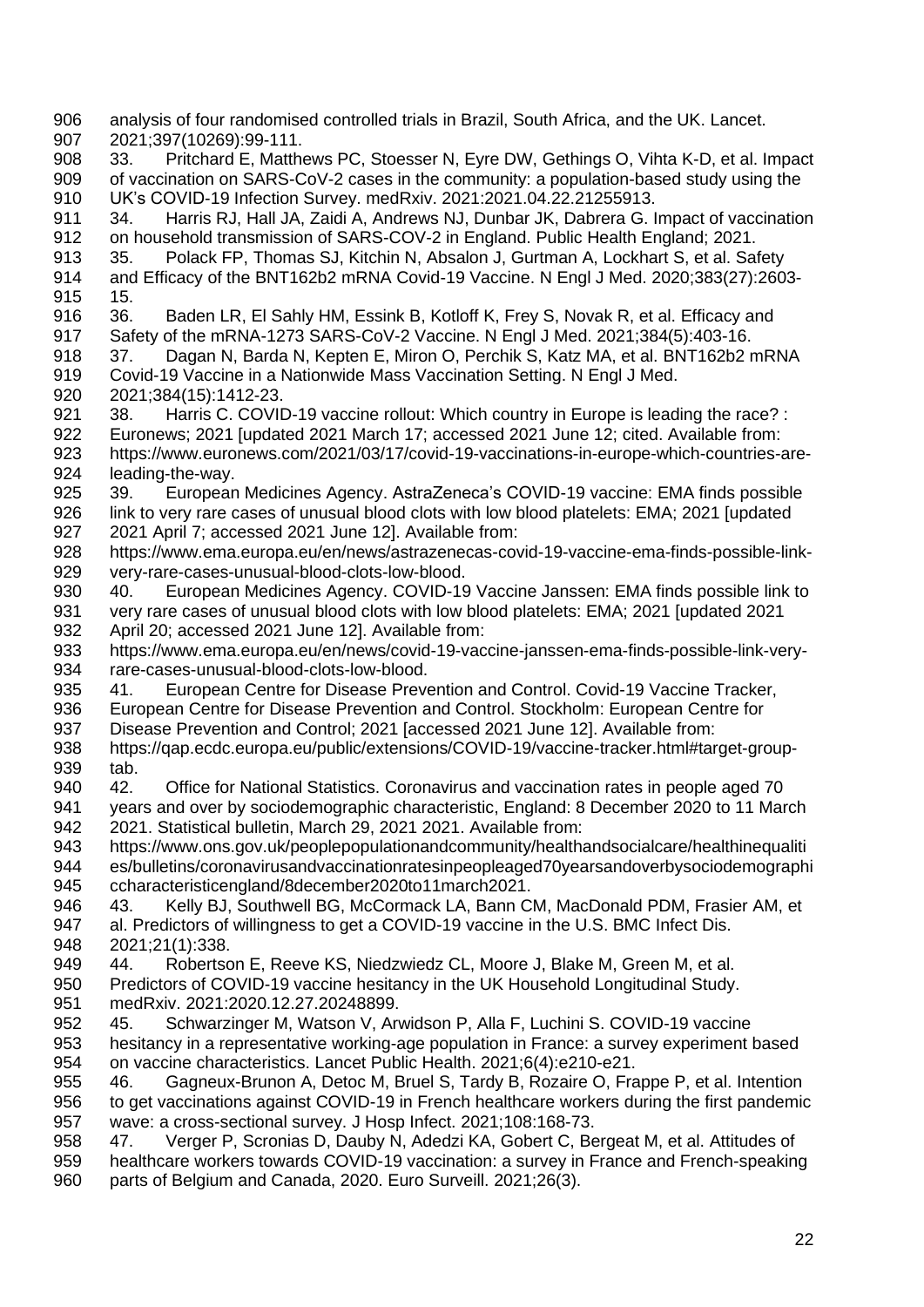- 48. European Centre for Disease Prevention and Control. Key figures on the vaccine rollout in the EU/EEA as of week 16, 2021. COVID-19 Vaccine rollout review. Stockholm:
- ECDC; 2021 2021 April 25. Available from: https://covid19-vaccine-
- 964 report.ecdc.europa.eu/#Key\_figures\_on\_the\_vaccine\_rollout\_in\_the\_EUEEA\_as\_of\_week\_1 965 6, 2021 (25 April 2021).
- 49. Xiao X, Borah P. Do Norms Matter? Examining Norm-Based Messages in HPV Vaccination Promotion. Health Commun. 2020:1-9.
- 50. Kluge H, McKee M. COVID-19 vaccines for the European region: an unprecedented challenge. Lancet. 2021;397(10286):1689-91.
- 51. Davies NG, Jarvis CI, Edmunds WJ, Jewell NP, Diaz-Ordaz K, Keogh RH. Increased mortality in community-tested cases of SARS-CoV-2 lineage B.1.1.7. Nature.
- 2021;593(7858):270-4.
- 52. Volz E, Mishra S, Chand M, Barrett JC, Johnson R, Geidelberg L, et al. Transmission of SARS-CoV-2 Lineage B.1.1.7 in England: Insights from linking epidemiological and genetic data. medRxiv. 2021:2020.12.30.20249034.
- 976 53. Kissler SM, Tedijanto C, Goldstein E, Grad YH, Lipsitch M. Projecting the<br>977 transmission dynamics of SARS-CoV-2 through the postpandemic period. Scienc transmission dynamics of SARS-CoV-2 through the postpandemic period. Science. 2020;368(6493):860-8.
- 54. Bager P, Wohlfahrt J, Fonager J, Albertsen M, Yssing Michaelsen T, Holten Møller C, et al. Increased risk of hospitalisation associated with infection with SARS-CoV-2 lineage B. 1.1. 7 in Denmark. 2021.
- 55. Challen R, Brooks-Pollock E, Read JM, Dyson L, Tsaneva-Atanasova K, Danon L. Risk of mortality in patients infected with SARS-CoV-2 variant of concern 202012/1: matched
- 984 cohort study. Bmj. 2021;372:n579.<br>985 56. Frampton D. Rampling T. C 56. Frampton D, Rampling T, Cross A, Bailey H, Heaney J, Byott M, et al. Genomic 986 characteristics and clinical effect of the emergent SARS-CoV-2 B.1.1.7 lineage in London,
- UK: a whole-genome sequencing and hospital-based cohort study. Lancet Infect Dis. 2021. 57. Grint DJ, Wing K, Williamson E, McDonald HI, Bhaskaran K, Evans D, et al. Case
- fatality risk of the SARS-CoV-2 variant of concern B.1.1.7 in England, 16 November to 5 February. Euro Surveill. 2021;26(11).
- 58. Tegally H, Wilkinson E, Giovanetti M, Iranzadeh A, Fonseca V, Giandhari J, et al. Emergence and rapid spread of a new severe acute respiratory syndrome-related coronavirus 2 (SARS-CoV-2) lineage with multiple spike mutations in South Africa. medRxiv. 2020:2020.12.21.20248640.
- 59. Funk T, Pharris A, Spiteri G, Bundle N, Melidou A, Carr M, et al. Characteristics of SARS-CoV-2 variants of concern B.1.1.7, B.1.351 or P.1: data from seven EU/EEA countries, weeks 38/2020 to 10/2021. Euro Surveill. 2021;26(16).
- 60. Wibmer CK, Ayres F, Hermanus T, Madzivhandila M, Kgagudi P, Oosthuysen B, et al. SARS-CoV-2 501Y.V2 escapes neutralization by South African COVID-19 donor plasma. bioRxiv. 2021:2021.01.18.427166.
- 61. Hodcroft E, Aksmentov I, Neher R, Bedford T, Hadfield J, Zuber M, et al. Overview of Variants in Countries. : CoVariants; 2021 [accessed 2021 June 12]. Available from: [https://covariants.org/per-country.](https://covariants.org/per-country)
- 62. Public Health England. SARS-CoV-2 variants of concern and variants under investigation in England - Technical briefing 17. 25 June 2021.
- 63. Altmann DM, Boyton RJ, Beale R. Immunity to SARS-CoV-2 variants of concern. Science. 2021;371(6534):1103-4.
- 64. Wang Z, Schmidt F, Weisblum Y, Muecksch F, Barnes CO, Finkin S, et al. mRNA vaccine-elicited antibodies to SARS-CoV-2 and circulating variants. bioRxiv. 2021.
- 65. Haug N, Geyrhofer L, Londei A, Dervic E, Desvars-Larrive A, Loreto V, et al. Ranking
- the effectiveness of worldwide COVID-19 government interventions. Nat Hum Behav. 2020;4(12):1303-12.
- 66. Lytras T, Tsiodras S. Lockdowns and the COVID-19 pandemic: What is the
- endgame? Scand J Public Health. 2021;49(1):37-40.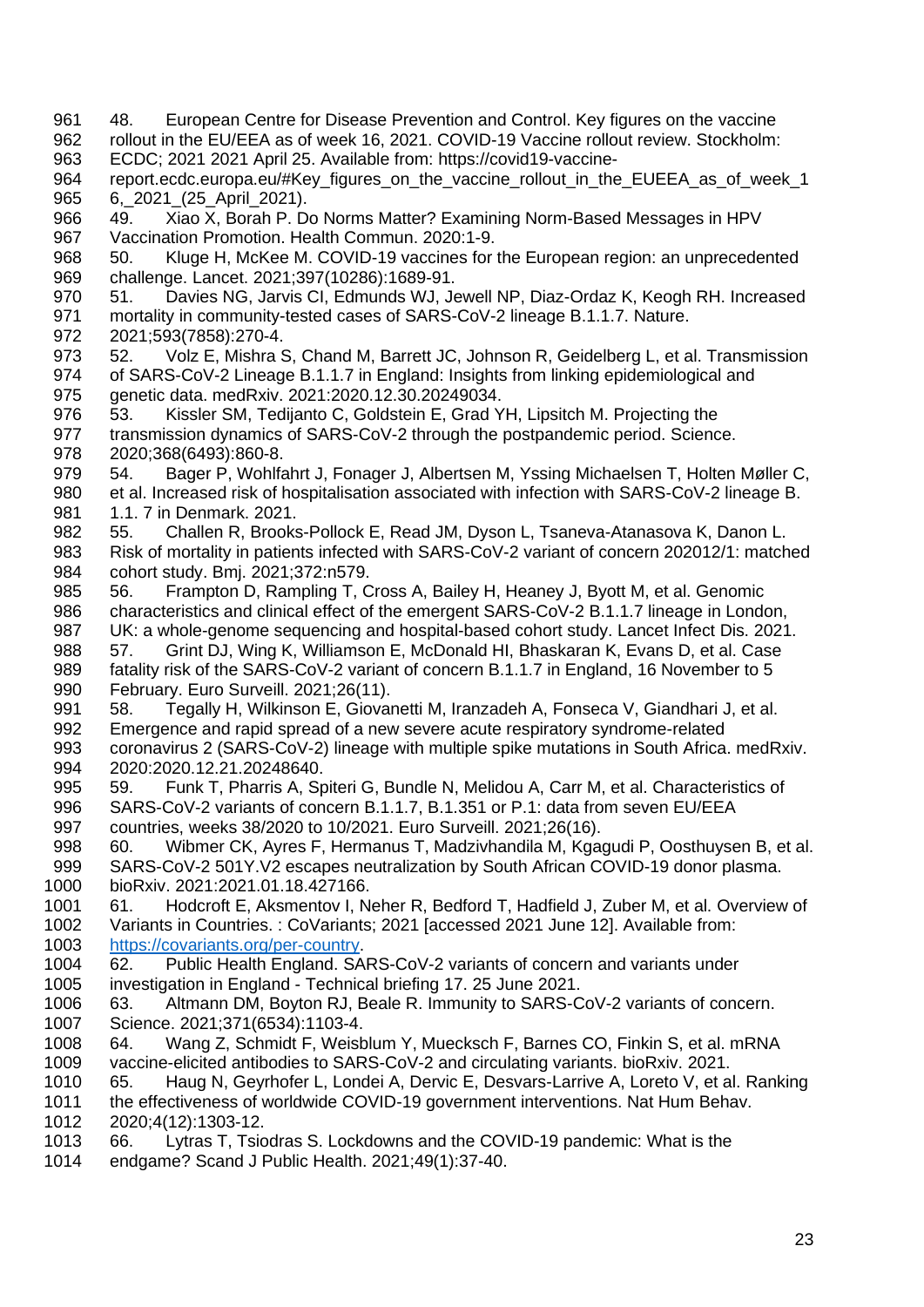2020;369(6500). 68. Greer SL, King E, Massard da Fonseca E, Peralta-Santos A. Coronavirus Politics: The Comparative Politics and Policy of COVID-19. Ann Arbor: University of Michigan Press; 2021. 69. Tkachenko AV, Maslov S, Elbanna A, Wong GN, Weiner ZJ, Goldenfeld N. Time- dependent heterogeneity leads to transient suppression of the COVID-19 epidemic, not herd immunity. Proc Natl Acad Sci U S A. 2021;118(17). 70. Petherick A, Goldszmidt RG, Andrade EB, Furst R, Pott A, Wood A. A worldwide assessment of COVID-19 pandemic-policy fatigue. SSRN. 2021. 71. OECD. OECD Economic Outlook, Interim Report March 2021. Paris: OECD Publishing; 2021. Available from: https://doi.org/10.1787/34bfd999-en. 72. Jin H, Wang H, Li X, Zheng W, Ye S, Zhang S, et al. Economic burden of COVID-19, China, January-March, 2020: a cost-of-illness study. Bull World Health Organ. 2021;99(2):112-24. 73. Atkeson A. What will be the economic impact of COVID-19 in the US? Rough estimates of disease scenarios. National Bureau of Economic Research Working Paper Series. 2020;No. 26867. 74. Vindegaard N, Benros ME. COVID-19 pandemic and mental health consequences: Systematic review of the current evidence. Brain Behav Immun. 2020;89:531-42. 1036 75. Ravens-Sieberer U, Kaman A, Erhart M, Devine J, Schlack R, Otto C. Impact of the 1037 COVID-19 pandemic on quality of life and mental health in children and adolescents in COVID-19 pandemic on quality of life and mental health in children and adolescents in 1038 Germany. Eur Child Adolesc Psychiatry. 2021:1-11.<br>1039 76. Röhr S. Reininghaus U. Riedel-Heller SG. M. 76. Röhr S, Reininghaus U, Riedel-Heller SG. Mental wellbeing in the German old age 1040 population largely unaltered during COVID-19 lockdown: results of a representative survey.<br>1041 BMC Geriatr. 2020:20(1):489. BMC Geriatr. 2020;20(1):489. 77. Bavel JJV, Baicker K, Boggio PS, Capraro V, Cichocka A, Cikara M, et al. Using social and behavioural science to support COVID-19 pandemic response. Nat Hum Behav. 2020;4(5):460-71. 78. Dubey S, Biswas P, Ghosh R, Chatterjee S, Dubey MJ, Chatterjee S, et al. Psychosocial impact of COVID-19. Diabetes Metab Syndr. 2020;14(5):779-88. 79. Marques de Miranda D, da Silva Athanasio B, Sena Oliveira AC, Simoes ESAC. How is COVID-19 pandemic impacting mental health of children and adolescents? Int J Disaster Risk Reduct. 2020;51:101845. 80. Dietscher C, Nowak P, Pelikan J. Health Literacy in Austria: Interventions and Research. Stud Health Technol Inform. 2020;269:192-201. 81. World Health Organization. Risk communication and community engagement readiness and response to coronavirus disease (COVID-19): interim guidance 2020 [accessed 2021 June 12]. Available from: https://apps.who.int/iris/handle/10665/331513. 82. Tsiodras S. COVID-19 research and science in the service of public health: the example of Greece. Nat Immunol. 2021;22(5):531-2. 83. Heydari ST, Zarei L, Sadati AK, Moradi N, Akbari M, Mehralian G, et al. The effect of risk communication on preventive and protective Behaviours during the COVID-19 outbreak: mediating role of risk perception. BMC Public Health. 2021;21(1):54. 84. Kojan L, Burbach L, Ziefle M, Calero Valdez A. Perceptions of behaviour efficacy, not perceptions of threat, are drivers of COVID-19 protective behaviour in Germany. 2021. 85. Devine D, Gaskell J, Jennings W, Stoker G. Trust and the Coronavirus Pandemic: What are the Consequences of and for Trust? An Early Review of the Literature. Political Studies Review. 2021;19:274–85. 86. Schernhammer E, Weitzer J, Laubichler MD, Birmann BM, Bertau M, Zenk L, et al. Correlates of COVID-19 vaccine hesitancy in Austria: trust and the government. J Public Health (Oxf). 2021. 87. Harring N, Jagers SC, Löfgren Å. COVID-19: Large-scale collective action, government intervention, and the importance of trust. World Dev. 2021;138:105236.

 67. Dehning J, Zierenberg J, Spitzner FP, Wibral M, Neto JP, Wilczek M, et al. Inferring change points in the spread of COVID-19 reveals the effectiveness of interventions. Science.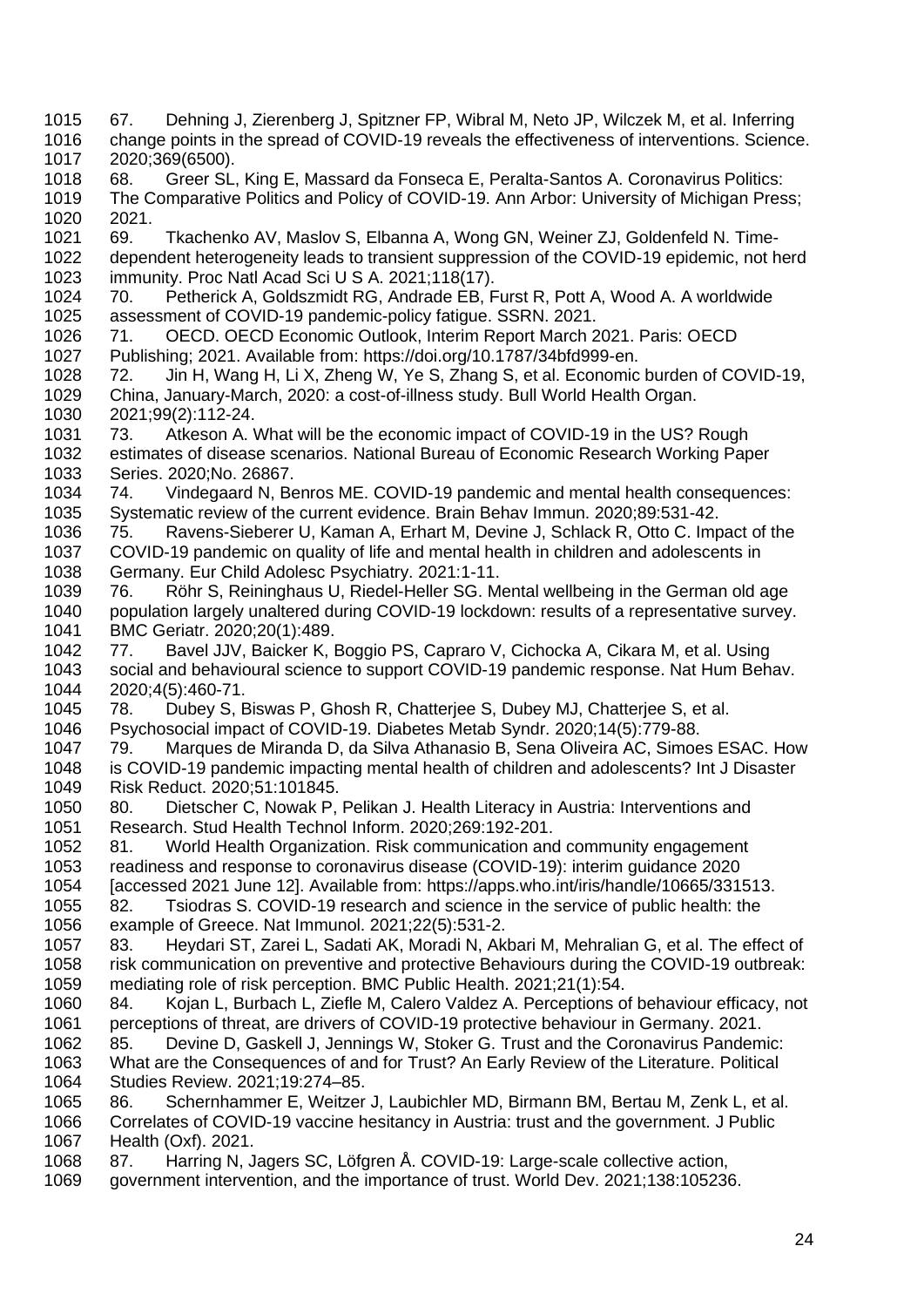88. YouGov. COVID-19: government handling and confidence in health authorities 2021 [accessed 2021 June 12]. Available from: https://yougov.co.uk/topics/international/articles- reports/2020/03/17/perception-government-handling-covid-19. 89. COVID-19 Snapshot Monitoring. Zusammenfassung Und Empfehlungen Welle 37. 2021 2021 March 12. Available from: https://projekte.uni- erfurt.de/cosmo2020/web/summary/37/. 90. Reicher S, Drury J. Pandemic fatigue? How adherence to covid-19 regulations has been misrepresented and why it matters. Bmj. 2021;372:n137. 91. Wieler L, Rexroth U, Gottschalk R. Emerging Covid-19 Success Story: Germany's Strong Enabling Environment - Our World in Data. Our World in Data; 2020. Available from: https://ourworldindata.org/covid-exemplar-germany-2020?country=. 92. Cuschieri S. COVID-19 panic, solidarity and equity-the Malta exemplary experience. Z Gesundh Wiss. 2020:1-6. 93. Folmer CR, Kuiper M, Olthuis E, Kooistra EB, de Bruijn AL, Brownlee M, et al. Compliance in the 1.5 Meter Society: Longitudinal Analysis of Citizens' Adherence to COVID-1085 19 Mitigation Measures in a Representative Sample in the Netherlands. PsyArXiv.<br>1086 2020:doi:10.31234/osf.io/dr9q3. 2020:doi:10.31234/osf.io/dr9q3. 94. Grande E, Hutter S, Hunger S, Kanol E. Alles Covidioten? Politische Potenziale des Corona-Protests in Deutschland. WZB; 2021. 95. Reicher S, Stott C. On order and disorder during the COVID-19 pandemic. Br J Soc Psychol. 2020;59(3):694-702. 1091 96. Pleyers G. The Pandemic is a battlefield. Social movements in the COVID-19<br>1092 lockdown. Journal of Civil Society. 2020:1-18. lockdown. Journal of Civil Society. 2020:1-18. 1093 97. Bargain O, Aminjonov U. Trust and compliance to public health policies in times of 1094 COVID-19. Journal of Public Economics. 2020:192:104316. COVID-19. Journal of Public Economics. 2020;192:104316. 98. Oksanen A, Kaakinen M, Latikka R, Savolainen I, Savela N, Koivula A. Regulation and Trust: 3-Month Follow-up Study on COVID-19 Mortality in 25 European Countries. JMIR Public Health Surveill. 2020;6(2):e19218. 99. Nivette A, Ribeaud D, Murray A, Steinhoff A, Bechtiger L, Hepp U, et al. Non- compliance with COVID-19-related public health measures among young adults in Switzerland: Insights from a longitudinal cohort study. Soc Sci Med. 2021;268:113370. 1101 100. Pak A, McBryde E, Adegboye OA. Does High Public Trust Amplify Compliance with Stringent COVID-19 Government Health Guidelines? A Multi-country Analysis Using Data from 102,627 Individuals. Risk Manag Healthc Policy. 2021;14:293-302. 101. Merow C, Urban MC. Seasonality and uncertainty in global COVID-19 growth rates. Proc Natl Acad Sci U S A. 2020;117(44):27456-64. 102. Wilmes P, Zimmer J, Schulz J, Glod F, Veiber L, Mombaerts L, et al. SARS-CoV-2 1107 transmission risk from asymptomatic carriers: Results from a mass screening programme in Luxembourg. Lancet Reg Health Eur. 2021;4:100056. 103. Priesemann V, Balling R, Brinkmann MM, Ciesek S, Czypionka T, Eckerle I, et al. An 1110 action plan for pan-European defence against new SARS-CoV-2 variants. Lancet.<br>1111 2021;397(10273):469-70. 2021;397(10273):469-70. 104. Moore S, Hill EM, Tildesley MJ, Dyson L, Keeling MJ. Vaccination and non- pharmaceutical interventions for COVID-19: a mathematical modelling study. Lancet Infect Dis. 2021;21(6):793-802. 105. Bauer S, Contreras S, Dehning J, Linden M, Iftekhar E, Mohr SB, et al. Relaxing restrictions at the pace of vaccination increases freedom and guards against further COVID-1117 19 waves in Europe. arXiv preprint arXiv:210306228. 2021.<br>1118 106. Contreras S. Dehning J. Loidolt M. Zierenberg J. Spi 106. Contreras S, Dehning J, Loidolt M, Zierenberg J, Spitzner FP, Urrea-Quintero JH, et al. The challenges of containing SARS-CoV-2 via test-trace-and-isolate. Nat Commun. 2021;12(1):378. 107. Anastasiou OE, Hüsing A, Korth J, Theodoropoulos F, Taube C, Jöckel KH, et al.

- Seasonality of Non-SARS, Non-MERS Coronaviruses and the Impact of Meteorological
- Factors. Pathogens. 2021;10(2).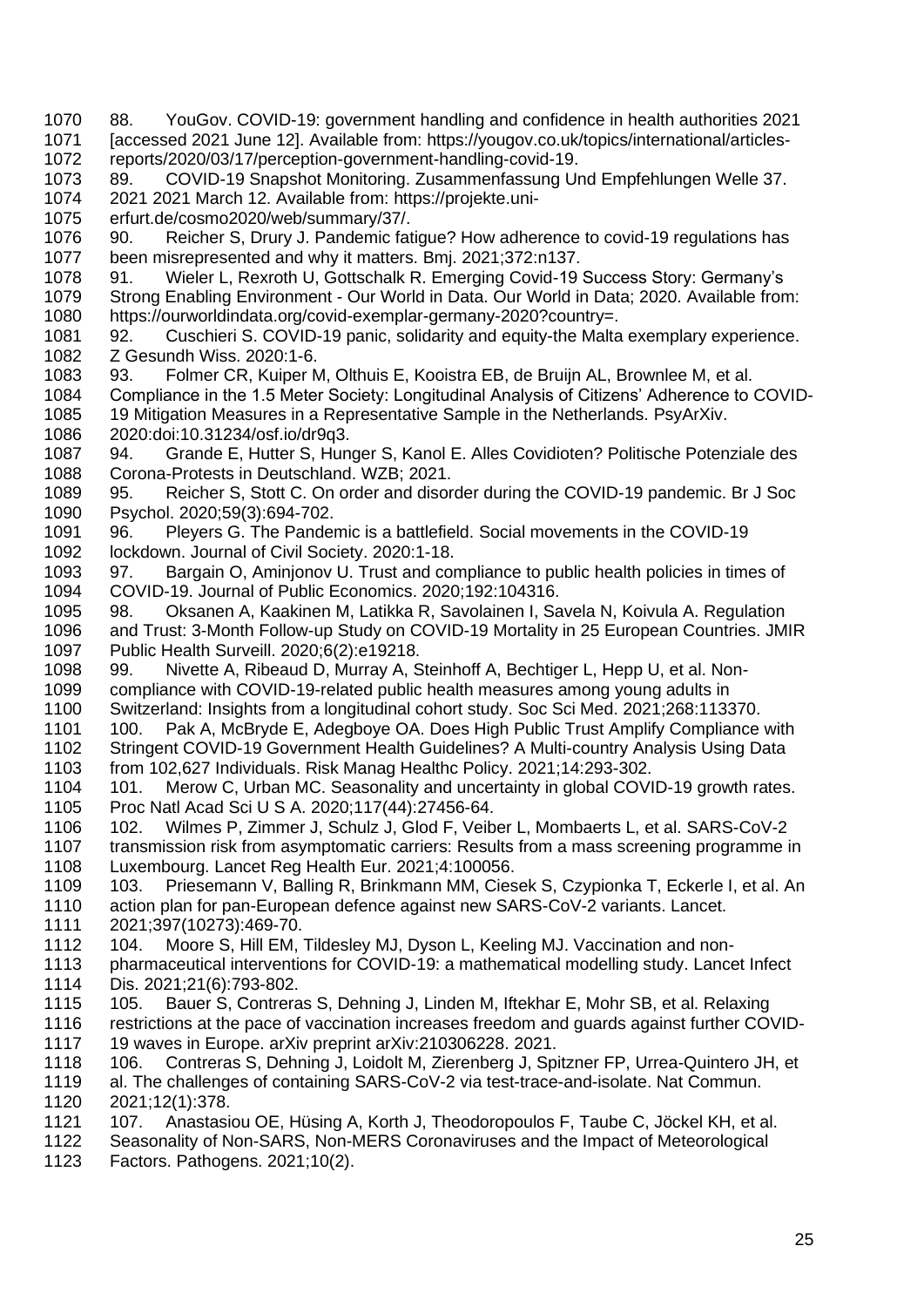- 108. Byun WS, Heo SW, Jo G, Kim JW, Kim S, Lee S, et al. Is coronavirus disease (COVID-19) seasonal? A critical analysis of empirical and epidemiological studies at global and local scales. Environmental Research. 2021:110972.
- 109. Allen JG, Ibrahim AM. Indoor Air Changes and Potential Implications for SARS-CoV-2 Transmission. Jama. 2021;325(20):2112-3.
- 1129 110. Servick K. How will COVID-19 affect the coming flu season? Scientists struggle for
- clues: Science; 2020 [updated 2020 August 14; accessed 2021 June 12]. Available from:
- https://www.sciencemag.org/news/2020/08/how-will-covid-19-affect-coming-flu-season-1132 scientists-struggle-clues.
- 1133 111. Gomez GB, Mahé C, Chaves SS. Uncertain effects of the pandemic on respiratory viruses. Science. 2021;372(6546):1043-4.
- 112. Mahase E. Covid vaccine could be rolled out to children by autumn. Bmj. 2021;372:n723.
- 113. Huang C, Huang L, Wang Y, Li X, Ren L, Gu X, et al. 6-month consequences of COVID-19 in patients discharged from hospital: a cohort study. Lancet.
- 
- 2021;397(10270):220-32. 114. Augustin M, Schommers P, Stecher M, Dewald F, Gieselmann L, Gruell H, et al.
- Recovered not restored: Long-term health consequences after mild COVID-19 in non-hospitalized patients. medRxiv. 2021:2021.03.11.21253207.
- 115. Han X, Fan Y, Alwalid O, Li N, Jia X, Yuan M, et al. Six-month Follow-up Chest CT Findings after Severe COVID-19 Pneumonia. Radiology. 2021;299(1):E177-e86.
- 1145 116. Himmels JPW, Qureshi SA, Brurberg KG, Gravningen KM. LongTerm Effects of 1146 COVID-19 [Langvarige effekter av covid-19. Hurtigoversikt 2021]. Oslo: Norwegian Insti COVID-19 [Langvarige effekter av covid-19. Hurtigoversikt 2021]. Oslo: Norwegian Institute
- 1147 of Public Health; 2021. Available from:<br>1148 https://www.fhi.no/globalassets/dokume
- https://www.fhi.no/globalassets/dokumenterfiler/rapporter/2021/covid-19-long-term-effects-of-covid-19-report-2021.pdf.
- 1150 117. National Office for Statistics. The prevalence of long COVID symptoms and COVID-<br>1151 19 complications. 2020. Available from: 19 complications. 2020. Available from:
- https://www.ons.gov.uk/news/statementsandletters/theprevalenceoflongcovidsymptomsandc ovid19complications.
- 118. World Federation of Public Health Associations. Together We Can Overcome the COVID-19 Pandemic: Letters to G7 & G20 2021 Available from:
- https://www.wfpha.org/together-we-can-overcome-the-covid-19-pandemic-letters-to-g7-g20/.
- 119. J. V. Bainimarama, Prime Minister of Thailand; António Luís Santos da Costa, Prime
- Minister of Portugal; Mario Draghi, Prime Minister of Italy; Klaus Iohannis, President of
- Romania; Boris Johnson, Prime Minister of the United Kingdom; Paul Kagame, President of
- Rwanda; Uhuru Kenyatta, President of Kenya; Emmanuel Macron, President of France;
- Angela Merkel, Chancellor of Germany; Charles Michel, President of the European Council; Kyriakos Mitsotakis, Prime Minister of Greece; Moon Jae-in, President of the Republic of
- Korea; Sebastián Piñera, President of Chile; Andrej Plenković, Prime Minister of Croatia;
- Carlos Alvarado Quesada, President of Costa Rica; Edi Rama, Prime Minister of Albania;
- Cyril Ramaphosa, President of South Africa; Keith Rowley, Prime Minister of Trinidad and
- Tobago; Mark Rutte, Prime Minister of the Netherlands; Kais Saied, President of Tunisia;
- Macky Sall, President of Senegal; Pedro Sánchez, Prime Minister of Spain; Erna Solberg,
- Prime Miniser of Norway; Aleksandar Vučić, President of Serbia; Joko Widodo, President of
- Indonesia; Volodymyr Zelensky, President of Ukraine Dr Tedros Adhanom Ghebreyesus,
- Director-General of the World Health Organization. COVID-19 shows why united action is
- 1171 needed for more robust international health architecture. WHO. 2021.<br>1172 120. Phillips N. The coronavirus is here to stay here's what that me 120. Phillips N. The coronavirus is here to stay - here's what that means. Nature.
- 2021;590(7846):382-4.
- 121. Simon F, Watson H, Meynard J-B, de Santi VP, Tournier J-N. What chikungunya teaches us about COVID-19. The Lancet Infectious Diseases. 2021.
- 122. Taylor PC, Adams AC, Hufford MM, de la Torre I, Winthrop K, Gottlieb RL.
- Neutralizing monoclonal antibodies for treatment of COVID-19. Nature Reviews Immunology.
- 2021:1-12.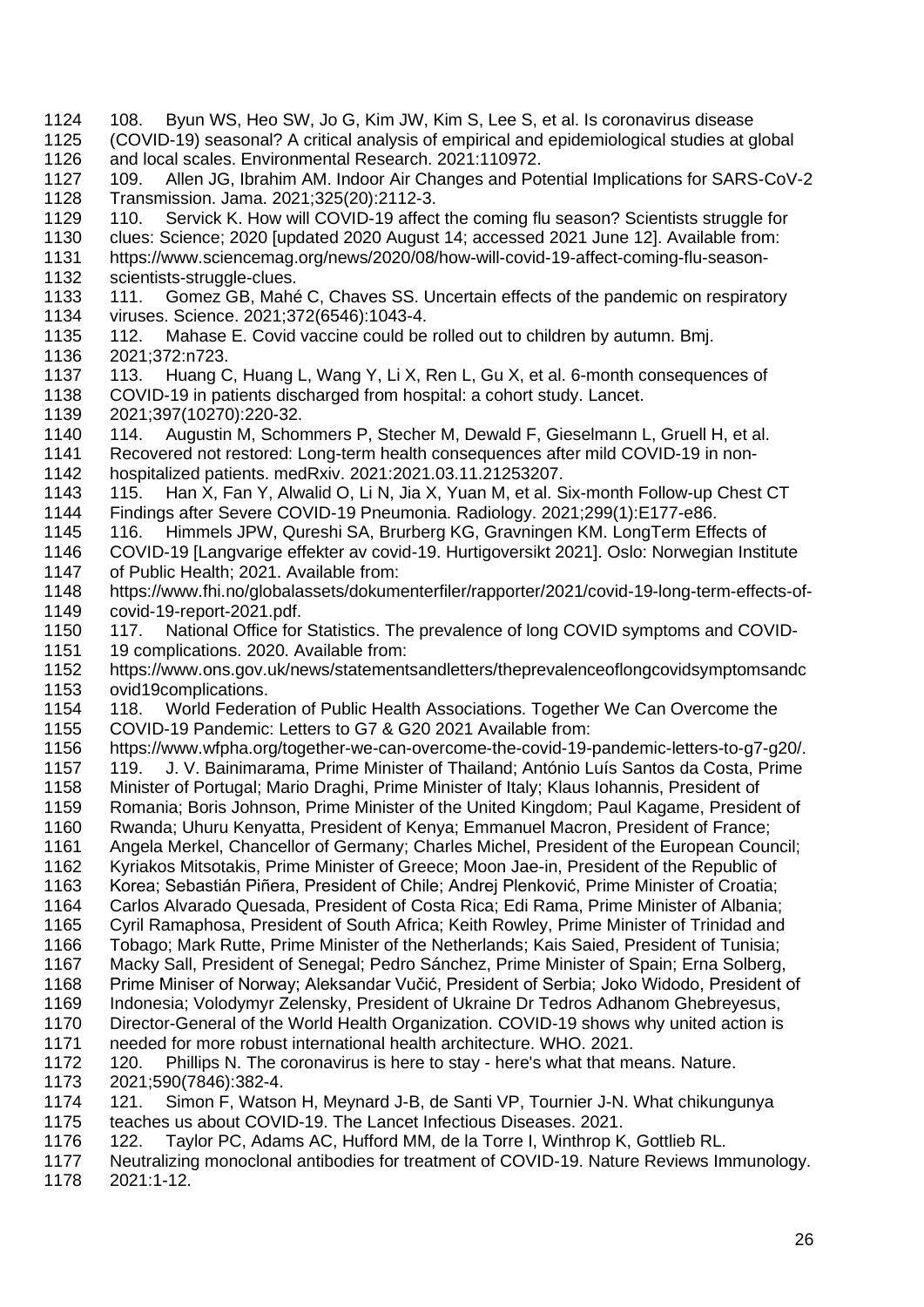- 123. Dowdle WR. The principles of disease elimination and eradication. Bull World Health Organ. 1998;76 Suppl 2(Suppl 2):22-5. 124. Abdel-Moneim AS, Abdelwhab EM. Evidence for SARS-CoV-2 Infection of Animal Hosts. Pathogens. 2020;9(7). 125. Mahdy MAA, Younis W, Ewaida Z. An Overview of SARS-CoV-2 and Animal Infection. Front Vet Sci. 2020;7:596391. 126. Oude Munnink BB, Sikkema RS, Nieuwenhuijse DF, Molenaar RJ, Munger E, Molenkamp R, et al. Transmission of SARS-CoV-2 on mink farms between humans and mink and back to humans. Science. 2021;371(6525):172-7. 127. de Morais HA, Dos Santos AP, do Nascimento NC, Kmetiuk LB, Barbosa DS, Brandão PE, et al. Natural Infection by SARS-CoV-2 in Companion Animals: A Review of Case Reports and Current Evidence of Their Role in the Epidemiology of COVID-19. Front Vet Sci. 2020;7:591216. 128. Horton R. Offline: The lessons of smallpox eradication for COVID-19. Lancet. 2021;396(10267):1951. 1194 129. Klepac P, Metcalf CJ, McLean AR, Hampson K. Towards the endgame and beyond:<br>1195 complexities and challenges for the elimination of infectious diseases. Philos Trans R Soc complexities and challenges for the elimination of infectious diseases. Philos Trans R Soc Lond B Biol Sci. 2013;368(1623):20120137. 130. Schmidt H, Weintraub R, Williams MA, Miller K, Buttenheim A, Sadecki E, et al. Equitable allocation of COVID-19 vaccines in the United States. Nature Medicine. 2021:1-10. 1199 131. Baker MG, Wilson N, Blakely T. Elimination could be the optimal response strategy for covid-19 and other emerging pandemic diseases. Bmj. 2020;371:m4907. 132. Murray CJL, Piot P. The Potential Future of the COVID-19 Pandemic: Will SARS- CoV-2 Become a Recurrent Seasonal Infection? Jama. 2021;325(13):1249-50. 133. Arora T, Grey I. Health behaviour changes during COVID-19 and the potential consequences: A mini-review. J Health Psychol. 2020;25(9):1155-63. 134. Richards M, Anderson M, Carter P, Ebert BL, Mossialos E. The impact of the COVID- 19 pandemic on cancer care. Nat Cancer. 2020:1-3. 135. Topriceanu CC, Wong A, Moon JC, Hughes AD, Bann D, Chaturvedi N, et al. Evaluating access to health and care services during lockdown by the COVID-19 survey in five UK national longitudinal studies. BMJ Open. 2021;11(3):e045813. 136. Mansfield KE, Mathur R, Tazare J, Henderson AD, Mulick AR, Carreira H, et al. 1211 Indirect acute effects of the COVID-19 pandemic on physical and mental health in the UK: a population-based study. Lancet Digit Health. 2021;3(4):e217-e30. 137. Mishra B, Shenouda M, Owen J, Collaborators B, Roy B. BODS/BOA Survey of impact of COVID-19 on UK orthopaedic practice and implications on restoration of elective services. British Orthopaedic Association; 2020. Available from: https://www.boa.ac.uk/resources/knowledge-hub/bods-boa-survey-of-impact-of-covid-19-on- uk-orthopaedic-practice-and-implications-on-restoration-of-elective-services.html. 138. Maringe C, Spicer J, Morris M, Purushotham A, Nolte E, Sullivan R, et al. The impact 1219 of the COVID-19 pandemic on cancer deaths due to delays in diagnosis in England, UK: a national, population-based, modelling study. Lancet Oncol. 2020;21(8):1023-34. 139. Sprague BL, Lowry KP, Miglioretti DL, Alsheik N, Bowles EJA, Tosteson ANA, et al. Changes in Mammography Utilization by Women's Characteristics during the First 5 Months of the COVID-19 Pandemic. J Natl Cancer Inst. 2021. 140. Kluge HHP, Wickramasinghe K, Rippin HL, Mendes R, Peters DH, Kontsevaya A, et al. Prevention and control of non-communicable diseases in the COVID-19 response. 1226 Lancet. 2020;395(10238):1678-80.<br>1227 141. Vizheh M. Qorbani M. Arzag 141. Vizheh M, Qorbani M, Arzaghi SM, Muhidin S, Javanmard Z, Esmaeili M, The mental health of healthcare workers in the COVID-19 pandemic: A systematic review. J Diabetes Metab Disord. 2020;19(2):1-12. 142. Rose N, Manning N, Bentall R, Bhui K, Burgess R, Carr S, et al. The social underpinnings of mental distress in the time of COVID-19 - time for urgent action. Wellcome Open Res. 2020;5:166.
- 143. Office for National Statistics. Office for National Statistics. (2020). Coronavirus and
- the social impacts on disabled people in Great Britain. 2020 2021 April 9. Available from: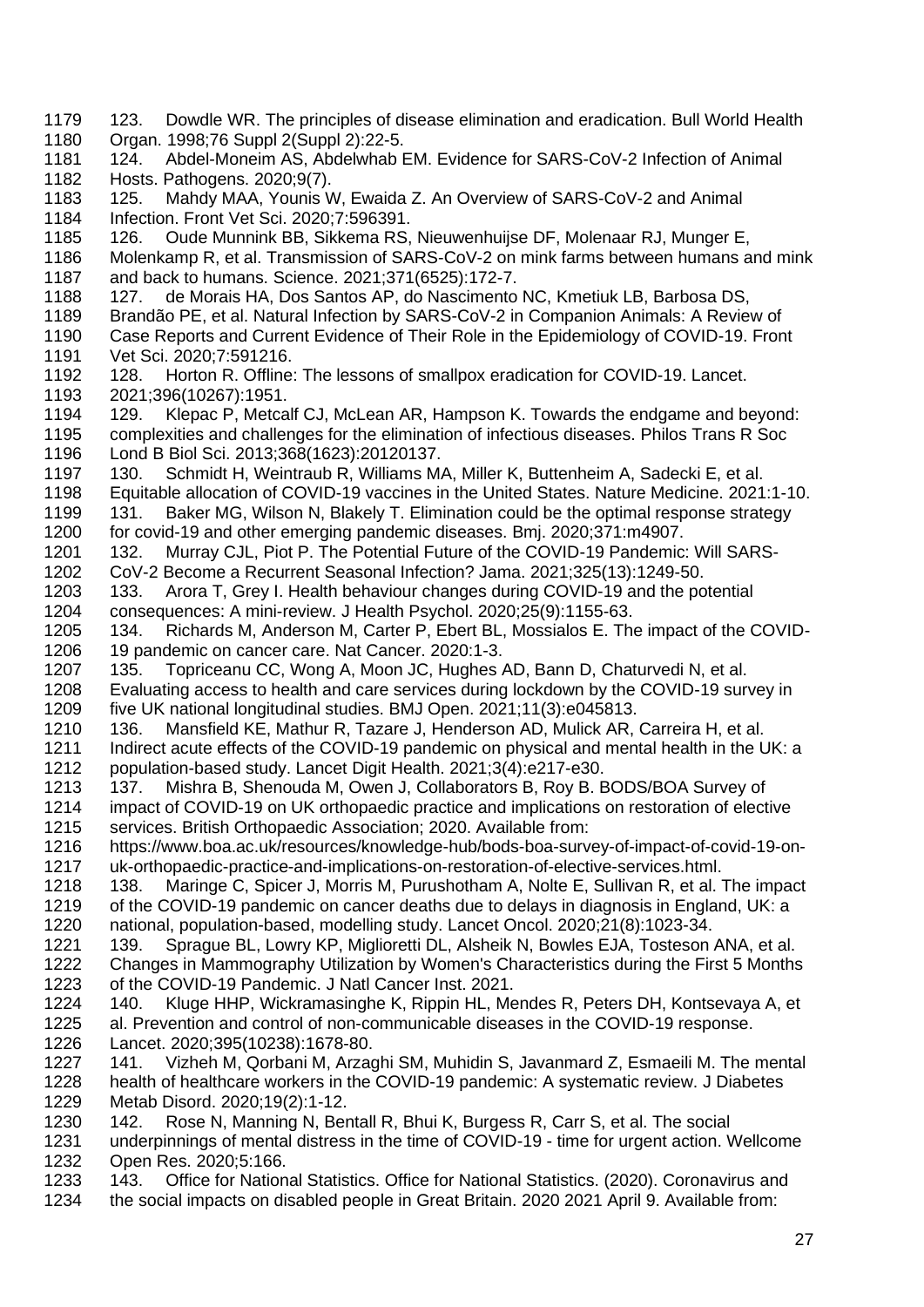- https://www.ons.gov.uk/peoplepopulationandcommunity/healthandsocialcare/disability/article s/coronavirusandthesocialimpactsondisabledpeopleingreatbritain/february2021. 1237 144. Bambra C, Riordan R, Ford J, Matthews F. The COVID-19 pandemic and health 1238 inequalities. J Epidemiol Community Health. 2020:74(11):964-8. inequalities. J Epidemiol Community Health. 2020;74(11):964-8. 145. Devakumar D, Shannon G, Bhopal SS, Abubakar I. Racism and discrimination in COVID-19 responses. Lancet. 2020;395(10231):1194. 146. Appleby L. What has been the effect of covid-19 on suicide rates? Bmj. 2021;372:n834. 147. Celi G, Guarascio D, Simonazzi A. A fragile and divided European Union meets Covid-19: further disintegration or 'Hamiltonian moment'? Journal of Industrial and Business Economics. 2020;47(3):411-24. 148. Travkina E, Sacco PL. Culture shock: COVID-19 and the cultural and creative sectors. Paris: OECD; 2020 2020 September 7. Available from: https://www.oecd.org/coronavirus/policy-responses/culture-shock-covid-19-and-the-cultural- and-creative-sectors-08da9e0e/. 1250 149. Hall S. This is how COVID-19 is affecting the music industry: World Economic Forum;<br>1251 2020 lupdated 2020 May 27: accessed 2021 June 121. Available from: 2020 Iupdated 2020 May 27; accessed 2021 June 12]. Available from: https://www.weforum.org/agenda/2020/05/this-is-how-covid-19-is-affecting-the-music- industry/. 150. Jeannotte MS. When the gigs are gone: Valuing arts, culture and media in the COVID-19 pandemic. Social Sciences & Humanities Open. 2021;3(1):100097. 151. Comunian R, England L. Creative and cultural work without filters: Covid-19 and exposed precarity in the creative economy. Cultural Trends. 2020;29(2):112-28. 1258 152. Maqui E, Morris R. The long-term effects of the pandemic: insights from a survey of 1259 leading companies. Economic Bulletin Boxes. 2021:8. leading companies. Economic Bulletin Boxes. 2021;8. 153. United Nations Development Program. Coronavirus vs. inequality. 2020. Available from: https://feature.undp.org/coronavirus-vs-inequality/. 154. Patel JA, Nielsen FBH, Badiani AA, Assi S, Unadkat VA, Patel B, et al. Poverty, inequality and COVID-19: the forgotten vulnerable. Public Health. 2020;183:110-1. 155. Krouse HJ. COVID-19 and the Widening Gap in Health Inequity. Otolaryngol Head Neck Surg. 2020;163(1):65-6. 156. European Commission. 2021 report on gender equality in the EU. Brussels: EU; 2021 2021 March 6. Available from: https://epws.org/eu-2021-report-on-gender-equality/. 157. World Health Organization. The rise and rise of interpersonal violence–an unintended impact of the COVID-19 response on families. 2020. 158. Di Pietro G, Biagi F, Costa P, Karpiński Z, Mazza J. The likely impact of COVID-19 on education: Reflections based on the existing literature and recent international datasets: Publications Office of the European Union; 2020. 159. Cairney P, Wellstead A. COVID-19: effective policymaking depends on trust in experts, politicians, and the public. Policy Design and Practice. 2020:1-14. 160. Fancourt D, Steptoe A, Wright L. The Cummings effect: politics, trust, and behaviours during the COVID-19 pandemic. Lancet. 2020;396(10249):464-5. 161. Lofredo MPP. Social cohesion, trust, and government action against pandemics. Eubios Journal of Asian and International Bioethics. 2020;30(182-188). 162. Elias A, Ben J, Mansouri F, Paradies Y. Racism and nationalism during and beyond the COVID-19 pandemic. Ethnic and Racial Studies. 2020:1-11. 163. World Bank. Poverty and Shared Prosperity 2020 : Reversals of Fortune. Washington, DC; 2020. Available from: https://openknowledge.worldbank.org/handle/10986/34496. 164. Javed S, Chattu VK. Strengthening the COVID-19 pandemic response, global leadership, and international cooperation through global health diplomacy. Health Promot Perspect. 2020;10(4):300-5. 165. Priesemann V, Brinkmann MM, Ciesek S, Cuschieri S, Czypionka T, Giordano G, et al. Calling for pan-European commitment for rapid and sustained reduction in SARS-CoV-2
	- infections. Lancet. 2021;397(10269):92-3.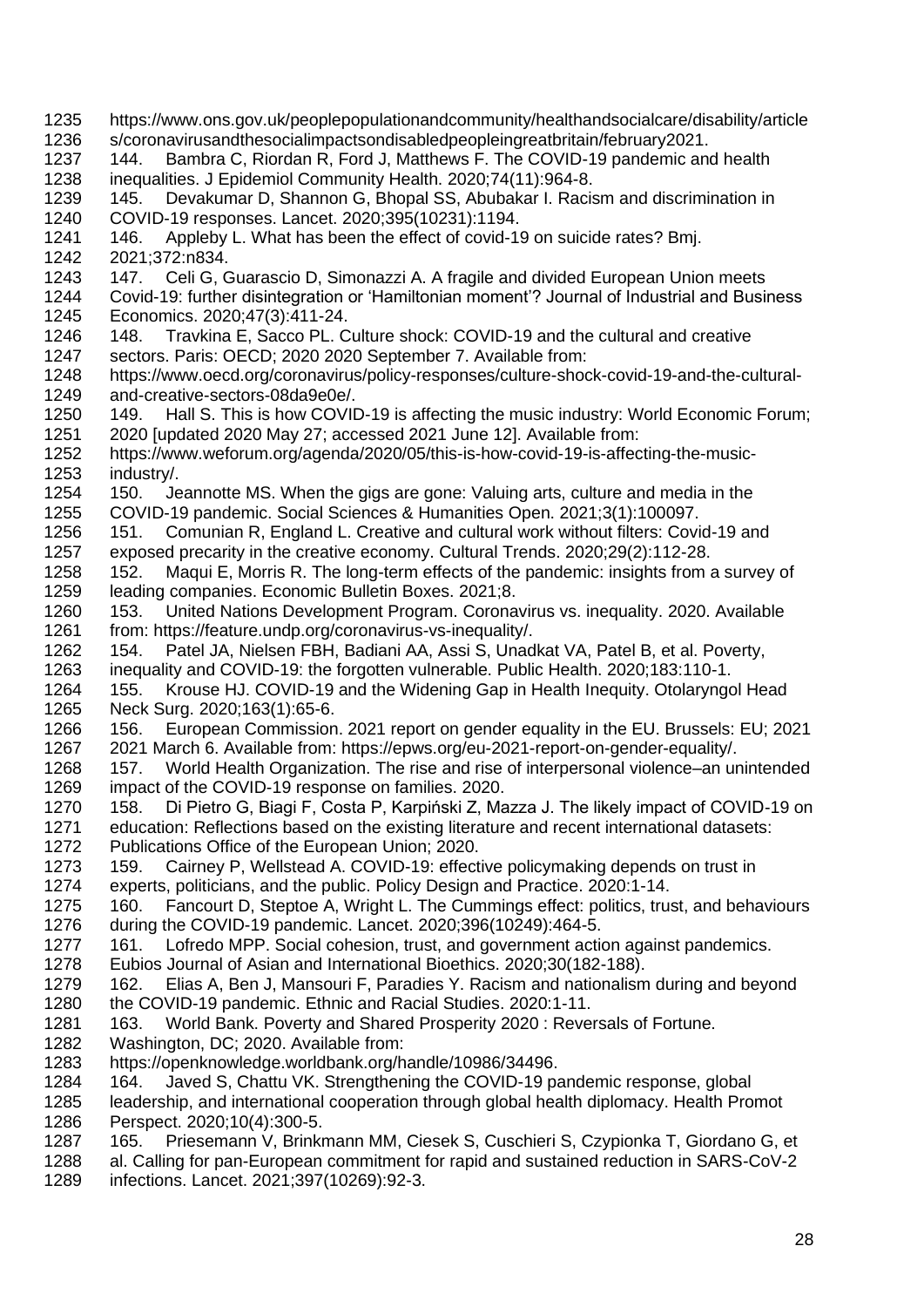- 166. Pan-European Commission on Health and Sustainable Development. Rethinking Policy Priorities in the light of Pandemics: a call to action 2021 Available from:
- https://www.euro.who.int/en/health-topics/health-policy/european-programme-of-work/pan-
- european-commission-on-health-and-sustainable-development/multimedia/rethinking-policy-priorities-in-the-light-of-pandemics-a-call-to-action.
- 167. Turk E, Durrance-Bagale A, Han E, Bell S, Rajan S, Lota MMM, et al. International experiences with co-production and people centredness offer lessons for covid-19 responses. Bmj. 2021;372:m4752.
- 168. Paul E, Steptoe A, Fancourt D. Attitudes towards vaccines and intention to vaccinate against COVID-19: Implications for public health communications. Lancet Reg Health Eur.
- 2021;1:100012.
- 169. Institute of Global Health Innovation. Covid-19: Global attitudes towards a COVID-19 vaccine. Report, February 2021. 2021. Available from:
- https://www.imperial.ac.uk/media/imperial-college/institute-of-global-health-
- innovation/EMBARGOED-0502.-Feb-21-GlobalVaccineInsights\_ICL-YouGov-Covid-19- 1305 Behaviour-Tracker\_20210301.pdf.<br>1306 170. Montalti M. Rallo F. Guarald
- 170. Montalti M, Rallo F, Guaraldi F, Bartoli L, Po G, Stillo M, et al. Would Parents Get Their Children Vaccinated Against SARS-CoV-2? Rate and Predictors of Vaccine Hesitancy According to a Survey over 5000 Families from Bologna, Italy. Vaccines (Basel). 2021;9(4).
- 171. Messinger Cayetano S, Crandall L. Paradox of success and public perspective:
- COVID-19 and the perennial problem of prevention. J Epidemiol Community Health.
- 2020;74(8):679.
- 172. Katz IT, Weintraub R, Bekker LG, Brandt AM. From Vaccine Nationalism to Vaccine 1313 Equity - Finding a Path Forward. N Engl J Med. 2021;384(14):1281-3.<br>1314 173. Forman R. Shah S. Jeurissen P. Jit M. Mossialos E. COVID-19
- 173. Forman R, Shah S, Jeurissen P, Jit M, Mossialos E. COVID-19 vaccine challenges: What have we learned so far and what remains to be done? Health Policy. 2021;125(5):553- 67.
- 174. Chambers J. Chile sees Covid surge despite vaccination success: BBC News; 2021 [updated 2021 April 16; accessed 2021 June 12]. Available from:
- https://www.bbc.com/news/world-latin-america-56731801.
- 175. Dye C, Mills MC. COVID-19 vaccination passports. American Association for the Advancement of Science; 2021.
- 176. Council of the European Union. COVID-19: Council agrees its negotiating mandate on the Digital Green Certificate [press release]. 2021 April 14 2021.
- 177. Phelan AL. COVID-19 immunity passports and vaccination certificates: scientific, equitable, and legal challenges. Lancet. 2020;395(10237):1595-8.
- 178. Gonzalez SP, Gardiner D, Bausch J. Youth and COVID-19: impacts on jobs, education, rights and mental well-being: survey report 2020. Geneva: ILO; 2020.
- 179. Koronakomisjonen. NOU 2021: 6. The authorities´ handling of the COVID-19
- pandemic. Chapter 2. Summary. 2021. Available from:
- https://www.regjeringen.no/contentassets/5d388acc92064389b2a4e1a449c5865e/no/sved/0 1kap02engelsk.pdf.
- 180. Albert SM, Duffy J. Differences in Risk Aversion between Young and Older Adults. Neurosci Neuroecon. 2012;2012(1).
- 181. Kollewe J. Pfizer and BioNTech's vaccine poses global logistics challenge. The Guardian. 2020 November 10 [accessed 2021 June 6]. Available from:
- https://www.theguardian.com/business/2020/nov/10/pfizer-and-biontechs-vaccine-poses-1337 global-logistics-challenge.<br>1338 182. Clarfield AM. Mano
- 182. Clarfield AM, Manor O, Nun GB, Shvarts S, Azzam ZS, Afek A, et al. Health and health care in Israel: an introduction. Lancet. 2017;389(10088):2503-13.
- 183. Balicer RD, Afek A. Digital health nation: Israel's global big data innovation hub. Lancet. 2017;389(10088):2451-3.
- 184. Care UKDoHaS. UK COVID-19 vaccines delivery plan (2021, January 11). In: Care UKDoHaS, editor. 2021.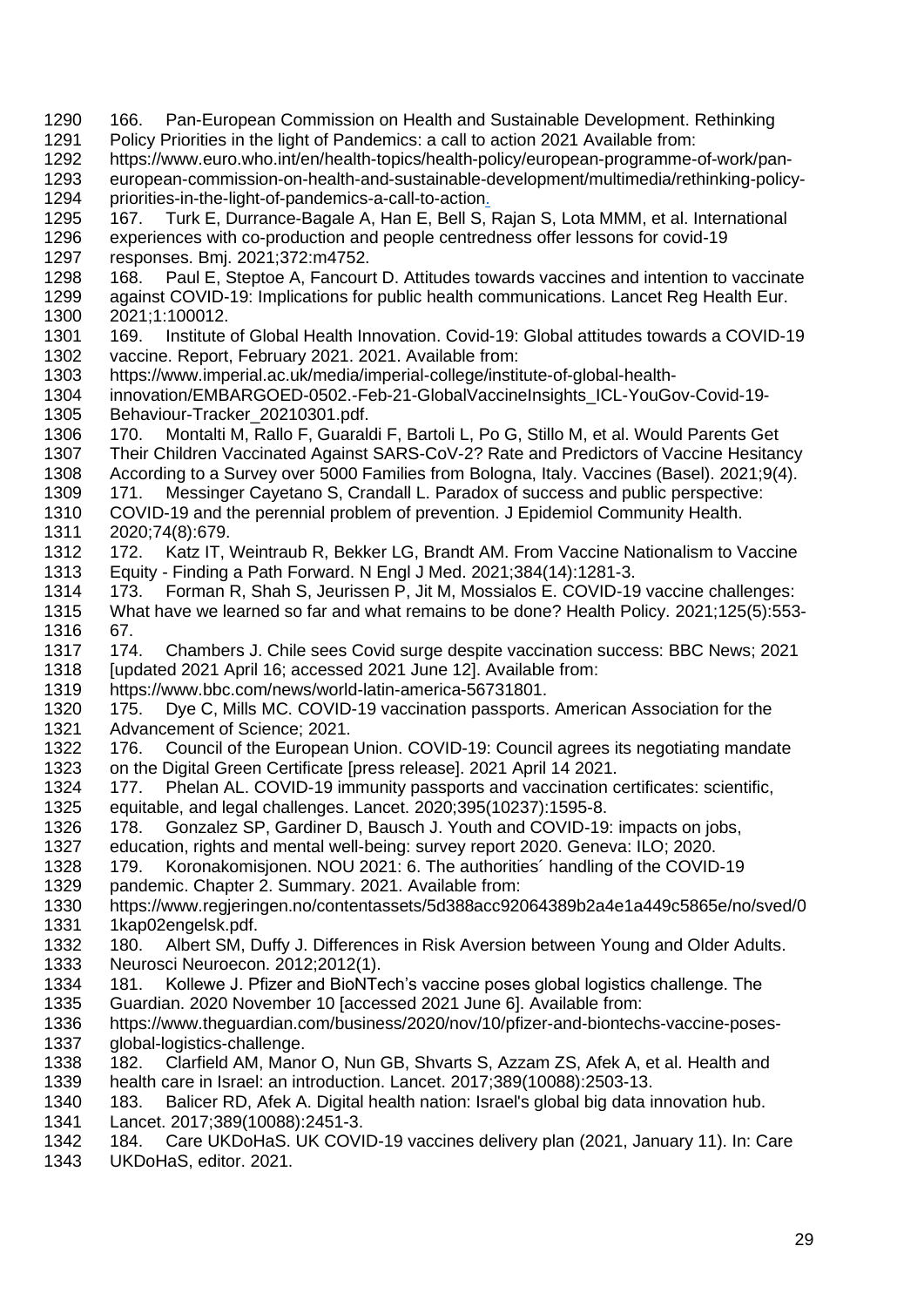- 185. Neville S, Warrell H. UK vaccine rollout success built on NHS determination and military precision. Financial Times. Available from: https://www.ft.com/content/cd66ae57- 657e-4579-be19-85efcfa5d09b. 186. Baraniuk C. Covid-19: How the UK vaccine rollout delivered success, so far. Bmj. 2021;372:n421. 187. Lewis D. Superspreading drives the COVID pandemic - and could help to tame it. Nature. 2021;590(7847):544-6. 188. Eichler N, Thornley C, Swadi T, Devine T, McElnay C, Sherwood J, et al. Transmission of Severe Acute Respiratory Syndrome Coronavirus 2 during Border Quarantine and Air Travel, New Zealand (Aotearoa). Emerg Infect Dis. 2021;27(5):1274-8. 189. Vijayan VK, Paramesh H, Salvi SS, Dalal AA. Enhancing indoor air quality -The air filter advantage. Lung India. 2015;32(5):473-9. 190. Tuan J, Spichler-Moffarah A, Ogbuagu O. A new positive SARS-CoV-2 test months after severe COVID-19 illness: reinfection or intermittent viral shedding? BMJ Case Rep. 2021;14(2). 1359 191. Le Bert N, Tan AT, Kunasegaran K, Tham CYL, Hafezi M, Chia A, et al. SARS-CoV-<br>1360 2-specific T cell immunity in cases of COVID-19 and SARS, and uninfected controls, Nature. 2-specific T cell immunity in cases of COVID-19 and SARS, and uninfected controls. Nature. 2020;584(7821):457-62. 192. Halstead SB. Dengue hemorrhagic fever: two infections and antibody dependent enhancement, a brief history and personal memoir. Rev Cubana Med Trop. 2002;54(3):171- 9. 193. Zhang J, Cai Y, Xiao T, Lu J, Peng H, Sterling SM, et al. Structural impact on SARS- CoV-2 spike protein by D614G substitution. Science. 2021;372(6541):525-30. 194. Fiorentini S, Messali S, Zani A, Caccuri F, Giovanetti M, Ciccozzi M, et al. First detection of SARS-CoV-2 spike protein N501 mutation in Italy in August, 2020. Lancet Infect Dis. 2021;21(6):e147. 195. Faria NR, Mellan TA, Whittaker C, Claro IM, Candido DDS, Mishra S, et al. Genomics and epidemiology of a novel SARS-CoV-2 lineage in Manaus, Brazil. medRxiv. 2021. 196. Wu Y. Strong evolutionary convergence of receptor-binding protein spike between COVID-19 and SARS-related coronaviruses. bioRxiv. 2020:2020.03.04.975995. 197. Martin DP, Weaver S, Tegally H, San EJ, Shank SD, Wilkinson E, et al. The emergence and ongoing convergent evolution of the N501Y lineages coincides with a major global shift in the SARS-CoV-2 selective landscape. medRxiv. 2021. 198. Allington D, McAndrew S, Moxham-Hall VL, Duffy B. Media usage predicts intention to be vaccinated against SARS-CoV-2 in the US and the UK. Vaccine. 2021;39(18):2595- 603. 199. Abstiens K, Czypionka T, Gangl K, Grosch K, Koenig T, Spitzer F, et al. Zehn Gebote der Verhaltenswissenschaften in der Pandemiebekämpfung. Institute for Advance Studies Vienna; 2021. Available from: https://irihs.ihs.ac.at/id/eprint/5702/1/ihs-policy-brief-2021- abstiens-czypionka-spitzer-et-al-verhaltenswissenschaften-corona.pdf. 200. Lüdecke D, von dem Knesebeck O. Protective Behavior in Course of the COVID-19 Outbreak-Survey Results From Germany. Front Public Health. 2020;8:572561. 201. Kretchy IA, Asiedu-Danso M, Kretchy JP. Medication management and adherence during the COVID-19 pandemic: Perspectives and experiences from low-and middle-income countries. Res Social Adm Pharm. 2021;17(1):2023-6. 202. Prainsack B. Solidarity in Times of Pandemics. Democratic Theory. 2020;7(2):124-33. 203. Sun C, Zhai Z. The efficacy of social distance and ventilation effectiveness in preventing COVID-19 transmission. Sustainable cities and society. 2020;62:102390. 204. Zinsstag J, Schelling E, Wyss K, Mahamat MB. Potential of cooperation between human and animal health to strengthen health systems. Lancet. 2005;366(9503):2142-5. 205. Degeling CJ, Dawson A, Gilbert GL. The ethics of One Health. In: Walton M, editor. One Planet, One Health. Sydney, Australia: Sydney University Press; 2019. 206. Shi Z, Hu Z. A review of studies on animal reservoirs of the SARS coronavirus. Virus Res. 2008;133(1):74-87.
- 207. Calisher CH, Childs JE, Field HE, Holmes KV, Schountz T. Bats: important reservoir hosts of emerging viruses. Clin Microbiol Rev. 2006;19(3):531-45.